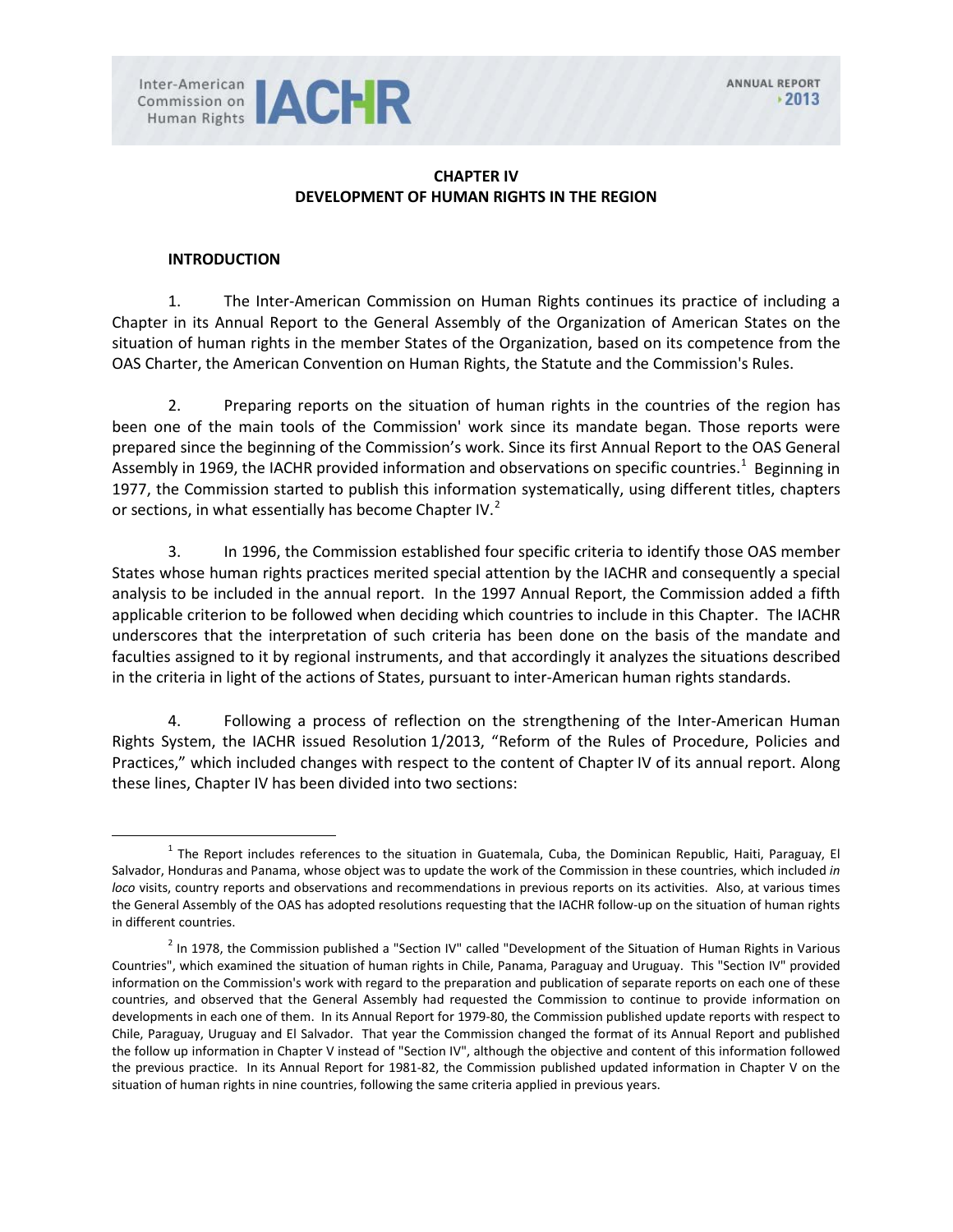- i. Section A) will include an annual overview of the human rights situation in the hemisphere, derived from its monitoring work, which shall identify the main tendencies, problems, challenges, progress and best practices of civil and political rights, and social, economic and cultural rights;
- ii. Section B) will include the special reports that the Commission considers necessary regarding the situation of human rights in Member States, pursuant to the criteria, methodology and procedure provided below.

5. As part of the process of reflection, the Commission reviewed and modified the criteria to be applied for including a State in Chapter IV. B. The current criteria are:

## **CRITERIA**

- a. A serious breach of the core requirements and institutions of representative democracy mentioned in the Inter-American Democratic Charter, which are essential means of achieving human rights, including:
	- i. there is discriminatory access to or abusive exercise of power that undermines or denies the rule of law, such as systematic infringement of the independence of the judiciary or lack of subordination of State institutions to the legally constituted civilian authority;
	- ii. there has been an unconstitutional alteration of the constitutional regime that seriously impairs the democratic order; or
	- iii. the democratically constituted government has been overthrown by force or the existing government has otherwise come to power through means other than free and fair election, based on universal and secret ballot, pursuant to internationally accepted norms and principles reflected in the Inter-American Democratic Charter.
- b. The free exercise of the rights guaranteed in the American Declaration or the American Convention has been unlawfully suspended, totally or partially, by virtue of the imposition of exceptional measures such as a declaration of a state of emergency, state of siege, suspension of constitutional guarantees, or exceptional security measures.
- c. There State has committed or is committing massive, serious and widespread violations of human rights guaranteed in the American Declaration, the American Convention, or the other applicable human rights instruments.
- d. The presence of other structural situations that seriously affect the use and enjoyment of fundamental rights recognized in the American Declaration, the American Convention or other applicable instruments. Factors to be considered shall include the following, among others: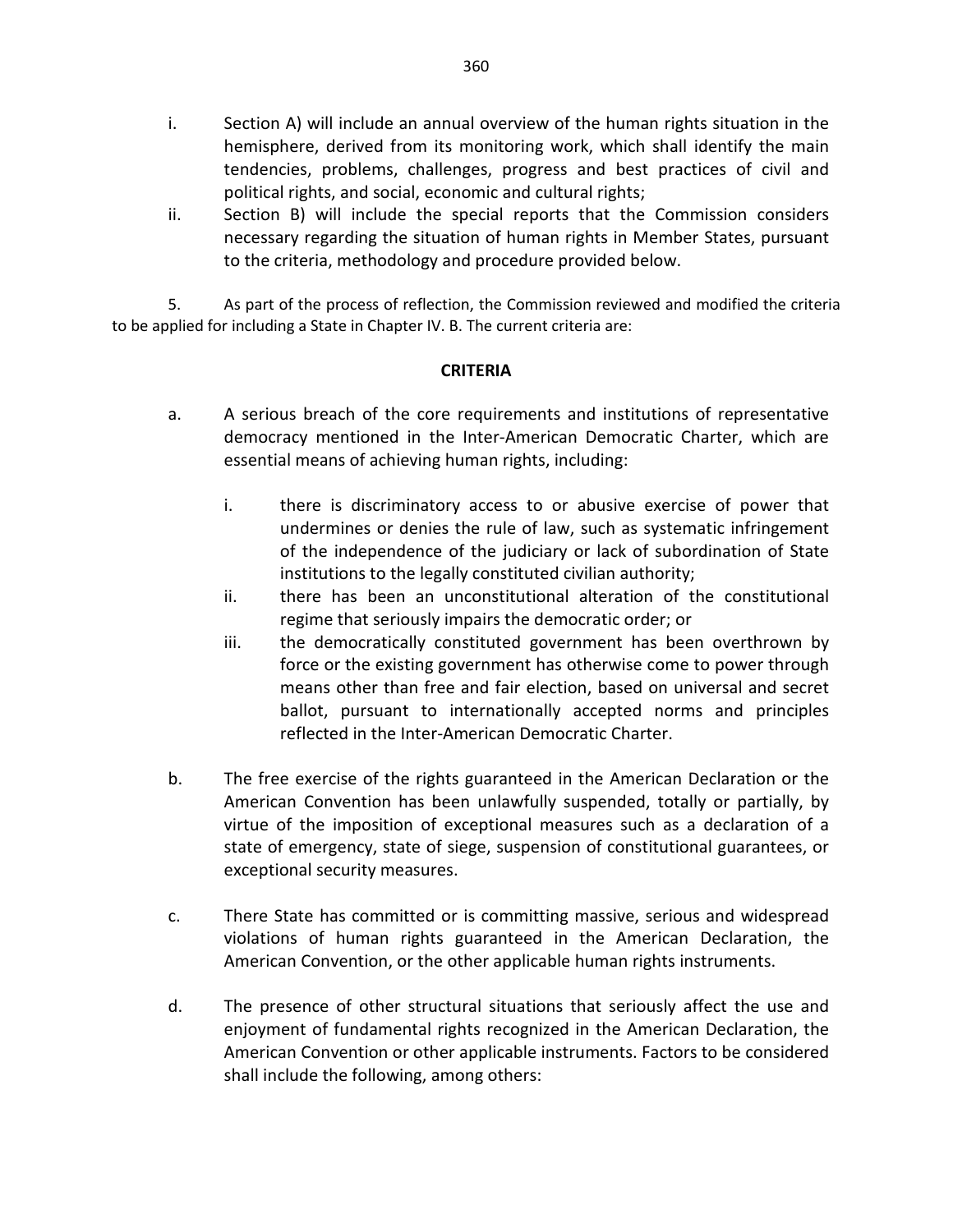- i. serious institutional crises that infringe the enjoyment of human rights;
- ii. systematic noncompliance of the State with its obligation to combat impunity, attributable to a manifest lack of will;
- iii. serious omissions in the adoption of the necessary measures to make fundamental rights effective, or in complying with the decisions of the Commission and the Inter-American Court; and
- iv. systematic violations of human rights attributable to the State in the framework of an internal armed conflict.

## **METHODOLOGY**

6. The Commission assesses the situation of human rights in the OAS Member States throughout the year in the exercise of its mandate to promote and protect human rights in the region. It gathers information from multiple sources and, in particular, utilizes reliable information obtained from the following sources in making its evaluation:

- (a) Official acts of all level and branches of government, including Constitutional amendments, legislation, decrees, judicial decisions, statements of policy, official communications to the Commission and other human rights bodies, as well as any other statement or action attributable to the government.
- (b) Information available in cases, petitions and precautionary and provisional measures in the Inter-American system, as well as information on compliance by the State with recommendations of the Commission and judgments of the Inter-American Court.
- (c) Information gathered in the course of on-site visits by the Commission, its Rapporteurs, and members of its staff.
- (d) Information obtained during hearings held by the Commission as part of its sessions.
- (e) Findings of other international human rights bodies, including UN treaty bodies, UN Rapporteurs and working groups, the Human Rights Council, and other UN specialized agencies.
- (f) Human rights reports issued by governments and regional bodies.
- (g) Reports by civil society organizations, as well as information presented by such organizations and private persons.
- (h) Public information widely disseminated in the media.

7. The Commission deliberates in plenary during its third session each year, applying the methodology and criteria indicated to make reasoned decisions on Chapter IV and on other matters included in the Annual Report. During its 149 Period of Sessions, the IACHR analyzed informative *memoranda* about the situation of human rights in some countries, which were previously requested by the Commissioners, and voted on whether include them or not. As a result, in some cases it was decided to include the State in Chapter IV.B; and in others, not to do so.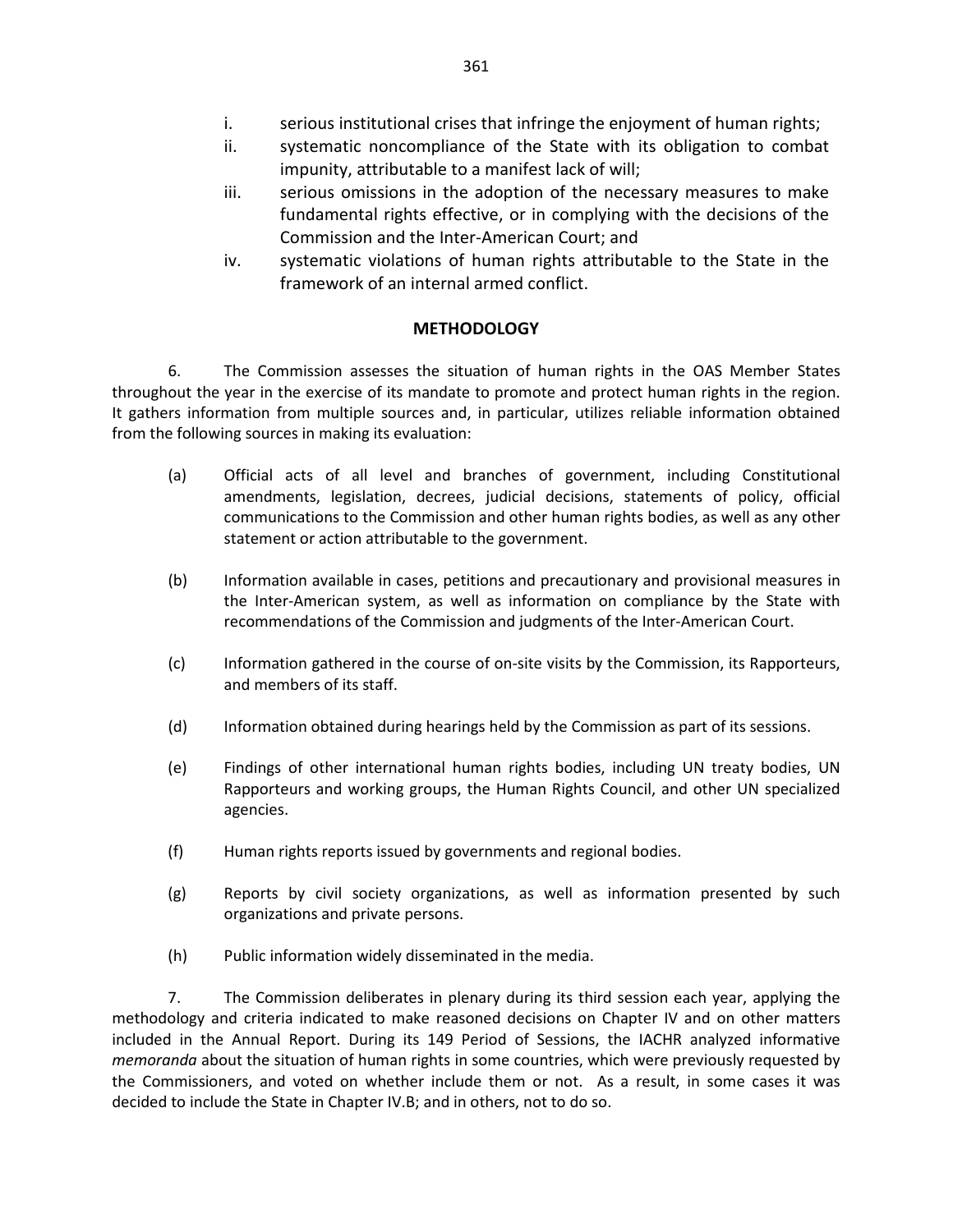8. The Commission, by an absolute majority, and based on the indicated criteria, decided to include three member States in the current Chapter: Cuba, Honduras and Venezuela. In addition, as provided in the Rules of Procedure, the Commission sent the draft of the respective sections of Chapter IV.B to the State concerned with a request to present relevant observations within a certain time, which have been taken into account when adopting the final text of this report. Of the three States included in this Chapter, only Honduras and Venezuela sent their observations within the deadline established by the IACHR.

9. It should be mentioned that, in its reform process, the Commission considered establishing a procedure by which a State that has received an on-site visit from the Commission, would not be included in Chapter IV.B of the Annual Report of that year. The monitoring of the situation of human rights would be carried out by means of a country report derived from the on-site visit. Once the country report is published, the Commission will follow up on compliance with the respective recommendations by means of Chapter V of its Annual Report. Thereafter, the Commission will decide what would be the appropriate procedure to monitor the situation. Such is the case of Colombia, which received a visit from the Commission in December 2012 and whose country report is included in Volume II of this annual report.

# **A. Overview of the human rights situation in the hemisphere**

## **1. List of press releases and request for information from the states in the exercise of the monitoring faculty**

10. In keeping with its mandate to monitor the human rights situation in the hemisphere in 2013, the Commission issued several press releases regarding situations that raised concerns and, also, voiced positions recognizing best practices of some States. The complete list of press releases issued by the Commission over the course of 2013 appears hereunder:

- 103/13 [IACHR Condemns Forced Transfer of Djamel Ameziane from Guantanamo to Algeria.](http://www.oas.org/en/iachr/media_center/PReleases/2013/103.asp) Washington, D.C., December 19, 2013
- 102/13 [UN International Migrants Day "Migrants are human beings with human rights" G](http://www.oas.org/en/iachr/media_center/PReleases/2013/102.asp)eneva / Washington, D.C., December 18, 2013
- 101/13 [IACHR Expresses Concern over Incidents of Violence in Argentina.](http://www.oas.org/en/iachr/media_center/PReleases/2013/101.asp) Washington, D.C., December 18, 2013
- 100/13 [IACHR Takes Case involving Peru to the Inter-American Court.](http://www.oas.org/en/iachr/media_center/PReleases/2013/100.asp) Washington, D.C., December 18, 2013
- 99/13 [IACHR Takes Case involving Ecuador to the Inter-American Court.](http://www.oas.org/en/iachr/media_center/PReleases/2013/099.asp) Washington, D.C., December 18, 2013
- R98/13 [Office of the Special Rapporteur for Freedom of Expression Condemns Murder of](http://www.oas.org/en/iachr/expression/showarticle.asp?artID=935&lID=1)  [Journalist in Honduras](http://www.oas.org/en/iachr/expression/showarticle.asp?artID=935&lID=1) Washington, D.C., December 11, 2013
- 97/13 [IACHR Wraps Up Visit to the Dominican Republic](http://www.oas.org/en/iachr/media_center/PReleases/2013/097.asp) Santo Domingo, December 6, 2013 [Annex to the Press Release: Preliminary Observations](http://www.oas.org/en/iachr/media_center/PReleases/2013/097A.asp)
- 96/13 [IACHR Concerned over Killing of a City Council Candidate and other Incidents of Alleged](http://www.oas.org/en/iachr/media_center/PReleases/2013/096.asp)  [Political Persecution in Venezuela.](http://www.oas.org/en/iachr/media_center/PReleases/2013/096.asp) Washington, D.C., November 30, 2013
- 95AN/13 [IACHR announces location for reception of complaints in Santo Domingo.](http://www.oas.org/en/iachr/media_center/PReleases/2013/095AN.asp) Washington, D.C., November 29, 2013
- 95/13 [IACHR Will Conduct On-Site Visit to the Dominican Republic.](http://www.oas.org/en/iachr/media_center/PReleases/2013/095.asp) Washington, D.C., November 27, 2013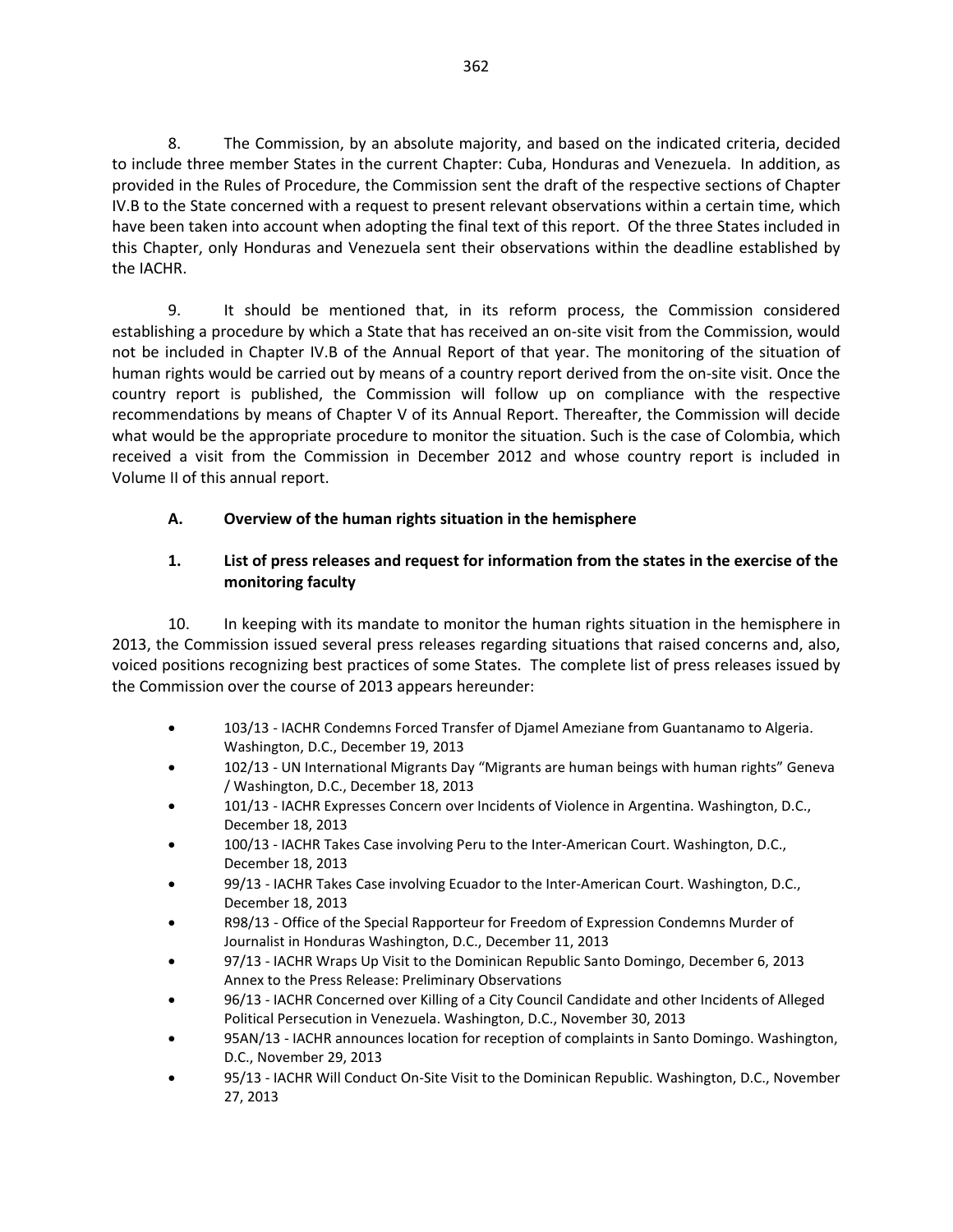- 94/13 [The IACHR creates Rapporteurship to address issues of Sexual Orientation, Gender](http://www.oas.org/en/iachr/media_center/PReleases/2013/094.asp)  [Identity, Gender Expression, and Body Diversity.](http://www.oas.org/en/iachr/media_center/PReleases/2013/094.asp) Washington, D.C., November 25, 2013
- 93/13 [IACHR Takes Case involving Peru to the Inter-American Court.](http://www.oas.org/en/iachr/media_center/PReleases/2013/093.asp) Washington, D.C., November 22, 2013
- 92/13 [The IACHR is concerned about violence and discrimination against LGBTI persons in the](http://www.oas.org/en/iachr/media_center/PReleases/2013/092.asp)  [context of education and family settings.](http://www.oas.org/en/iachr/media_center/PReleases/2013/092.asp) Washington, D.C., November 22, 2013
- 91/13 [IACHR Condemns Killing of Human Rights Defender in Colombia.](http://www.oas.org/en/iachr/media_center/PReleases/2013/091.asp) Washington, D.C., November 22, 2013
- 90/13 [IACHR Condemns Attack on Pro-Búsqueda and Destruction of Records in El Salvador .](http://www.oas.org/en/iachr/media_center/PReleases/2013/090.asp) Washington, D.C., November 22, 2013
- 89/13 [IACHR acknowledges recent steps taken by several OAS Member States to further](http://www.oas.org/en/iachr/media_center/PReleases/2013/089.asp)  [equality for LGBTI persons.](http://www.oas.org/en/iachr/media_center/PReleases/2013/089.asp) Washington, D.C., November 21, 2013
- 88/13 [IACHR and McGill University co-organize event on Race, Discrimination and Economic,](http://www.oas.org/en/iachr/media_center/PReleases/2013/088.asp)  [Social and Cultural Rights in North America.](http://www.oas.org/en/iachr/media_center/PReleases/2013/088.asp) Washington, D.C., November 18, 2013
- 87/13 [IACHR Welcomes Opening of Trial over Murder of Human Rights Defender in Brazil.](http://www.oas.org/en/iachr/media_center/PReleases/2013/087.asp) Washington, D.C., November 12, 2013
- 86/13 [IACHR Concerned over Violent Deaths in Prisons in Brazil.](http://www.oas.org/en/iachr/media_center/PReleases/2013/086.asp) Washington, D.C., November 12, 2013
- R85/13 [Office of the Special Rapporteur for Freedom of Expression Commends Jamaica's](http://www.oas.org/en/iachr/expression/showarticle.asp?artID=934&lID=1)  [Recent Legislative Reform Regarding Freedom of Expression.](http://www.oas.org/en/iachr/expression/showarticle.asp?artID=934&lID=1) Washington, D.C., November 11, 2013
- 84/13 [IACHR Thanks Donors.](http://www.oas.org/en/iachr/media_center/PReleases/2013/084.asp) Washington, D.C., November 8, 2013
- 83/13 [IACHR Wraps Up its 149th Session.](http://www.oas.org/en/iachr/media_center/PReleases/2013/083.asp) Washington, D.C., November 8, 2013 [Direct Access to the Annex](http://www.oas.org/en/iachr/media_center/PReleases/2013/083A.asp)
- 82/13 [IACHR Ensures Access to Hearing for Persons with Disabilities. W](http://www.oas.org/en/iachr/media_center/PReleases/2013/082.asp)ashington, D.C., October 30, 2013
- 81/13 [IACHR Deplores Violent Deaths in Mexican Prison.](http://www.oas.org/en/iachr/media_center/PReleases/2013/081.asp) Washington, D.C., October 29, 2013
- 80/13 [Guatemala Must Investigate Serious Violations of Human Rights Occurred during the](http://www.oas.org/en/iachr/media_center/PReleases/2013/080.asp)  [Armed Conflict. W](http://www.oas.org/en/iachr/media_center/PReleases/2013/080.asp)ashington, D.C., October 25, 2013
- 79/13 [IACHR Expresses Concern about Mob Attacks, Police Abuse and other Forms of Violence](http://www.oas.org/en/iachr/media_center/PReleases/2013/079.asp)  [against LGTBI Persons.](http://www.oas.org/en/iachr/media_center/PReleases/2013/079.asp) Washington, D.C., October 24, 2013
- 78/13 [IACHR Announces Schedule of Hearings for 149 Sessions.](http://www.oas.org/en/iachr/media_center/PReleases/2013/078.asp) Washington, D.C., October 21, 2013.

[Direct Access to Schedule of Hearings](http://www.oas.org/en/iachr/media_center/PReleases/2013/Calendario149%20eng.pdf)

- 77/13 [IACHR Urges States to Take Steps to Guarantee Rights of Rural Women.](http://www.oas.org/en/iachr/media_center/PReleases/2013/077.asp) Washington, D.C., October 15, 2013
- 76/13 [IACHR Takes Case involving Honduras to the Inter-American Court.](http://www.oas.org/en/iachr/media_center/PReleases/2013/076.asp) Washington, D.C., October 11, 2013
- R75/13 [Office of the Special Rapporteur Calls for Candidates for the Fellowship Orlando Sierra](http://www.oas.org/en/iachr/expression/showarticle.asp?artID=933&lID=1)  [2014.](http://www.oas.org/en/iachr/expression/showarticle.asp?artID=933&lID=1) Washington, D.C., October 10, 2013
- 74/13 [IACHR Urges States to Abolish Death Penalty or Impose a Moratorium on its Application.](http://www.oas.org/en/iachr/media_center/PReleases/2013/074.asp) Washington, D.C., October 9, 2013
- 73/13 [IACHR Expresses Deep Concern Over Ruling by the Constitutional Court of the Dominican](http://www.oas.org/en/iachr/media_center/PReleases/2013/073.asp)  [Republic. W](http://www.oas.org/en/iachr/media_center/PReleases/2013/073.asp)ashington, D.C., October 8, 2013
- 72/13 [El Salvador Must Investigate Grave Human Rights Violations from the Armed Conflict.](http://www.oas.org/en/iachr/media_center/PReleases/2013/072.asp) Washington, D.C., October 2, 2013
- 71/13 [IACHR Condemns Killing of Human Rights Defender in Colombia.](http://www.oas.org/en/iachr/media_center/PReleases/2013/071.asp) Washington, D.C., September 25, 2013
- 70/13 [IACHR Deplores Deaths in Venezuelan Prison.](http://www.oas.org/en/iachr/media_center/PReleases/2013/070.asp) Washington, D.C., September 20, 2013
- R69/13 [Office of the Special Rapporteur Condemns Murder of Lawyer and Radio Host in](http://www.oas.org/en/iachr/expression/index.asp)  [Colombia.](http://www.oas.org/en/iachr/expression/index.asp) Washington, D.C., September 20, 2013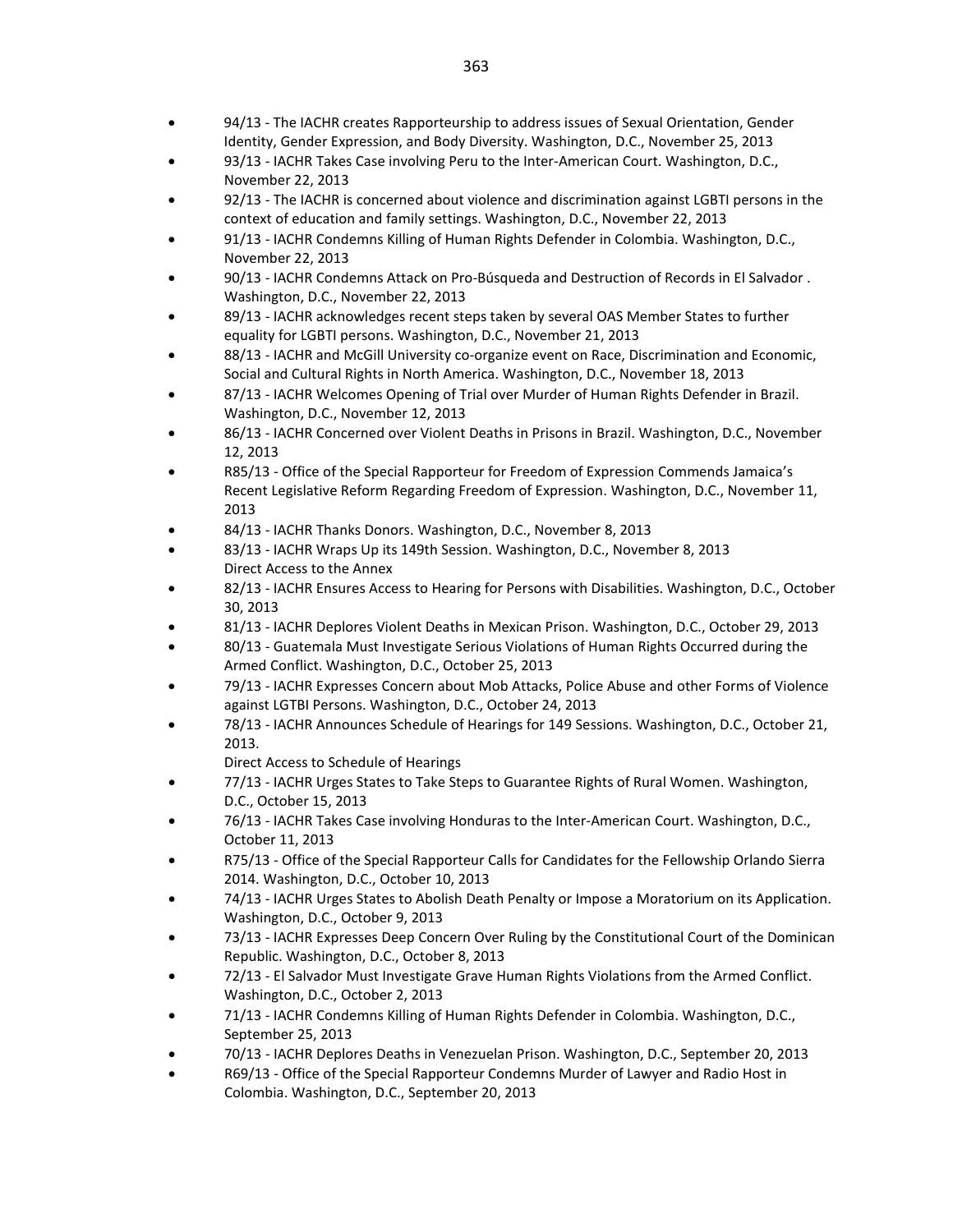- 68/13 [IACHR Holds Regional Meeting on Education, Culture, and Rights of LGTBI Persons.](http://www.oas.org/en/iachr/media_center/PReleases/2013/068.asp) Washington, D.C., September 19, 2013
- 67/13 [IACHR Urges United States to Suspend Execution of Robert Gene Garza.](http://www.oas.org/en/iachr/media_center/PReleases/2013/067.asp) Washington, D.C., September 18, 2013
- 66/13 [Office of the Rapporteur on the Rights of Indigenous Peoples Conducted Working Visit to](http://www.oas.org/en/iachr/media_center/PReleases/2013/066.asp)  [Guatemala.](http://www.oas.org/en/iachr/media_center/PReleases/2013/066.asp) Washington, D.C., September 18, 2013
- R65/13 [Joint Declaration on Violence Against Journalists and Media Workers in the Context of](http://www.oas.org/en/iachr/expression/showarticle.asp?artID=931&lID=1)  [Protests \(Joint Statement\).](http://www.oas.org/en/iachr/expression/showarticle.asp?artID=931&lID=1) September 13, 2013
- 64/13 [IACHR Deeply Concerned over Result of Venezuela's Denunciation of the American](http://www.oas.org/en/iachr/media_center/PReleases/2013/064.asp)  [Convention.](http://www.oas.org/en/iachr/media_center/PReleases/2013/064.asp) Washington, D.C., September 10, 2013
- 63/13 [IACHR Condemns Murder of Human Rights Defender in Paraguay. W](http://www.oas.org/en/iachr/media_center/PReleases/2013/063.asp)ashington, D.C., August 29, 2013
- 62/13 [IACHR Deplores Violent Deaths in Bolivian Prison.](http://www.oas.org/en/iachr/media_center/PReleases/2013/062.asp) Washington, D.C., August 28, 2013
- 61/13 [IACHR Condemns Attack against Maya Q'eqchi' Children in Guatemala.](http://www.oas.org/en/iachr/media_center/PReleases/2013/061.asp) Cobán, Alta Verapaz, Guatemala, August 24, 2013
- 60/13 [IACHR expresses concern about violence and discrimination against LGTBI persons,](http://www.oas.org/en/iachr/media_center/PReleases/2013/060.asp)  [particularly youth, in the Americas.](http://www.oas.org/en/iachr/media_center/PReleases/2013/060.asp) Washington, D.C., August 15, 2013
- 59/13 [IACHR calls on Member States to guarantee respect for the human rights of indigenous](http://www.oas.org/en/iachr/media_center/PReleases/2013/059.asp)  [peoples in voluntary isolation and initial contact.](http://www.oas.org/en/iachr/media_center/PReleases/2013/059.asp) Washington, D.C., August 9, 2013
- 58/13 [IACHR Presents Report on Persons Deprived of Liberty in Honduras.](http://www.oas.org/en/iachr/media_center/PReleases/2013/058.asp) Tegucigalpa, Honduras, August 2, 2013
- 57/13 [IACHR's amended Rules of Procedure enter into force today.](http://www.oas.org/en/iachr/media_center/PReleases/2013/057.asp) Washington, D.C., August 1, 2013
- 56/13 [IACHR Condemns Murder of Human Rights Defender in Mexico.](http://www.oas.org/en/iachr/media_center/PReleases/2013/056.asp) Washington, D.C., August 1, 2013
- 55/13 [IACHR Condemns Murder of Judge in Honduras.](http://www.oas.org/en/iachr/media_center/PReleases/2013/055.asp) Washington, D.C., July 30, 2013
- 54/13 [IACHR Condemns Recent Wave of Violence against LGTBI Persons in Haiti.](http://www.oas.org/en/iachr/media_center/PReleases/2013/054.asp) Washington, D.C., July 30, 2013
- R53/13 [Office of the Special Rapporteur Condemns Murder of Journalist in Mexico.](http://www.oas.org/es/cidh/expresion/showarticle.asp?artID=930&lID=1) Washington, D.C., July 22, 2013
- 52/13 [IACHR Condemns the Murder of Lenca indigenous leader and injuries to a child in](http://www.oas.org/en/iachr/media_center/PReleases/2013/052.asp)  [Honduras Military operation.](http://www.oas.org/en/iachr/media_center/PReleases/2013/052.asp) Washington, D.C., July 19, 2013
- 51/13 [IACHR Expresses Concern over Excessive Use of Solitary Confinement in the United](http://www.oas.org/en/iachr/media_center/PReleases/2013/051.asp)  [States.](http://www.oas.org/en/iachr/media_center/PReleases/2013/051.asp) Washington, D.C., July 18, 2013
- R50/13 [Office of the Special Rapporteur Condemns Murder of Kidnapped Journalist in](http://www.oas.org/en/iachr/expression/showarticle.asp?artID=929&lID=1)  [Honduras.](http://www.oas.org/en/iachr/expression/showarticle.asp?artID=929&lID=1) July 15, 2013
- 49/13 [IACHR Launches Initiative for Human Rights Promotion and Signs First Agreement with](http://www.oas.org/en/iachr/media_center/PReleases/2013/049.asp)  [UNAM.](http://www.oas.org/en/iachr/media_center/PReleases/2013/049.asp) Washington, D.C., July 2, 2013
- 48/13 [IACHR Takes Case involving Peru to the Inter-American Court.](http://www.oas.org/en/iachr/media_center/PReleases/2013/048.asp) June 28, 2013
- R47/13 [Office of the Special Rapporteur for Freedom of Expression States its Concern over the](http://www.oas.org/en/iachr/expression/showarticle.asp?artID=928&lID=1)  [Enactment of the Communications Act in Ecuador.](http://www.oas.org/en/iachr/expression/showarticle.asp?artID=928&lID=1) June 28, 2013
- R46/13 [Joint Declaration on Surveillance Programs and their Impact on Freedom of Expression.](http://www.oas.org/en/iachr/expression/showarticle.asp?artID=927&lID=1)  [\(Joint Statement\)](http://www.oas.org/en/iachr/expression/showarticle.asp?artID=927&lID=1) June 21, 2013
- 45/13 [IACHR Office of the Rapporteur on the Rights of Children and Special Representative of](http://www.oas.org/en/iachr/media_center/PReleases/2013/045.asp)  [the Secretary-General on Violence against Children Strengthen Strategic Cooperation in the](http://www.oas.org/en/iachr/media_center/PReleases/2013/045.asp)  [Americas.](http://www.oas.org/en/iachr/media_center/PReleases/2013/045.asp) Washington, D.C., June 21, 2013
- 44/13 [IACHR Expresses Concern over Arrests and Attacks on Demonstrators and Journalists](http://www.oas.org/en/iachr/media_center/PReleases/2013/044.asp)  [during Protests in Brazil.](http://www.oas.org/en/iachr/media_center/PReleases/2013/044.asp) Washington, D.C., June 20, 2013
- R43/13 [Office of the Special Rapporteur Condemns Murder of Media Executive in Brazil.](http://www.oas.org/en/iachr/expression/showarticle.asp?artID=924&lID=1) Washington, D.C., June 17, 2013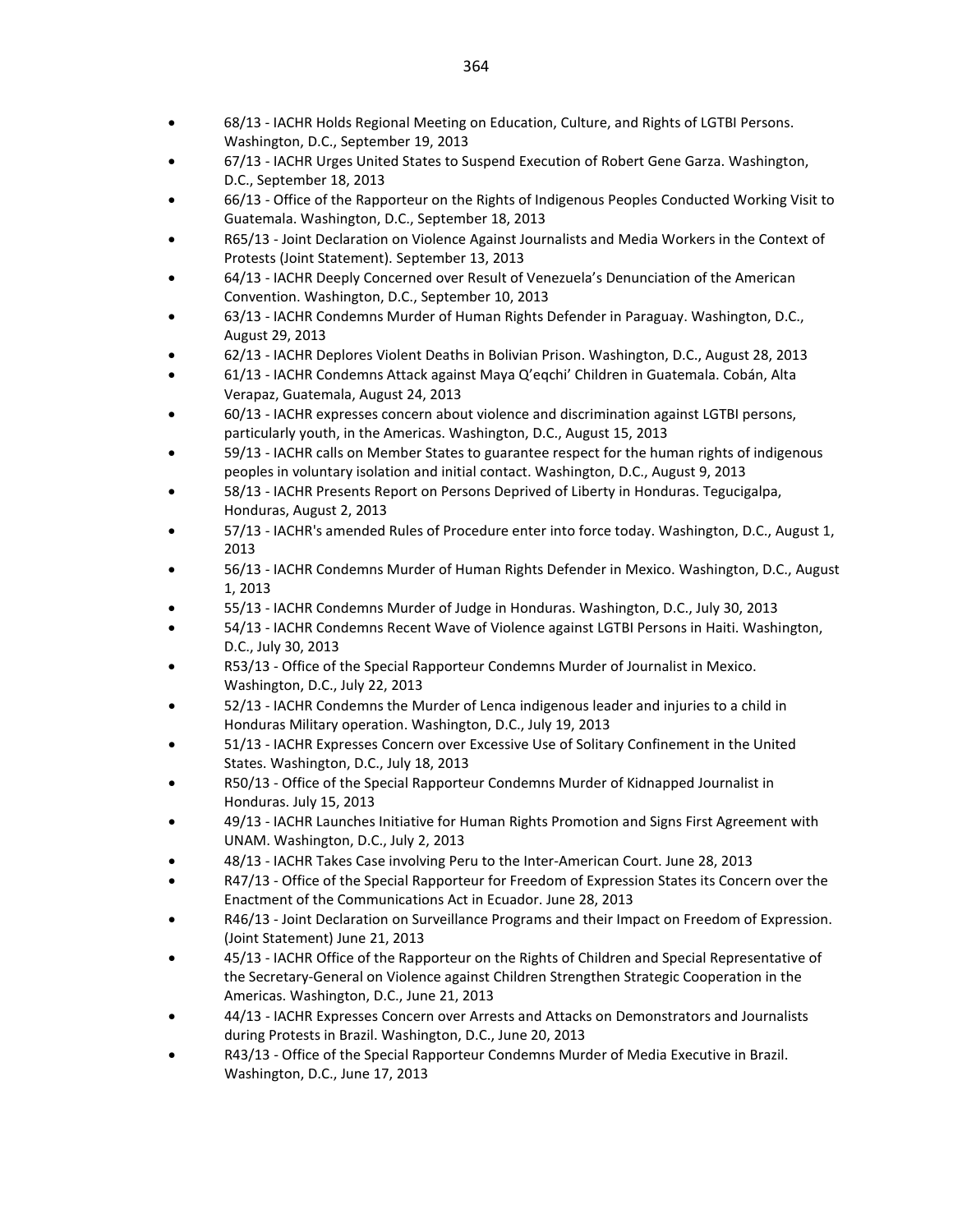- 42/13 [IACHR Condemns Death of Haitian Immigrant at Hands of State Agents in the Dominican](http://www.oas.org/en/iachr/media_center/PReleases/2013/042.asp)  [Republic.](http://www.oas.org/en/iachr/media_center/PReleases/2013/042.asp) Washington, D.C., June 12, 2013
- 41/13 [OAS General Assembly Elects Commissioners.](http://www.oas.org/en/iachr/media_center/PReleases/2013/041.asp) La Antigua, Guatemala, June 7, 2013
- 40/13 [IACHR Rapporteurship Welcomes Adoption of](http://www.oas.org/en/iachr/media_center/PReleases/2013/040.asp) Conventions against Discrimination. La Antigua, Guatemala, June 6, 2013
- 39/13 [IACHR To Hold First Inter-American Conference on Friendly Settlements.](http://www.oas.org/en/iachr/media_center/PReleases/2013/039.asp) Washington, D.C., June 6, 2013
- 38/13 [IACHR Deplores Murder in Venezuela of Tenth Member of the Barrios Family, a](http://www.oas.org/en/iachr/media_center/PReleases/2013/038.asp)  [Beneficiary of Provisional Measures.](http://www.oas.org/en/iachr/media_center/PReleases/2013/038.asp) Washington, D.C., May 29, 2013
- 37/13 [The IACHR Calls Member States to Ensure Respect of the Rights of LGTBI Persons by](http://www.oas.org/en/iachr/media_center/PReleases/2013/037.asp)  [Public Officials.](http://www.oas.org/en/iachr/media_center/PReleases/2013/037.asp) Washington, D.C., May 17, 2013
- R36/13 [Office of the Special Rapporteur for Freedom of Expression Expresses Its Concern over](http://www.oas.org/es/cidh/expresion/showarticle.asp?artID=923&lID=1)  [Telephone Records Obtained from Associated Press Journalists.](http://www.oas.org/es/cidh/expresion/showarticle.asp?artID=923&lID=1) Washington, D.C., May 15, 2013
- 35/13 [IACHR Urges the State of Venezuela to Guarantee the Rights of all Persons under its](http://www.oas.org/en/iachr/media_center/PReleases/2013/035.asp)  [Jurisdiction.](http://www.oas.org/en/iachr/media_center/PReleases/2013/035.asp) Washington, D.C., May 10, 2013
- 34/13 [IACHR Takes Case involving Venezuela to the Inter-American Court.](http://www.oas.org/en/iachr/media_center/PReleases/2013/034.asp) Washington, D.C., May 9, 2013
- 33/13 [IACHR Takes Case involving Mexico to the Inter-American Court.](http://www.oas.org/en/iachr/media_center/PReleases/2013/033.asp) Washington. D.C., May 9, 2013
- 32/13 [IACHR urges Belize to Guarantee the Rights of Maya Indigenous Communities.](http://www.oas.org/en/iachr/media_center/PReleases/2013/032.asp) Washington, D.C., May 6, 2013
- R31/13 [20th Anniversary of World Press Freedom Day.](http://servicesdev:82/en/iachr/expression/showarticle.asp?artID=922&lID=1) Washington, D.C., May 3, 2013
- 30/13 [IACHR Deplores Violent Deaths in Mexican Penitentiary. W](http://www.oas.org/en/iachr/media_center/PReleases/2013/030.asp)ashington, D.C., May 2, 2013
- 29/13 [IACHR, UN Working Group on Arbitrary Detention, UN Rapporteur on Torture, UN](http://www.oas.org/en/iachr/media_center/PReleases/2013/029.asp)  [Rapporteur on Human Rights and Counter-Terrorism, and UN Rapporteur on Health Reiterate](http://www.oas.org/en/iachr/media_center/PReleases/2013/029.asp)  [Need to End the Indefinite Detention of Individuals at Guantánamo Naval Base in Light of Current](http://www.oas.org/en/iachr/media_center/PReleases/2013/029.asp)  [Human Rights Crisis.](http://www.oas.org/en/iachr/media_center/PReleases/2013/029.asp) Washington, D.C. / Geneva, May 1, 2013
- 28/13 [IACHR Takes Case involving El Salvador to the Inter-American Court.](http://www.oas.org/en/iachr/media_center/PReleases/2013/028.asp) Washington, D.C., April 29, 2013
- 27/13 [IACHR Regrets Murder of Colombian Activist and Urges State to Protect Community](http://www.oas.org/en/iachr/media_center/PReleases/2013/027.asp)  [Leaders Advocating for Rights of Those Displaced by Armed Conflict.](http://www.oas.org/en/iachr/media_center/PReleases/2013/027.asp) Washington, D.C., April 19, 2013
- R26/13 [Office of the Special Rapporteur Condemns Murder of Journalist in Brazil.](http://www.oas.org/es/cidh/expresion/showarticle.asp?artID=920&lID=1) Washington, D.C., April 17, 2013
- R25/13 [Office of the Special Rapporteur Presents its 2012 Annual Report.](http://www.oas.org/es/cidh/expresion/showarticle.asp?artID=919&lID=1) Washington, D.C., April 17, 2013
- 24/13 [IACHR Presents its 2012 Annual Report.](http://www.oas.org/en/iachr/media_center/PReleases/2013/024.asp) Washington, D.C., April 16, 2013
- 23/13 [IACHR Wraps Up its 147th Session.](http://www.oas.org/en/iachr/media_center/PReleases/2013/023.asp) Washington, D.C., April 5, 2013 [Direct Access to the Annex](http://www.oas.org/en/iachr/media_center/PReleases/2013/023A.asp)
- 22/13 [IACHR Takes Case involving Panama to the Inter-American Court.](http://www.oas.org/en/iachr/media_center/PReleases/2013/022.asp) Washington, D.C., April 4, 2013
- 21/13 [IACHR Takes Case involving Honduras to the Inter-American Court.](http://www.oas.org/en/iachr/media_center/PReleases/2013/021.asp) Washington, D.C., April 4, 2013
- 20/13 [For International Day on the Elimination of Racial Discrimination: Racism in sport.](http://www.oas.org/en/iachr/media_center/PReleases/2013/020.asp) Geneva / Washington, D.C., March 21, 2013
- 19/13 [IACHR Approves Reform of its Rules of Procedure, Policies and Practices.](http://www.oas.org/en/iachr/media_center/PReleases/2013/019.asp) Washington, D.C., March 19, 2013
- R18/13 [Office of the Special Rapporteur Condemns Murder of Journalist in Brazil.](http://www.oas.org/en/iachr/expression/showarticle.asp?artID=918&lID=1) Washington, D.C., March 12, 2013
- 17/13 [IACHR Elects New Board.](http://www.oas.org/en/iachr/media_center/PReleases/2013/017.asp) Washington, D.C., March 8, 2013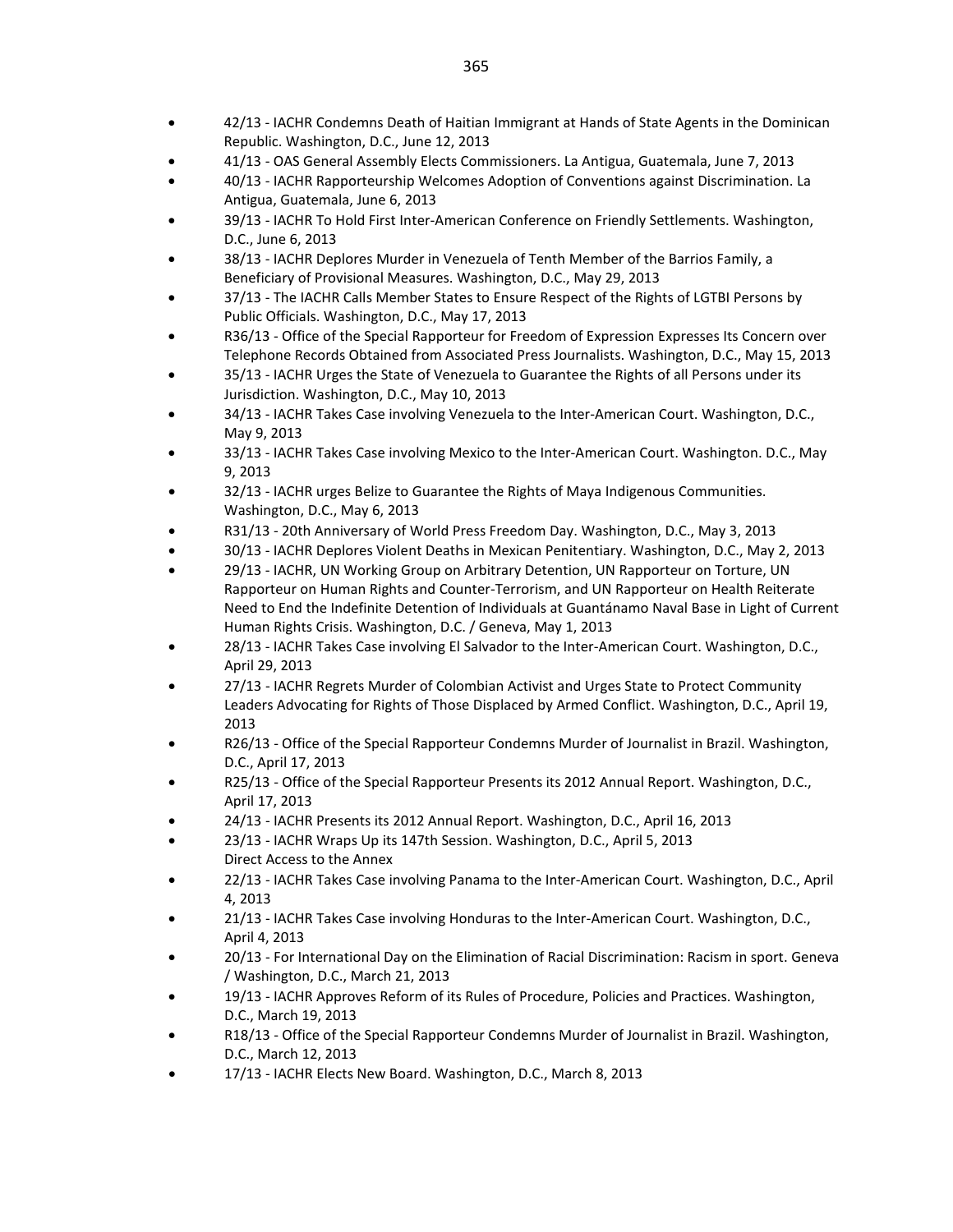- 16/13 [The rights of women: The road to fulfilling the promise in the Americas.](http://www.oas.org/en/iachr/media_center/PReleases/2013/016.asp) Washington, D.C., March 8, 2013
- R15/13 [Office of the Special Rapporteur Condemns Murder of Journalist in Mexico.](http://www.oas.org/en/iachr/expression/showarticle.asp?artID=917&lID=1) Washington, D.C., March 6, 2013
- 14/13 [IACHR Announces Schedule of Hearings for 147 Sessions.](http://www.oas.org/en/iachr/media_center/PReleases/2013/014.asp) Washington, D.C., March 1, 2013
	- [Direct Access to Schedule of Hearings](http://www.oas.org/en/iachr/media_center/PReleases/2013/Calendar147eng.pdf)
- 13/13 [IACHR Condemns Killing of Human Rights Defender in Paraguay.](http://www.oas.org/en/iachr/media_center/PReleases/2013/013.asp) Washington, D.C., February 28, 2013
- R12/13 [Office of the Special Rapporteur Condemns Murder of Journalist in Brazil.](http://www.oas.org/en/iachr/expression/showarticle.asp?artID=916&lID=1) Washington, D.C., February 28, 2013
- 11/13 [IACHR reminds Haiti of its Duty to Investigate and Punish Human Rights Violations and](http://www.oas.org/en/iachr/media_center/PReleases/2013/011.asp)  [Urges to Guarantee the Independence of the Judiciary.](http://www.oas.org/en/iachr/media_center/PReleases/2013/011.asp) Washington, D.C., February 20, 2013
- 10/13 [IACHR Announces Submission of Reform Proposals to Public Consultation.](http://www.oas.org/en/iachr/media_center/PReleases/2013/010.asp) Washington, D.C., February 13, 2013
- 9/13 [IACHR Concludes Its Working Visit to Suriname.](http://www.oas.org/en/iachr/media_center/PReleases/2013/009.asp) Washington, D.C., February 12, 2013
- 8/13 [IACHR Deplores Violent Death of 59 Persons in Venezuelan Prison.](http://www.oas.org/en/iachr/media_center/PReleases/2013/008.asp) Washington, D.C., January 31, 2013
- 7/13 [IACHR Condemns Killing of the Indigenous Leader Rafael Mauricio Giron Ulchur in](http://www.oas.org/en/iachr/media_center/PReleases/2013/007.asp)  [Colombia.](http://www.oas.org/en/iachr/media_center/PReleases/2013/007.asp) Washington, D.C., January 30, 2013
- 6/13 [IACHR Deplores Murder in Venezuela of Ninth Member of the Barrios Family, a Beneficiary](http://www.oas.org/en/iachr/media_center/PReleases/2013/006.asp)  [of Provisional Measures.](http://www.oas.org/en/iachr/media_center/PReleases/2013/006.asp) Washington, D.C., January 18, 2013
- 5/13 [IACHR Values Derogation of Governmental Resolution 370-2012 in Guatemala.](http://www.oas.org/en/iachr/media_center/PReleases/2013/005.asp)  Washington, D.C., January 18, 2013
- 4/13 [IACHR Expresses Concern over Constitutional Reform in Colombia.](http://www.oas.org/en/iachr/media_center/PReleases/2013/004.asp) Washington, D.C., January 4, 2013
- 3/13 [In View of Situation in Honduras, IACHR Stresses Importance of Principle of Independence](http://www.oas.org/en/iachr/media_center/PReleases/2013/003.asp)  [of the Judiciary.](http://www.oas.org/en/iachr/media_center/PReleases/2013/003.asp) Washington, D.C., January 3, 2013
- 2/13 [IACHR Deplores Violent Deaths in Mexican Prison.](http://www.oas.org/en/iachr/media_center/PReleases/2013/002.asp) Washington, D.C., January 3, 2013
- 1/13 [IACHR Publishes Report on Human Rights in Jamaica.](http://www.oas.org/en/iachr/media_center/PReleases/2013/001.asp) Washington, D.C., January 3, 2013

11. Additionally, in exercising the powers granted to it under Article 41 of the American Convention on Human Rights and Article 18 of its Statute, the Commission requested information from Member States, regarding the specific issues listed hereunder:

| <b>Member</b><br><b>State</b> | <b>Issue / Situation</b>                                                                                                                                                                                                                            | <b>Date</b>                  |
|-------------------------------|-----------------------------------------------------------------------------------------------------------------------------------------------------------------------------------------------------------------------------------------------------|------------------------------|
| Brazil                        | Situation of the Terena indigenous people                                                                                                                                                                                                           | June 2013                    |
| <b>Brazil</b>                 | Violent incidents in the Complejo de Maré [Maré Complex]                                                                                                                                                                                            | <b>July 2013</b>             |
| <b>Brazil</b>                 | Violence against children and adolescents in the Fundación Casa [House]<br>Foundation]                                                                                                                                                              | September 2013               |
| <b>Brazil</b>                 | Violent incidents in the Parque Cocó [Cocó Park]                                                                                                                                                                                                    | September 2013               |
| <b>Brazil</b>                 | Human rights violations during protests in Rio de Janeiro                                                                                                                                                                                           | November 2013                |
| <b>Brazil</b>                 | Recommendations on the international parameters regarding respect for<br>freedom of expression and crimes against honor and the adaptation of<br>provisions regarding crimes against honor appearing in the draft<br>amendment to the Criminal Code | November 2013                |
| Chile                         | Situation of a person incarcerated in the Centro de Detención para<br>Menores de Chol Chol [Chol Chol Juvenile Detention Center]                                                                                                                    | July 2013 and<br>August 2013 |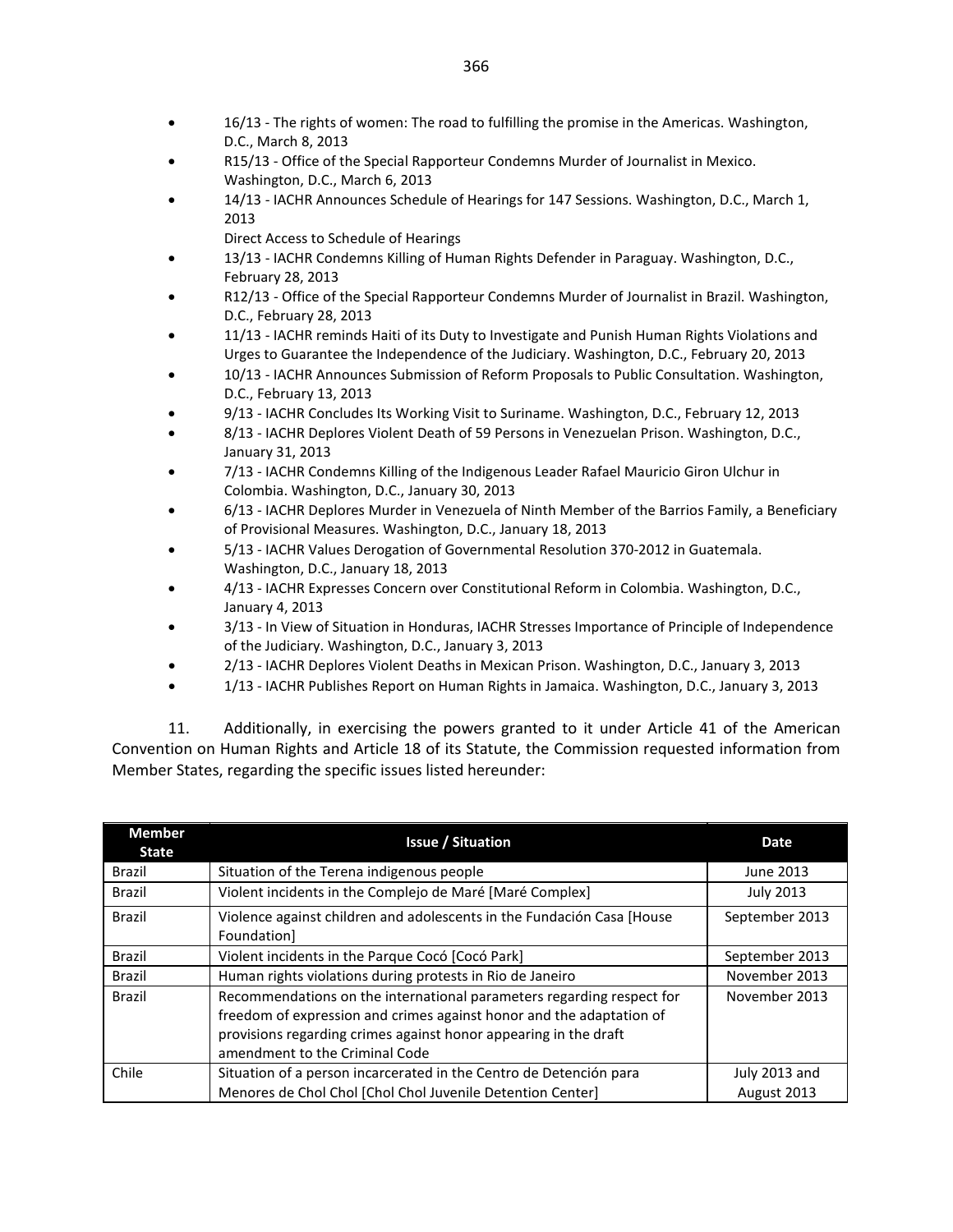| <b>Member</b>        | <b>Issue / Situation</b>                                                                                                                                                                                                                      | <b>Date</b>      |
|----------------------|-----------------------------------------------------------------------------------------------------------------------------------------------------------------------------------------------------------------------------------------------|------------------|
| <b>State</b>         |                                                                                                                                                                                                                                               |                  |
| Colombia             | Request for additional information about the situation of freedom of<br>expression in Colombia 2012                                                                                                                                           | January 2013     |
| Colombia             | Absence of access of children and adolescents to health in Colombia                                                                                                                                                                           | May 2013         |
| Colombia             | Attempt on the life of a journalist                                                                                                                                                                                                           | May 2013         |
| Colombia             | Arrest of and aggression against journalists and communicators in the<br>context of protests, threats against journalists, and establishment of the                                                                                           | September 2013   |
| Cuba                 | Forum to Monitor Justice in cases of aggression against journalists<br>Death of Oswaldo Payá and Harold Cepero                                                                                                                                | April 2013       |
| Ecuador              | <b>Basic Law on Communication</b>                                                                                                                                                                                                             | June 2013        |
| Ecuador              | Situation of the indigenous peoples dwelling in the area covered by the                                                                                                                                                                       | August 2013      |
|                      | Yasuní-ITT Initiative                                                                                                                                                                                                                         |                  |
| Ecuador              | Rules for Operation of the Unified Information System for Social and Citizen<br>Organizations, and their application for the dissolution of civil society<br>organizations in Ecuador                                                         | December 2013    |
| <b>United States</b> | Freedom of expression and surveillance of communication                                                                                                                                                                                       | November 2013    |
| Guatemala            | Request for information about the proposal of a program to protect<br>journalists                                                                                                                                                             | January 2013     |
| Guatemala            | Situation of indigenous leaders                                                                                                                                                                                                               | April 2013       |
| Guatemala            | Siege in the municipalities of the departments of Santa Rosa and Jalapa                                                                                                                                                                       | May 2013         |
| Guatemala            | Situation of the Monte Olivo community along the Dolores River, Q'eqchi'<br>Maya People, Cobán                                                                                                                                                | August 2013      |
| Guatemala            | Request for information about the Unit on Crimes against Journalists of the<br>Human Rights Prosecution Office of the Ministry of Justice; Program for the<br>Protection of Journalists at Risk; investigations of crimes against journalists | October 2013     |
| Guatemala            | Situation of the K'che's indigenous inhabitants of the 48 cantons of<br>Totonicapán                                                                                                                                                           | October 2013     |
| Honduras             | Establishment of the Auditing Commission and the draft bill for a Law on<br>Mechanisms to protect defenders                                                                                                                                   | June 2013        |
| Honduras             | Motion for bills to amend Article 321 of the Criminal Code                                                                                                                                                                                    | October 2013     |
| Jamaica              | Killing of Dwayne Jones and mob attacks against LGBTI persons                                                                                                                                                                                 | October 2013     |
| Mexico               | Situation of the Binnizá people and community                                                                                                                                                                                                 | <b>July 2013</b> |
| Mexico               | Aggression and arrests at social protests                                                                                                                                                                                                     | October 2013     |
| Mexico               | Request for up-to-date information about the progress made in<br>implementing and operating the mechanism to protect defense attorneys<br>and journalists                                                                                     | November 2013    |
| Nicaragua            | Amendments to Law 779                                                                                                                                                                                                                         | October 2013     |
| Nicaragua            | Activities of intimidation against a journalist of Esta Semana y Confidencial<br>[This Week and Confidential]                                                                                                                                 | November 2013    |
| Panama               | Draft of General Law on Adoptions (Law 551)                                                                                                                                                                                                   | June 2013        |
| Panama               | Death of newborns in a state hospital                                                                                                                                                                                                         | <b>July 2013</b> |
| Paraguay             | Situation of the Cuyabia Community and the communities in voluntary<br>isolation of the Ayoreo People                                                                                                                                         | February 2013    |
| Paraguay             | Situation of indigenous communities El Chaco of Paraguay during elections                                                                                                                                                                     | April 2013       |
| Paraguay             | Law of National Defense and Homeland Security and Meeting of Human<br><b>Rights Ombudspersons</b>                                                                                                                                             | September 2013   |
| Paraguay             | Decision of the Supreme Court of Justice of Paraguay No. 1306 on the right<br>to have access to information and the incorporation of inter-American<br>standards for this right                                                               | October 2013     |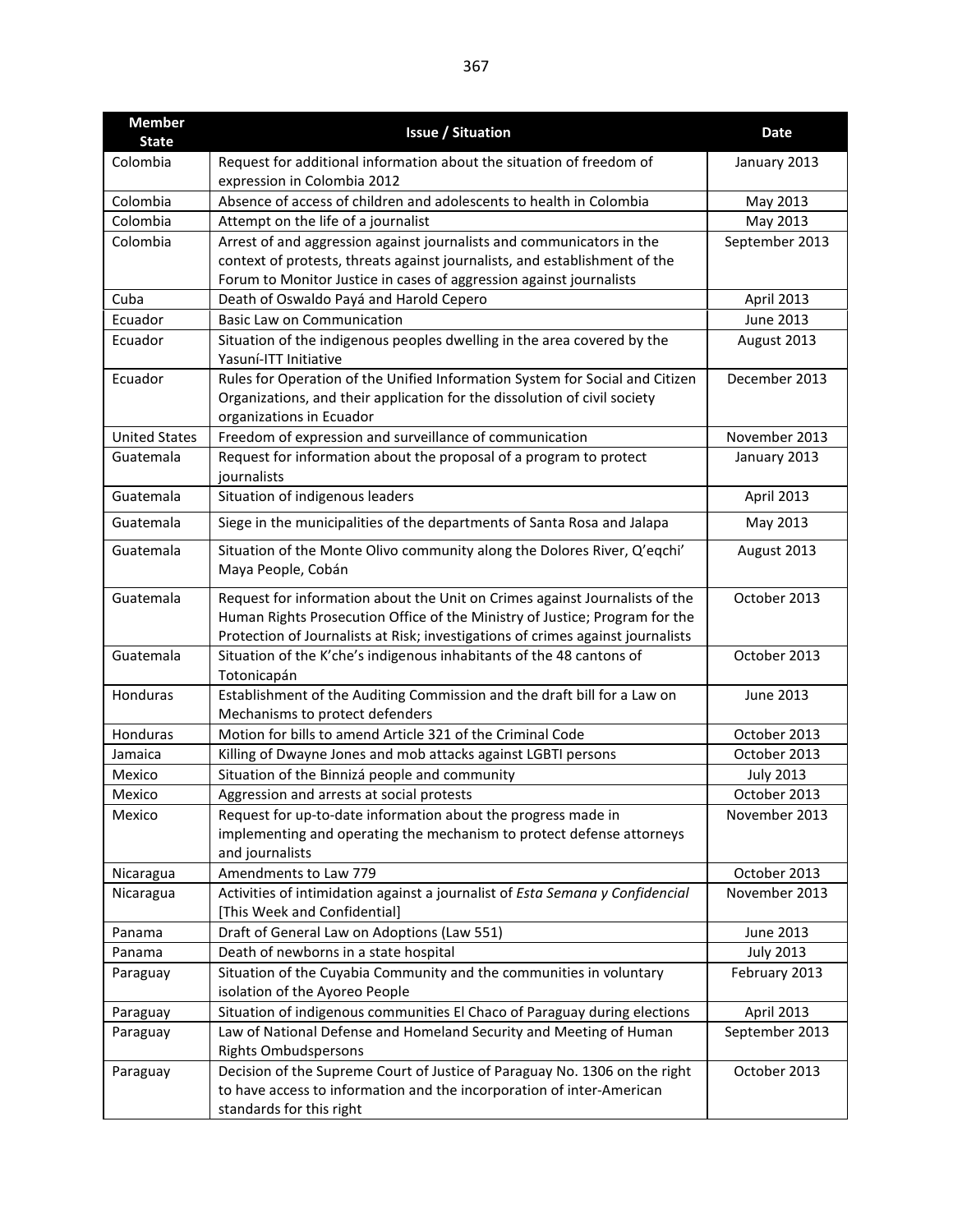| <b>Member</b><br><b>State</b> | <b>Issue / Situation</b>                                                      | Date              |  |
|-------------------------------|-------------------------------------------------------------------------------|-------------------|--|
| Peru                          | Draft Law 1464/2012-PE                                                        | <b>April 2013</b> |  |
| Peru                          | Law on Negationism                                                            | <b>April 2013</b> |  |
| Peru                          | Draft of the new Code for Children and Adolescents                            | October 2013      |  |
| Dominican                     | Draft Law proposing amendments to the Code of the System for the              | October 2013      |  |
| Republic                      | Protection and Basic Rights of Children and Adolescents (Law No. 136-03)      |                   |  |
| Uruguay                       | Young boarder of the Hogar de la Colonia Berro [Home of the Berro Colony]     | <b>April 2013</b> |  |
| Uruguay                       | About the draft Audiovisual Communication Services Law                        | August 2013       |  |
| Venezuela                     | Administrative penalization proceedings against Corpomedios GV e              | January 2013      |  |
|                               | inversiones CA (Globovisión)                                                  |                   |  |
| Venezuela                     | Administrative investigation proceedings against the organization AC          | <b>April 2013</b> |  |
|                               | Ciudadania Activa [Active Citizenship]                                        |                   |  |
| Venezuela                     | Current situation of the inmates of the Coro Penitentiary Community           | <b>April 2013</b> |  |
| Venezuela                     | Situation of violence after elections                                         | <b>April 2013</b> |  |
| Venezuela                     | Request for information about the investigation of a journalist, detention of | June 2013         |  |
|                               | a retired general, suspension of the TV station Atel Televisión and detention |                   |  |
|                               | of a journalist                                                               |                   |  |
| Venezuela                     | Situation of Mr. Alejandro Silva                                              | November 2013     |  |

12. Under Chapter IV.A, the Commission provides a yearly overview of the human rights situation in the region and, in so doing, has deemed it important to spotlight certain issues, as laid out below:

#### **Right to personal liberty**

13. Since the United States Government opened the detention center at its Naval Base Guantánamo, Cuba, in early 2002, the Inter-American Commission has closely followed the situation of the persons being held in that facility and has repeatedly called for the closing of the detention center at Guantánamo. As part of its ongoing efforts to monitor the situation, the Commission has issued two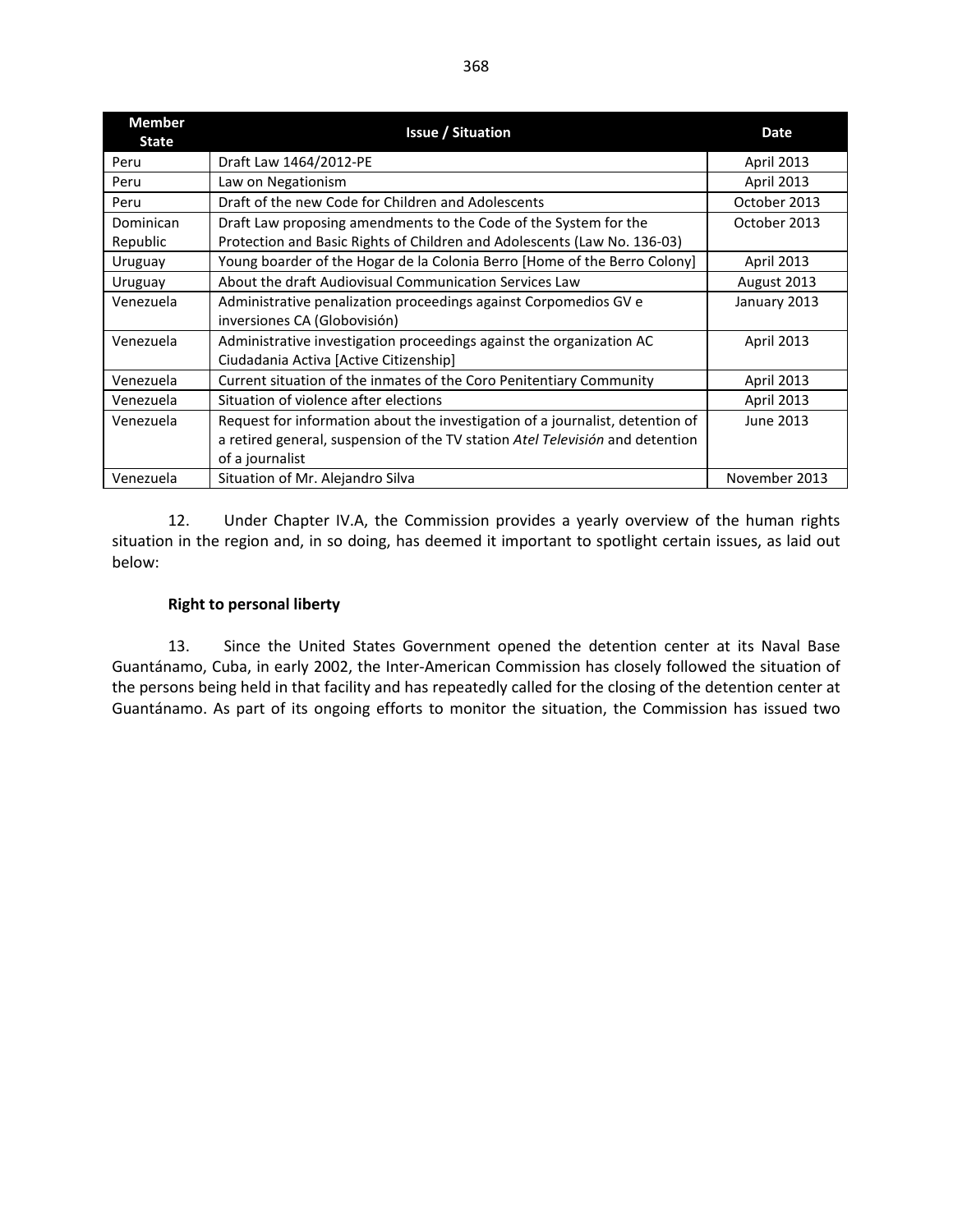resolutions;<sup>[3](#page-10-0)</sup> three precautionary measures;<sup>[4](#page-10-1)</sup> one admissibility report;<sup>[5](#page-10-2)</sup> seven press releases;<sup>[6](#page-10-3)</sup> and has conducted nine public hearings.<sup>[7](#page-10-4)</sup>

14. The Inter-American Commission also sought permission during 2007 and 2011 to carry out an on-site visit to Guantánamo Bay to monitor conditions of detention. While representatives of the US Government did indicate that the IACHR could visit the base at Guantánamo, they informed the Commission that it would not be permitted to freely interview detainees. Therefore, the Commission declined to conduct a visit under such limitations. The Inter-American Commission continues to be interested in conducting a visit to the US detention center in Guantánamo without restrictions.

15. Following the hunger strike initiated in February 2013 by various detainees to protest their state of indefinite detention, on May 1, 2013, the IACHR issued a joint press release with the UN Working Group on Arbitrary Detention, the UN Rapporteur on Torture, the UN Rapporteur on Human Rights and Counter-Terrorism, and the UN Rapporteur on Health, reiterating the need to end the indefinite detention of individuals at Guantánamo Naval Base. In this joint communiqué, these mandate holders stated that:

[T]he Guantánamo detainees' lack of legal protection and the resulting anguish caused by the uncertainty regarding their future has led them to take the extreme step of a hunger strike to demand a real change to their situation.

[E]ven in extraordinary circumstances, when the indefinite detention of individuals, most of whom have not been charged, goes beyond a minimally reasonable period of time, this

<sup>3</sup> IACHR, Resolution No. 2/06, On Guantánamo Bay Precautionary Measures, July 28, 2006. Available at:

<span id="page-10-0"></span>http://www.cidh.oas.org/resolutions/resolution2.06.htm. IACHR, Resolution No. 2/11, Regarding the Situation of the Detainees at Guantánamo Bay, Precautionary Measure 259-02, July 22, 2011. Available at: http://www.cidh.oas.org/pdf%20files/Resolution%202-11%20Guantánamo.pdf

 $4$  PM-259-02 - detainees being held by the United States at Guantánamo Bay, Cuba; PM-8-06 - Omar Khadar

<span id="page-10-1"></span>(the IACHR lifted this PM after the beneficiary was released from Guantánamo); and PM-211-08 - Djamel Ameziane. A summary of the facts is available at http://www.oas.org/en/iachr/pdl/decisions/Guantánamo.asp#Medidas.

<span id="page-10-2"></span> $<sup>5</sup>$  IACHR, Report No. 17/12, P-900-08, Admissibility, Djamel Ameziane, United States, March 20, 2012. The petition is</sup> currently at the merits stage.

<span id="page-10-3"></span><sup>6</sup> IACHR, Press Release No. 27/06, Inter-American Commission urges immediate closure of Guantánamo; No. 02/09, IACHR Welcomes Order to Close Guantánamo Detention Center; No. 75/10, IACHR Deplores Forced Transfer of Guantánamo Detainee; No. 37/11, IACHR Expresses Deep Concern over New Revelations about Guantánamo; No. 86/11, IACHR Urges the United States to Close the Detention Facility at Guantánamo; No. 3/12, 10 Years After Detentions in Guantánamo Began, the IACHR Repeats its Call to Close the Detention Center; and No. 29/13, IACHR, UN Working Group on Arbitrary Detention, UN Rapporteur on Torture, UN Rapporteur on Human Rights and Counter-Terrorism, and UN Rapporteur on Health Reiterate Need to End the Indefinite Detention of Individuals at Guantánamo Naval Base in Light of Current Human Rights Crisis.

<span id="page-10-4"></span> $<sup>7</sup>$  The hearings were as follows: October 16, 2002, Precautionary measures for persons detained in Guantánamo,</sup> 116th Session; October 20, 2003, Precautionary Measures for Persons under Detention in Guantánamo, 118th session; March 3, 2005, Precautionary Measures for Persons Detained in Guantánamo, 122nd session; October

20, 2005, Precautionary Measure 259/02, Detainees in the Guantánamo Bay Military Base, 123rd session; March 13, 2006, Precautionary Measure 8/06, Omar Khadr, United States, 124th Session; July 20, 2007, Precautionary Measures for the Detainees in the Naval Base of the United States in Guantánamo, 128th session; October 28, 2008, PM 259/02, Detainees at the Guantánamo Naval Base, and PM 211/08, Djamel Ameziane, 133rd Session; October 29, 2010, Petition 900/08, Djamel Ameziane, United States, 140th Session; March 12, 2013, Human Rights Situation of the Persons Detained in the Naval Base of Guantánamo, 147th Session; October 28, 2013, Human Rights Situation of Detainees at Guantánamo Naval Base, 149<sup>th</sup> Session.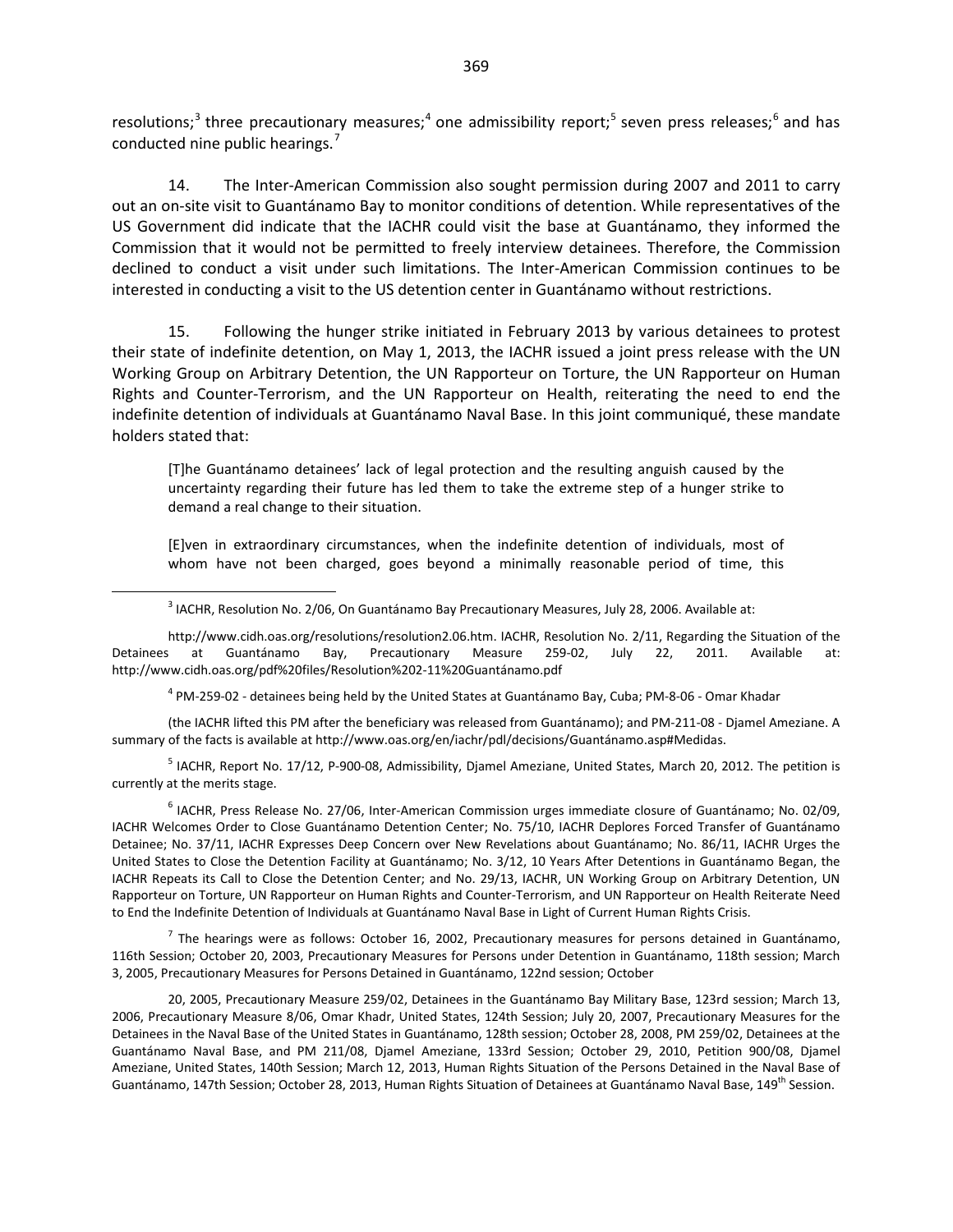constitutes a flagrant violation of international human rights law and in itself constitutes a form of cruel, inhuman, and degrading treatment.

[T]he duty of medical personnel to act ethically and the principle of respect for individuals' autonomy, among other principles, must be respected. Under these principles, it is unjustifiable to engage in forced feeding of individuals contrary to their informed and voluntary refusal of such a measure. Moreover, hunger strikers should be protected from all forms of coercion, even more so when this is done through force and in some cases through physical violence. Health care personnel may not apply undue pressure of any sort on individuals who have opted for the extreme recourse of a hunger strike. Nor is it acceptable to use threats of forced feeding or other types of physical or psychological coercion against individuals who have voluntarily decided to go on a hunger strike.

16. Further, in July 2013 the IACHR decided to extend the scope of the precautionary measures in favor of the detainees held at Guantánamo in order to require the immediate closure of the detention facility. The extension was based on the failure of the United States to comply with the precautionary measures, the persistence of situations of prolonged and indefinite detention, and allegations of widespread abuse and mistreatment, including unnecessary and humiliating searches, the force feeding of detainees who have chose to participate in a hunger strike, and the increasing segregation and isolation of detainees. The Commission also requested the Government of the United States to expedite the release of the detainees who have already been cleared for transfer; and required that those subject to trial be housed in appropriate conditions and accorded applicable due process rights. On September 18, 2013, the Executive Secretariat met with the Department of State's Special Envoy for Guantanamo Closure.

17. As mentioned above, the Inter-American Commission has dealt with the situation in Guantánamo through its different mechanisms (precautionary measures; individual cases; and public hearings). Now the IACHR is preparing a thematic report on the situation of detainees held at Guantánamo. The purpose of the report is to address the situation from an overall perspective taking into consideration recent developments in conditions of confinement, access to legal representation, and transfer restrictions, among others.

18. In the framework of the drafting of this thematic report, the IACHR organized an expert meeting to gather first-hand information from experts whose work focuses on the situation of the detainees. The Commission invited a small group of experts from various backgrounds in order to have a fruitful dialogue and to inform itself of different perspectives on the subject. The meeting was held on October 3, 2013 and was chaired by Commissioner Tracy Robinson, IACHR Rapporteur for the United States.

19. On December 19, 2013, the Commission issued a press release condemning the forced transfer of Djamel Ameziane from the United States Naval Base at Guantánamo Bay to Algeria. The forced transfer of Djamel Ameziane to Algeria is in violation of the principle of non-refoulement, which prohibits transfers and deportations of individuals to countries where they may run the risk of being tortured. Moreover, with this transfer the United States disregarded precautionary measures 211/08 and 259/02 of the Inter-American Commission on Human Rights.<sup>[8](#page-11-0)</sup>

<span id="page-11-0"></span><sup>8</sup> IACHR. Press release No. 103.13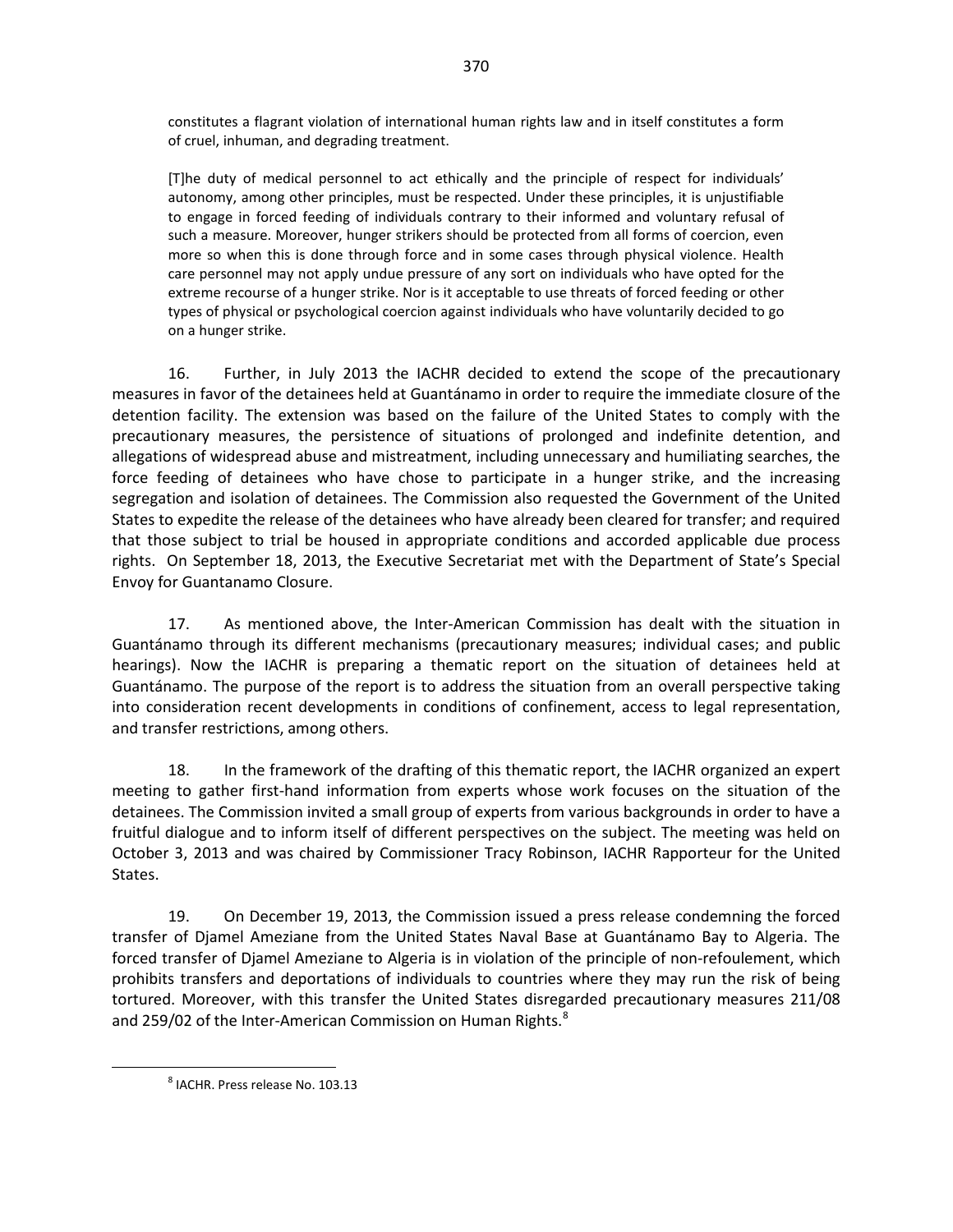#### **Freedom of Expression[9](#page-12-0)**

20. During 2013, the Inter-American Commission received information regarding a variety of situations affecting freedom of expression in Ecuador. The most significant events reported during 2013 on freedom of expression are described in the following paragraphs.

## **a) The Communications Act**

21. On June 22, the President of Ecuador signed into law the Communications Act that had been passed by the National Assembly of Ecuador on June 14.<sup>[10](#page-12-1)</sup> In a June 28 press release, the Office of the Special Rapporteur for Freedom of Expression expressed its concern over the onerous restrictions established under that Law.<sup>[11](#page-12-2)</sup> The articles of the Act establish some important principles regarding the exercise of the right to freedom of thought and expression. Nevertheless, in regulating those principles, the law establishes onerous restrictions that render them virtually ineffective. Such restrictions, examined in a letter<sup>[12](#page-12-3)</sup> sent to the State by the Office of the Special Rapporteur, could severely hinder the exercise of the right of freedom of expression and have a serious chilling effect that is incompatible with a democratic society. The Act imposes a significant number of obligations on all communications media, without regard to their format or size. Additionally, the Act creates an administrative entity called the "Office of the Superintendent of Information and Communications," whose head will be appointed by a collegiate administrative body from a slate of three candidates sent by the President of the Republic. This administrative official is not afforded the minimum institutional guarantees that would enable him or her to operate autonomously and independently of the government. Nevertheless, his or her authorities include oversight of all communication media. The infractions and sanctions regime establishes potentially ambiguous and onerous obligations. For example, the Act creates an infraction called "media lynching," by which any sustained report of corruption that could lead to a loss of the "public credibility" of the public servant involved could be deemed by the competent administrative body to be "media lynching" and constitute grounds for the respective sanctions. The Act also creates the obligation of all media outlets, regardless of their form and content, to draft a codes of ethics, the basic content of which is established in the text of the Act itself (Articles 9 and 10).

22. The Law also creates the obligation of all media outlets to "cover and disseminate matters of public interest" and stipulates that "the deliberate and repeated omission to disseminate matters of public interest is an act of prior censorship" (Article 18) that will be subject to the corresponding sanctions. The executive branch, through the Office of the Superintendent, defines what matters of public interest the media are obliged to publish. Also, the Office of the Special Rapporteur indicated that the Act establishes the requirement that all communications media must have an "ombudsman of the audiences and readers" (Art. 73). Each medium's watchdog will be elected in a competitive public process by a State body called the Council of Citizen Participation and Social Control.

<span id="page-12-0"></span><sup>9</sup> For more information see: IACHR. Annual Report 2013. *Annual Report of the Office of the Special Rapporteur for Freedom of Expression. Chapter II (Evaluation of the State of Freedom of Expression in the Hemisphere)*.

<sup>10</sup> National Assembly. Official Record No. 22, June 25, 2013. *[Communication Act.](http://www.presidencia.gob.ec/wp-content/uploads/downloads/2013/08/LeyDeComunicacion-espaniol.pdf)*

<span id="page-12-3"></span><span id="page-12-2"></span><span id="page-12-1"></span><sup>&</sup>lt;sup>11</sup> IACHR. [Office of the Special](http://www.oas.org/en/iachr/expression/showarticle.asp?artID=928&lID=1) Rapporteur of Freedom for Expression. Press Release R47/13. Office of the Special *[Rapporteur for Freedom of Expression states its concern over the enactment of the Communications Act in Ecuador](http://www.oas.org/en/iachr/expression/showarticle.asp?artID=928&lID=1)*.

<sup>12</sup> IACHR. Office of the Special Rapporteur of Freedom for Expression. June 28, 2013. *[Letter to the State of Ecuador](http://www.oas.org/en/iachr/expression/docs/2013_06_28_CARTA_ECUADOR(VP)_%20INGLES.PDF)*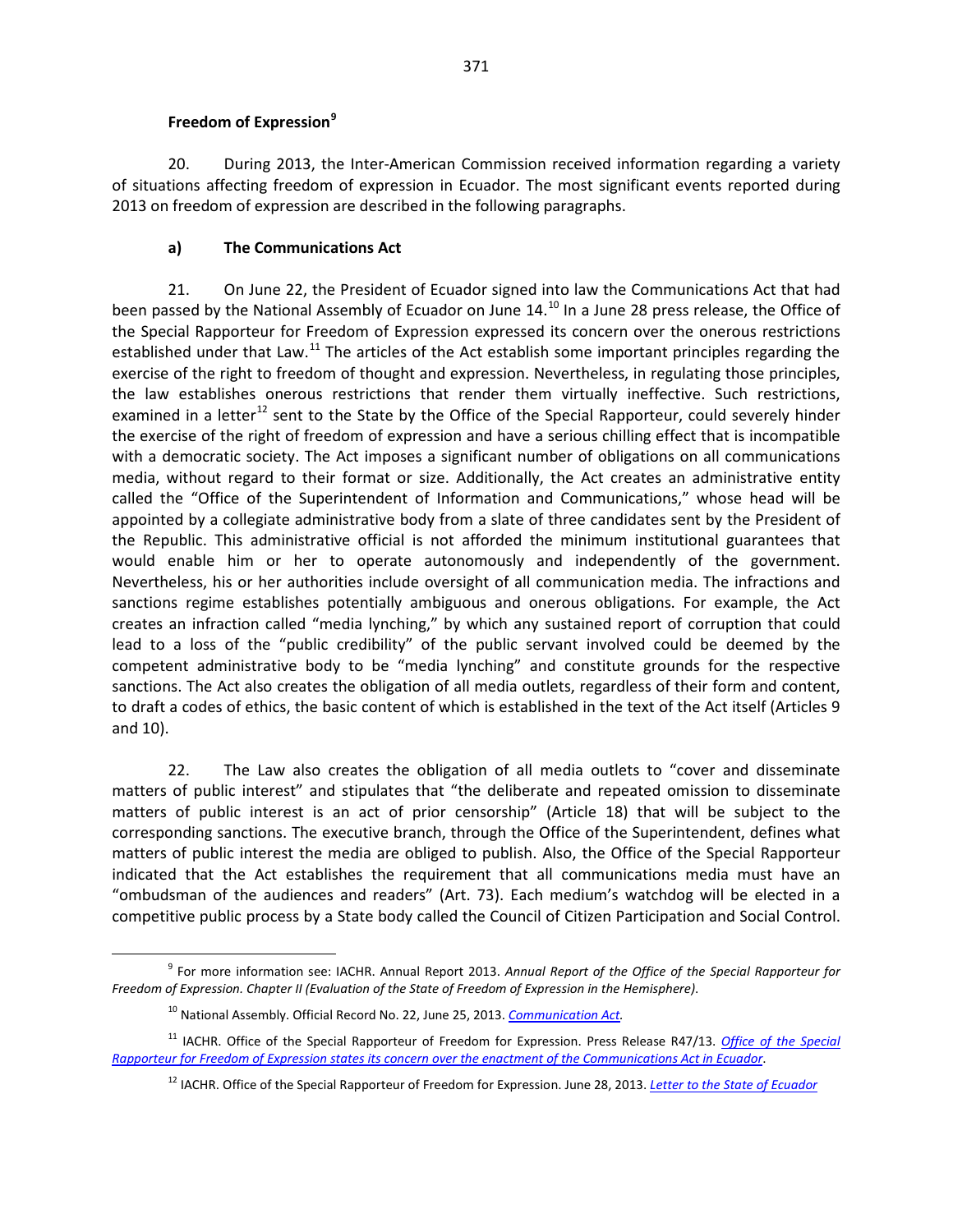It is of enormous concern that the State might require the media to put on their payrolls and in their newsrooms a person chosen through a procedure designed and implemented by the State, whose powers and responsibilities would be set by the State itself and to whom the media might have to provide spaces for the publication of errors and corrections (Art. 73). Also, the Act establishes that only "professional" journalists and media workers may perform the ongoing journalistic activities of the communications media, at any level or position. Exceptions are made for those who have specialized or opinion programs and columns and those who perform journalistic activities in the "languages of the indigenous peoples and nations" (Art. 42). In this regard, according to the information received, the Criminal Code sanctions with imprisonment from six months to two years those who practice a profession without a degree, in those cases that a degree is required by law. Also, "the professionals who favor the actions of another person in the illegal practice of the profession" will be sanctioned with imprisonment from three months to one year and barred from practicing the profession for six months  $(Art. 330).^{13}$  $(Art. 330).^{13}$  $(Art. 330).^{13}$ 

## **b) Stigmatizing Statements**

23. The Government of Ecuador has continued the practice of using public media, to systematically stigmatize non-governmental organizations, human rights defenders and journalists, who express opinions or report critically of the performance of the State. For example, during the weekly broadcasts of the presidential program *Enlace Ciudadano,* --a "weekly slot of the President to communicate and inform, aimed at accounting to constituents [those who gave him his mandate] on government performance and the latest issues of social significance"—a segment is broadcast, lasting at least 30 minutes, called "La libertad de Expresión ya es de todos" ["*Freedom of Expression already belongs to everyone*"], devoted to criticizing journalists, the media and members of the opposition. The leader uses audiovisual aids in his explanations, which are produced by the National Communications Secretariat, to refute information published by the media, journalists and media outlets are discredited and the images of the criticized journalists are flashed on the screen. The media are systematically labeled the "corrupt press," journalists are called "ignorant," "sick," "human misery," and are accused of "lying," "twisting" and "manipulating" information and attempting to "destabilize the government." Some segments are repeated each week, such as the ones called "La *caretucada* de la semana" ["*The 'outrageous thing' of the week*"], "La *cantinflada* de la semana" *["The* cantinflada *of the week"*] or "La amargura de la semana" [*"The bitter thing of the week"*] in which opinions, comments or information recently given by the journalists or broadcasters are mocked. Additionally, during 2013, the Government of Ecuador maintained the practice of using its legal authority to issue mandatory messages for purposes of disseminating the government opinion on certain matters in private media outlets. Often the programming is interrupted so that the official message is broadcast only on the station on which the information or opinion called into question by the government was originally broadcast.

## **c) Attacks and threats**

24. The Inter-American Commission has received reports regarding attacks on journalists, media workers and human rights defenders, because of their expressions. In some instances, the assaults and threats were committed against persons who have been stigmatized by high-ranking

<span id="page-13-0"></span><sup>&</sup>lt;sup>13</sup> Comprehensive Organic Penal Code approved by the National Assembly on December 17, 2013. Article 330. Available for consultation at[: http://www.asambleanacional.gov.ec/](http://www.asambleanacional.gov.ec/)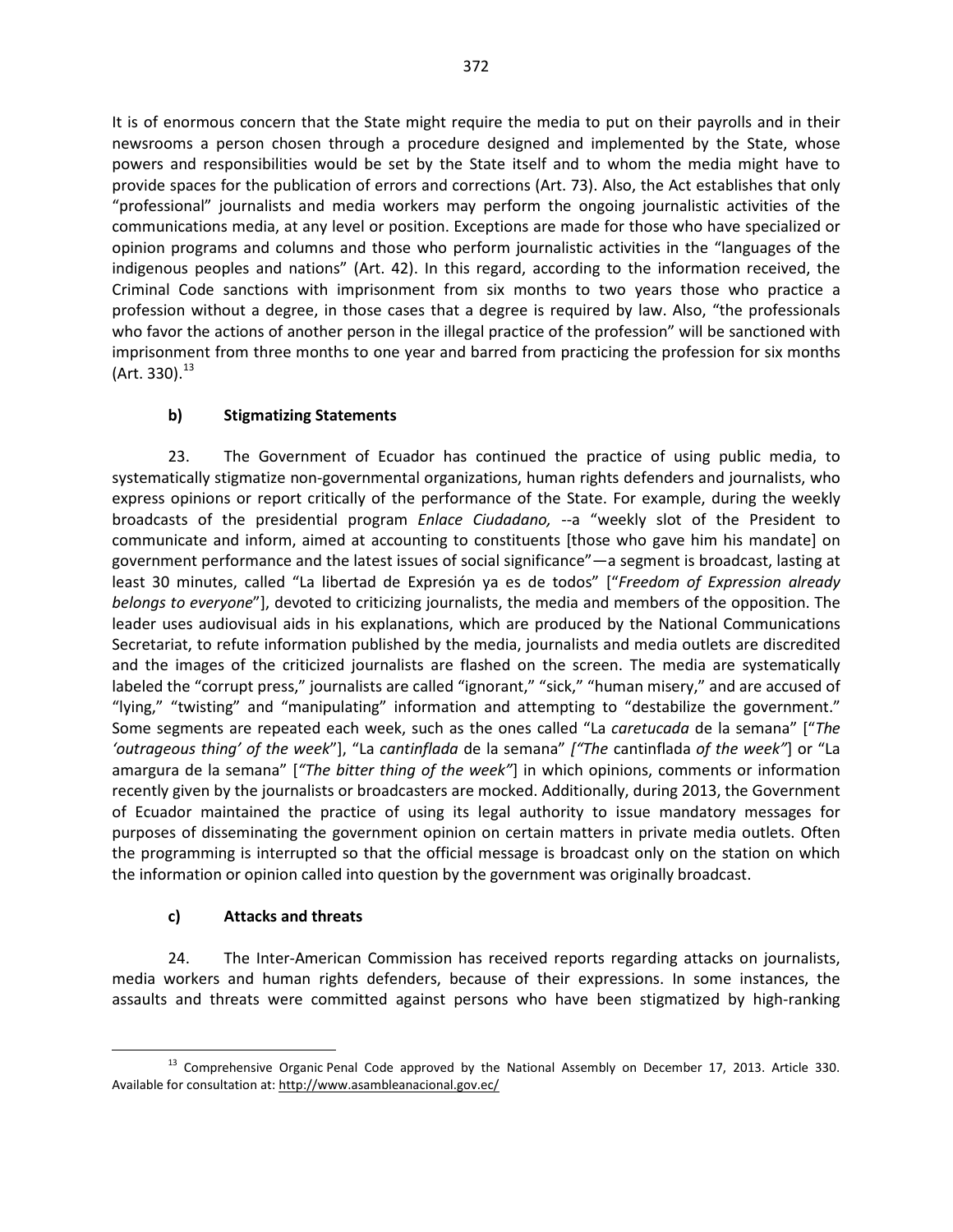government officials, such as the case of journalists Martin Pallares and Diego Cornejo, cartoonist Javier Bonilla, members of the organization Fundamedios, and singer-songwriter Jaime Guevara.

#### **d) Subsequent Liability**

25. The Inter-American Commission views with concern the existence of criminal laws used to sanction the exercise of freedom of expression, as well as civil laws that could lead to the imposition of disproportionate penalties against individuals who have publicly expressed criticism of high-ranking government officials in Ecuador. In this regard, in 2013, the Inter-American Commission has received information about the existence of several lawsuits against journalists, media workers and citizens for the manifestation of expressions or opinions that high-level public officials have considered offensive or defamatory. For example, on April 16, 2013, the Specialized Criminal Chamber of the National Court of Justice handed down a judgment convicting National Assembly member Cléver Jiménez of the Pachakutik political movement, former trade unionist Fernando Villavicencio, and activist Carlos Figueroa, and sentencing them to prison time for the offense of defamation against Ecuador's President Rafael Correa. The case began when Jiménez, Villavicencio, and Figueroa filed a complaint before the Office of the Public Prosecutor alleging that on September 30, 2010, President Rafael Correa allegedly committed crimes against humanity, in light of Articles 7 and 8 of the Rome Statute, as well as other offenses defined in the Ecuadoran Criminal Code. The case was not admitted by the National Court of Justice, which called it "malicious and reckless". Subsequently, the President brought a defamation case against the plaintiffs pursuant to Article 494 of the Criminal Code. In April of 2013, the National Court of Justice found them guilty of "false accusation of a crime" ["*injuria judicial*"], and sentenced them to "a term of imprisonment of one and a half years, and a fine of thirty-one dollars […] [and] the suspension of their rights of citizenship for a period of time equal to the prison sentence." Due to mitigating factors in Figueroa's case, he was sentenced to six months in prison and a fine of eight dollars.

#### **Independence of the Judiciary**

26. Over the course of 2013, the Commission has received information on situations that could affect the independence and impartiality of operators of justice in the region $^{14}$ . With regards to Ecuador, the IACHR has been monitoring the process of restructuring of the judiciary in Ecuador as of 2011 and In January 2013, the Transitional Judiciary Council, the body in charge of judicial administration and that is made up of one presidential appointee, one National Assembly appointee and one Transparency Service appointee, officially completed its 18 month term for the restructuring of the Judiciary. Based on figures provided by the Transitional Council itself, during the time it performed its duties, the body decided to remove hundreds of judicial officials, including judges. Most of them were career officials and their removal from office was on the grounds of "harmful error" as established in the Organic Code of the Judicial Service. In this context, the IACHR received reports of possible interference by executive officials in the judiciary by exerting control over the administration of justice, as well as in processes of appointment of positions and disciplinary proceedings for removal from office.

<span id="page-14-0"></span><sup>&</sup>lt;sup>14</sup> For more Information see: IACHR. Garantías para la Independencia de las y los operadores de justicia. Hacia el fortalecimiento del acceso a la justicia y el Estado de Derecho en las Américas. Diciembre 2013 <http://www.oas.org/es/cidh/defensores/docs/pdf/Operadores-de-Justicia-2013.pdf>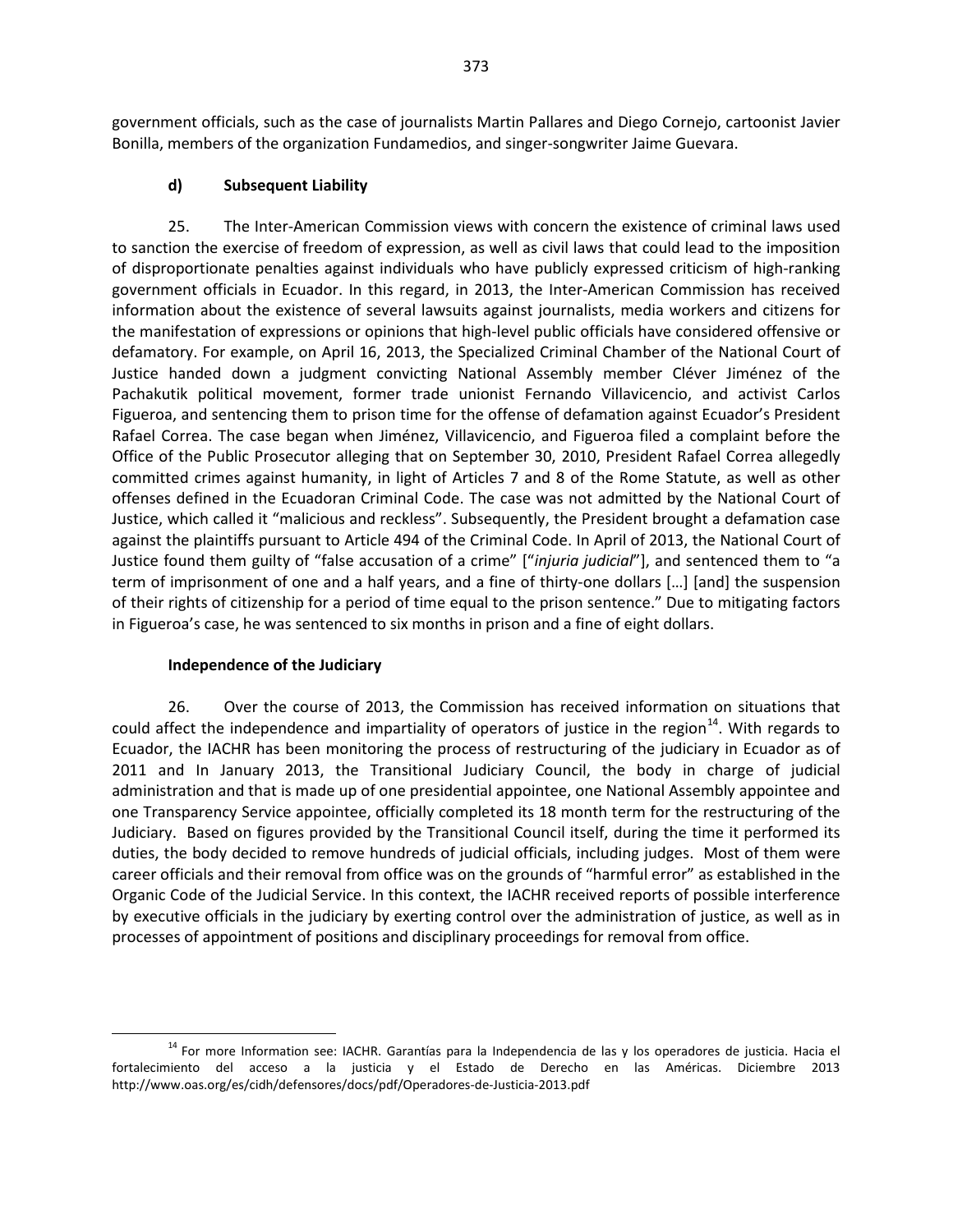### **Right to nationality and non-discrimination**

27. On October 8, 2013, the Inter-American Commission on Human Rights expressed deep concern over judgment TC/0168, issued on September 23, 2013 by the Constitutional Court of the Dominican Republic.<sup>[15](#page-15-0)</sup> This judgment retroactively amends the law that has been in force in the country from 1929 to 2010, stripping tens of thousands of individuals born in the Dominican Republic of Dominican nationality.

28. The Inter-American Commission on Human Rights (IACHR) conducted an on-site visit to the Dominican Republic on December 2-5, 2013. The purpose was to observe the situation related to the rights to nationality, identity, and equal protection without discrimination, along with other related rights and issues. The delegation was composed of IACHR Chairman José de Jesús Orozco Henríquez; First Vice-Chair Tracy Robinson; Second Vice-Chair Rosa María Ortiz; Commissioners Felipe González, Dinah Shelton, and Rose Marie Antoine; Executive Secretary Emilio Álvarez Icaza L.; Assistant Executive Secretary Elizabeth Abi-Mershed; Special Rapporteur for Freedom of Expression Catalina Botero; and other staff members of the Executive Secretariat.

29. During the visit, various IACHR delegations visited the provinces of Bahoruco, Dabajón, Jimaní, La Romana, San Pedro de Macorís, Santo Domingo, and Valverde. The IACHR held meetings with State authorities, civil society organizations, victims of human rights violations, and representatives of international agencies. During its visit, the IACHR received testimony, petitions, and communications from 3,994 individuals. the IACHR has been able to appreciate various advances in the development of democratic institutions and the protection of human rights. The Commission particularly values and welcomes as a very positive step forward the fact that, through the 2010 reform of the Constitution, international human rights law and all international human rights commitments adopted by the State are incorporated directly into domestic law, with constitutional ranking.

30. The Commission observed that the violations of the right to nationality have been exacerbated as a result of Judgment TC 168/2013 of the Constitutional Court. An indeterminate but very significant number of Dominicans, estimated by various sources at more than 200,000 people, have been arbitrarily deprived of their nationality as a result of the ruling. Consequently, these individuals have seen their right to legal personhood violated, and they live in a state of extreme vulnerability.

31. During the visit, the IACHR focused its attention on the exercise and enjoyment of the right to nationality in the Dominican Republic. This right is protected in a fundamental way in international human rights law, in order to protect people from possible arbitrary acts by States. Article 20 of the American Convention on Human Rights establishes that every person has the right to a nationality, that every person has the right to the nationality of the state in whose territory he was born if he does not have the right to any other nationality, and that no one shall be arbitrarily deprived of his nationality or of the right to change it.

<span id="page-15-0"></span>32. The determination of who are nationals continues to fall under States' domestic jurisdiction; however, this authority is limited by States' obligation to provide individuals with equal and effective protection of the law without discrimination, and by their obligation to prevent, avoid, and reduce statelessness.

<sup>&</sup>lt;sup>15</sup> IACHR, Press Release No. 73/13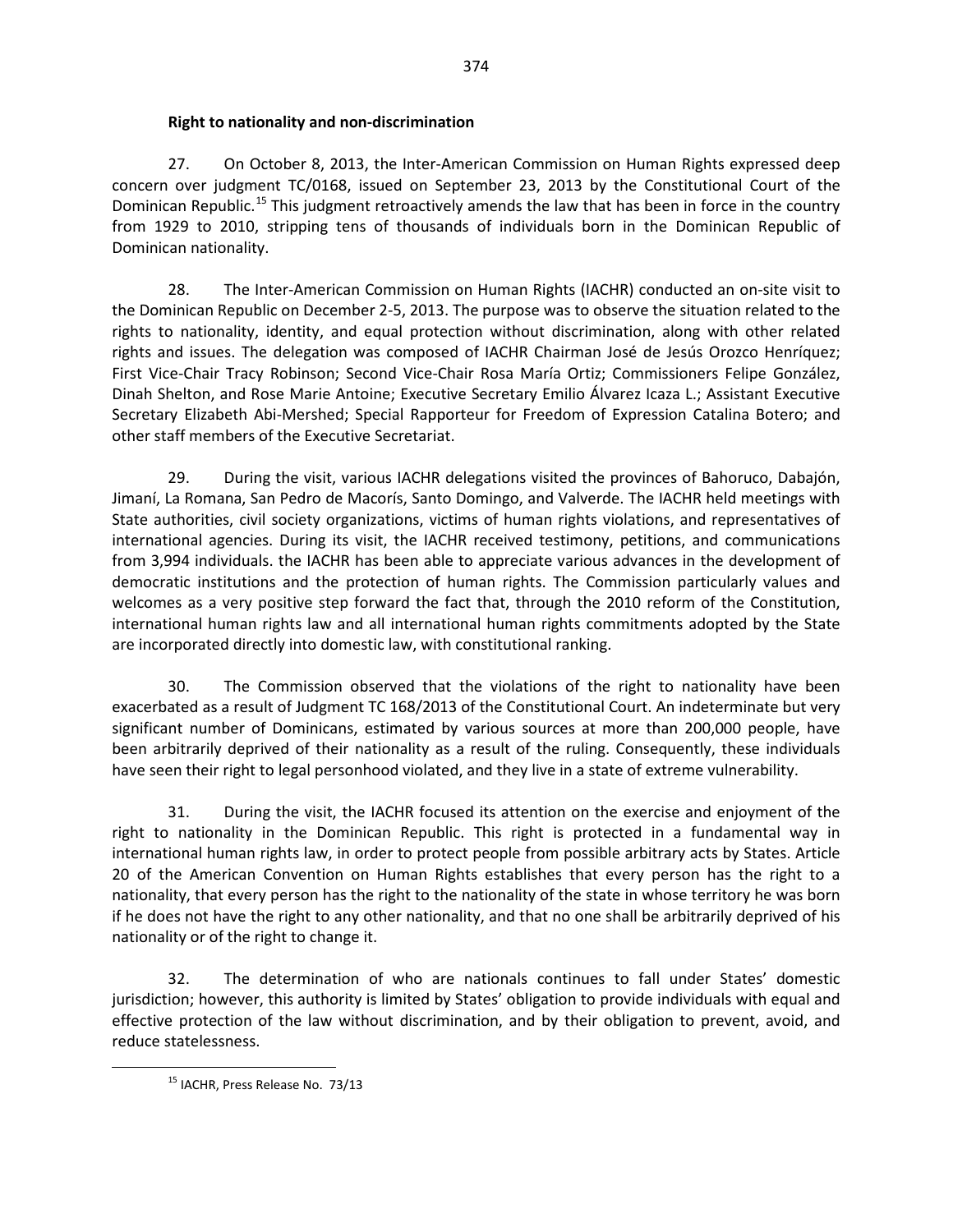33. On September 23, 2013, the Constitutional Court of the Dominican Republic handed down Judgment 168/13, whereby it gave a new interpretation as regards the acquisition of nationality by individuals born in the country to foreign parents in transit. Based on this interpretation, individuals who previously had been recognized as having Dominican nationality were denationalized.

34. Through this ruling, the Constitutional Court retroactively changed the interpretation of "foreigners in transit" in the constitutions in effect from 1929 to 2010, which established that category as a restriction to the acquisition of the right to nationality by jus soli. The court stated that "foreigners in transit" refers to those individuals who do not have legal domicile in the Dominican Republic because they lack a residency permit.

35. Based on the foregoing, the Constitutional Court ordered the General Office of Migration to issue a temporary immigration permit until such time as the National Plan for the Regularization of Foreigners with Irregular Migration Status—provided for in Article 151 of the 2004 Migration Law—determines the conditions under which these types of cases can be put on a regular footing. This new interpretation by the Constitutional Court retroactively strips the right to Dominican nationality from tens of thousands of people who had been considered Dominicans for their entire lives, many of whom were registered at birth as Dominican nationals by the appropriate authorities and throughout their lives were provided with other documents establishing their identity, such as national ID cards (cédulas), voter credentials, and passports.

## **a) Arbitrary Deprivation of Nationality**

36. The Commission considers that the Constitutional Court's ruling implies an arbitrary deprivation of nationality. The ruling has a discriminatory effect, given that it primarily impacts Dominicans of Haitian descent, who are Afro-descendant persons; strips nationality retroactively; and leads to statelessness when it comes to those individuals who are not considered by any State to be their own nationals, under their laws.

37. The Commission believes it is pertinent to state once again that nationality constitutes the legal connection between an individual and a particular State, one that ensures that the individual will have a minimal measure of protection in international relations and that has an impact on the exercise of other political and civil rights, as well as economic, social, and cultural rights. In addition, international recognition of every person's right to nationality imposes on States the obligation to prevent and eradicate statelessness. Along these lines, the obligations rooted in international human rights law require that States refrain from applying policies, laws, judgments, or practices that result in people being unable to have access to any nationality, as the Inter-American Court established in the Case of the Girls Yean and Bosico, in its judgment of September 8, 2005. That judgment also establishes that when there is a risk of statelessness, the person who might be affected need prove only that he or she was born in the territory of the State in question to obtain the respective nationality.

38. The Commission received reports that many officials of the Central Electoral Board deny individuals born in the Dominican Republic their documentation, depriving them of their nationality arbitrarily and at their own discretion.

39. The lack of recognition of these individuals' legal personhood as a result of their not being registered, or because of difficulties in access to a cédula creates a situation of extreme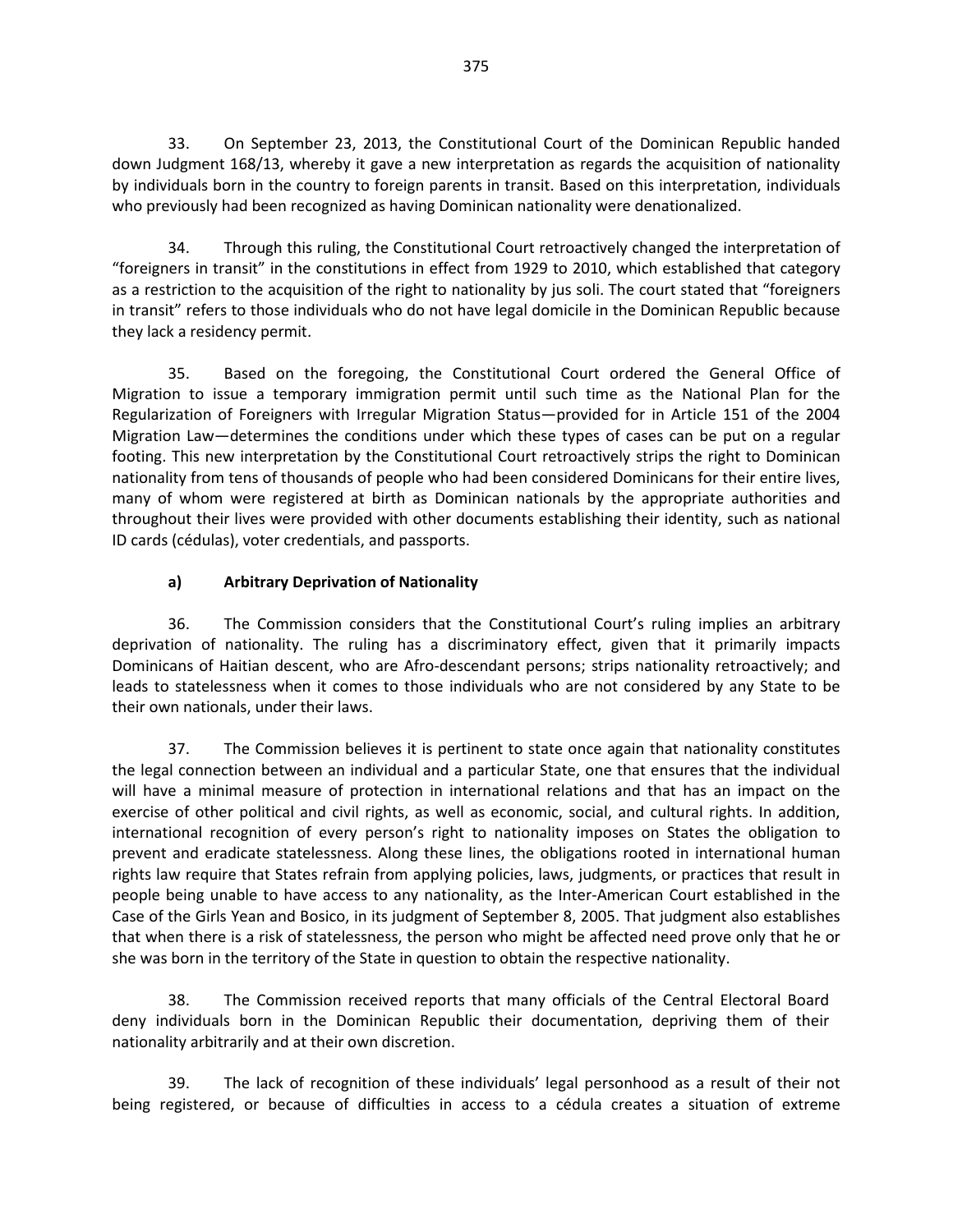vulnerability that leads to violations of other human rights, in a vicious circle that can be broken only through recognition of their nationality.

40. The denial of documents to a large number of people born in the Dominican Republic is a practice that has been carried out in recent years, a time in which there have also been arbitrary deportations and expulsions. Among those deported were individuals born in the Dominican Republic whose Dominican nationality the Dominican State had recognized through the issuance of birth certificates and ID cards. The Inter-American Commission views the order by the President of the Republic to suspend deportations as a positive step. Nonetheless, the Commission received information on the ground indicating that the deportations continue, though at a slower pace than in previous years.

41. The Inter-American Court has established that there is an inextricable link between the obligation to respect and guarantee human rights and the principle of equal protection of the law without discrimination, and that this should permeate every action taken by the State. In this sense, the State may not act against any specific group of people for reasons such as race, ethnicity, or national origin, among others.

## **b) Multiple Levels of Discrimination**

42. Besides affecting individuals born in the Dominican Republic in numerical terms, the Commission observes that Judgment 168/13 disproportionately affects individuals who are already subject to many forms of discrimination, particularly discrimination based on race and poverty. On this point, in its analysis of the situation in the Dominican Republic in April of this year, the Committee for the Elimination of Racial Discrimination referred to three particularly relevant aspects: the persistence of structural racism and discrimination based on color and national origin; the link between poverty and racism in general; and the "firm denial" by the State of the existence of racial discrimination, which constitutes a critical obstacle in terms of compliance with its international obligations.

43. The IACHR visited several bateyes in (communities of sugar workers) in different parts of the country and took note of the conditions of poverty, exclusion, and discrimination in which its inhabitants live. Poverty disproportionately affects Dominicans of Haitian descent, and this is related to the obstacles they face in access to their identity documents.

44. The Commission received many testimonials that pointed to the persistence of racial discrimination not only in society in general, but also in terms of access to public services specifically. Given the central importance of equal protection without discrimination, the Commission underscores the need for the government to adopt any measures that may be necessary to guarantee its effective enjoyment, particularly to ensure the accountability of those acting on its own behalf.

#### **c) Access to Justice**

45. One of the safeguards for any human right is judicial protection, applied in a way that is accessible and effective. During its visit, the Commission identified several concerns with respect to access to justice in the area of the rights to nationality, identity, and equal protection without discrimination, particularly for people affected by Judgment 168/13.

46. The Commission spoke with many people who stated that without a cédula they are unable to file a claim or follow through with a judicial proceeding. One mother informed the delegation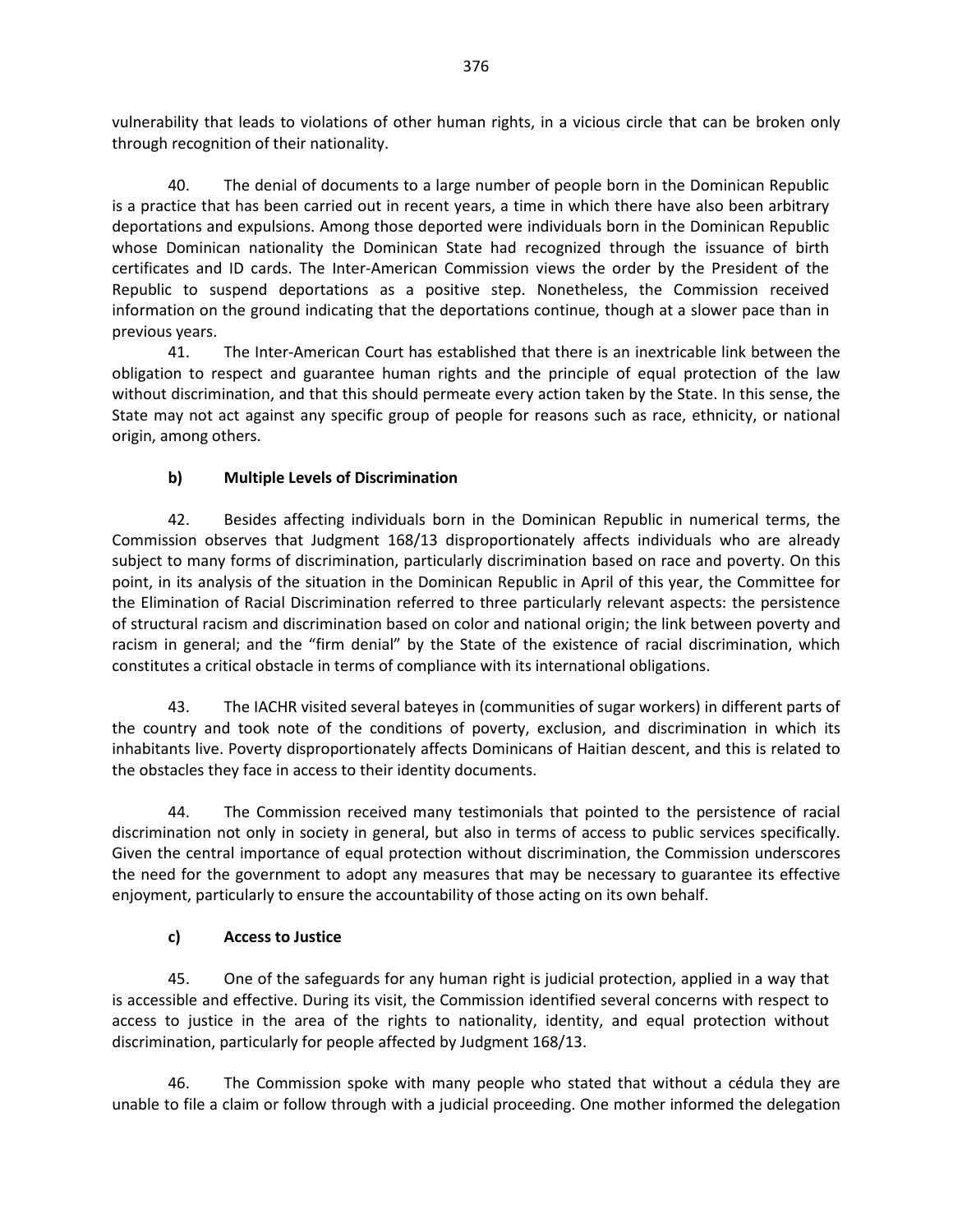that, since neither she nor her son have documents certifying that they were born in the country, she cannot sue her son's father for child support. In the bateyes, members of the communities referred not only to the problem of documentation, but also to issues of geographical accessibility as well as the costs associated with seeking justice. The Commission received consistent information with respect to the Central Electoral Board's practice of indefinitely holding onto documents or suspending their delivery to Dominicans who are of Haitian descent or are perceived as such. On another matter, the Commission received information on several cases in which courts have issued writs for protection of constitutional guarantees (recursos de amparo) in favor of plaintiffs—for example, ordering the issuance of documents—but the Central Electoral Board has failed to comply.

# **d) Intolerance and Incitement to Violence**

47. The publication of Judgment 168/13 of the Constitutional Court of the Dominican Republic on September 23, 2013, produced reactions of both support and rejection in the country. In particular, an atmosphere of hostility was created against those who have criticized the ruling and defended the right to Dominican nationality of those affected by it. According to information received by the Inter-American Commission, statements directed against journalists, intellectuals, lawyers, politicians, legislators, human rights defenders, and public figures who have criticized the ruling have become alarmingly aggressive. These individuals have been described as "traitors to the homeland" and have received serious threats through social media, comments in online newspapers, and slogans at protests and demonstrations calling for "death to the traitors." The Inter-American Commission expresses its concern over the threats and disparaging remarks targeting individuals who have spoken up to criticize the court decision.

48. In this context, other cases have been reported in which human rights defenders and members of the media have been stigmatized and have received threats. In addition, a repudiation campaign is reportedly being carried out against countries and regional and international organizations that apparently expressed their disagreement with the constitutional ruling. Along those lines, high-level government officials reportedly have issued statements questioning the role of agencies such as the UNHCR or the OAS.

49. With regard to these episodes, the Inter-American Commission observes that, in principle, all forms of speech are protected by the right to freedom of expression, regardless of their content and regardless of whether they enjoy a greater or lesser degree of acceptance by society or the State. Nevertheless, there are certain types of speech that—based on prohibitions specifically laid out in international human rights law—are excluded from the sphere of protection of this right, such as the "advocacy of national, racial, or religious hatred" and speech that constitutes "incitements to lawless violence," understood as the clear incitement to commit crimes, under the terms of international human rights law.

## **e) Conclusions and Recommendations**

50. In keeping with its practice, at the conclusion of the visit, the Commission shared its preliminary observations on the situation based on the visit it conducted, and voiced its willingness to work together with the State to seek solutions to protect fundamental rights in keeping with international human rights standards. In the spirit of collaboration to find a human rights-abiding solution, the Commission highlighted that measures taken to address the challenges identified regarding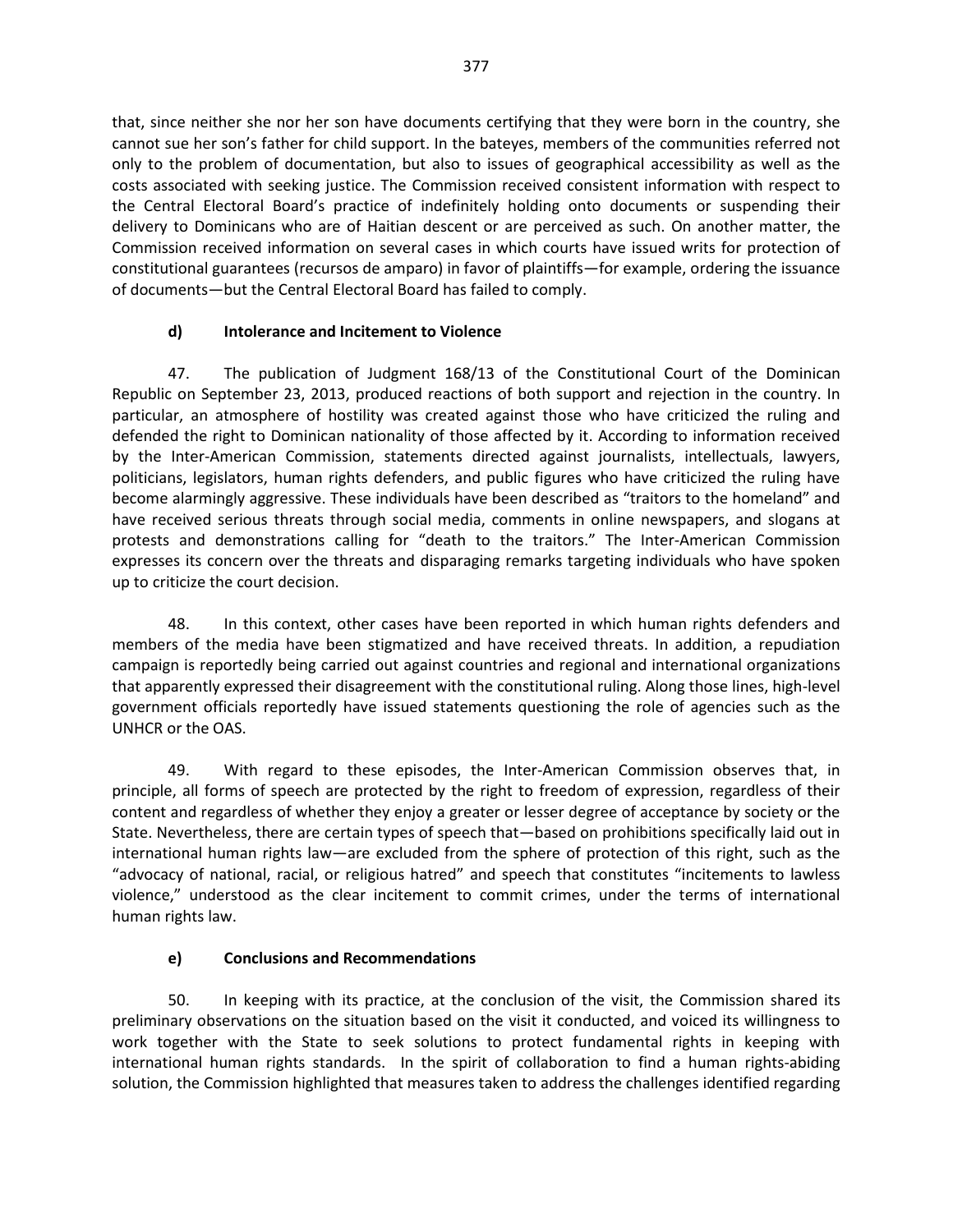the right to nationality, particularly, under judgment 168-13 of the Constitutional Court, should conform to the following:

- 1) They should guarantee the right to nationality of those individuals who already had this right under the domestic legal system in effect from 1929 to 2010.
- 2) People with a right to nationality, such as those who were denationalized under ruling 168/13, cannot be required to register as foreigners as a prerequisite for their rights to be recognized.
- 3) Measures to guarantee the right to nationality of those harmed by Judgment 168/13 should be general and automatic. These mechanisms must be simple, clear, fast, and fair. They must not be discretionary or implemented in a discriminatory fashion.
- 4) The mechanisms must be financially accessible.

51. Finally, in order to achieve a result that is effective, it is important to create an opening for consultation and the participation of civil society and representatives of the populations affected by the court decision.

52. Due to the seriousness of the rights violations resulted from the lack of identification documents, the Commission stresses that it is absolutely essential to take urgent measures to ensure full enjoyment of the human rights of individuals who have been deprived of nationality, until such time as a long term solution is implemented to put an end to these situations. These urgent measures must ensure access of all persons to basic services, such as health and education, and must effectively avoid any expulsion or deportation.

53. Lastly, the Commission emphasizes that everyone has the right to accessible and effective judicial protection and a fair trial, in order to safeguard the rights of nationality, identity, equality and non-discrimination, which constitute the main focus of this visit.

## **2. Overview on universal ratification, incorporation of standards, conventionality control and compliance with IACHR's recommendations and decisions**

54. Article 59 of IACHR's Rules of Procedure, which came into force on August 1, 2013, indicates that Chapter IV.A) of its Annual Report shall include an overview of the human rights situation in the hemisphere, stemming from the Commission's monitoring work, highlighting main trends, problems, challenges, progress and best practices. To enforce these regulatory provisions, in 2013, the IACHR decided to examine, among other issues, the progress and challenges in relation to the universal ratification of inter-American human rights treaties and the incorporation of inter-American standards into domestic law, as well as review of laws for compliance with international human rights conventions and effective enforcement of related decisions and recommendations. On August 30, 2013, the IACHR published a questionnaire for the purpose of obtaining inputs from the users of the Inter-American Human Rights System (hereinafter also referred to as the IAHRS), about the following matters:

1. Identify how the ratification of the OAS Charter, the American Convention and other inter-American human rights instruments has contributed to incorporating inter-American standards into the design of public policy and the adoption of laws and practices domestically.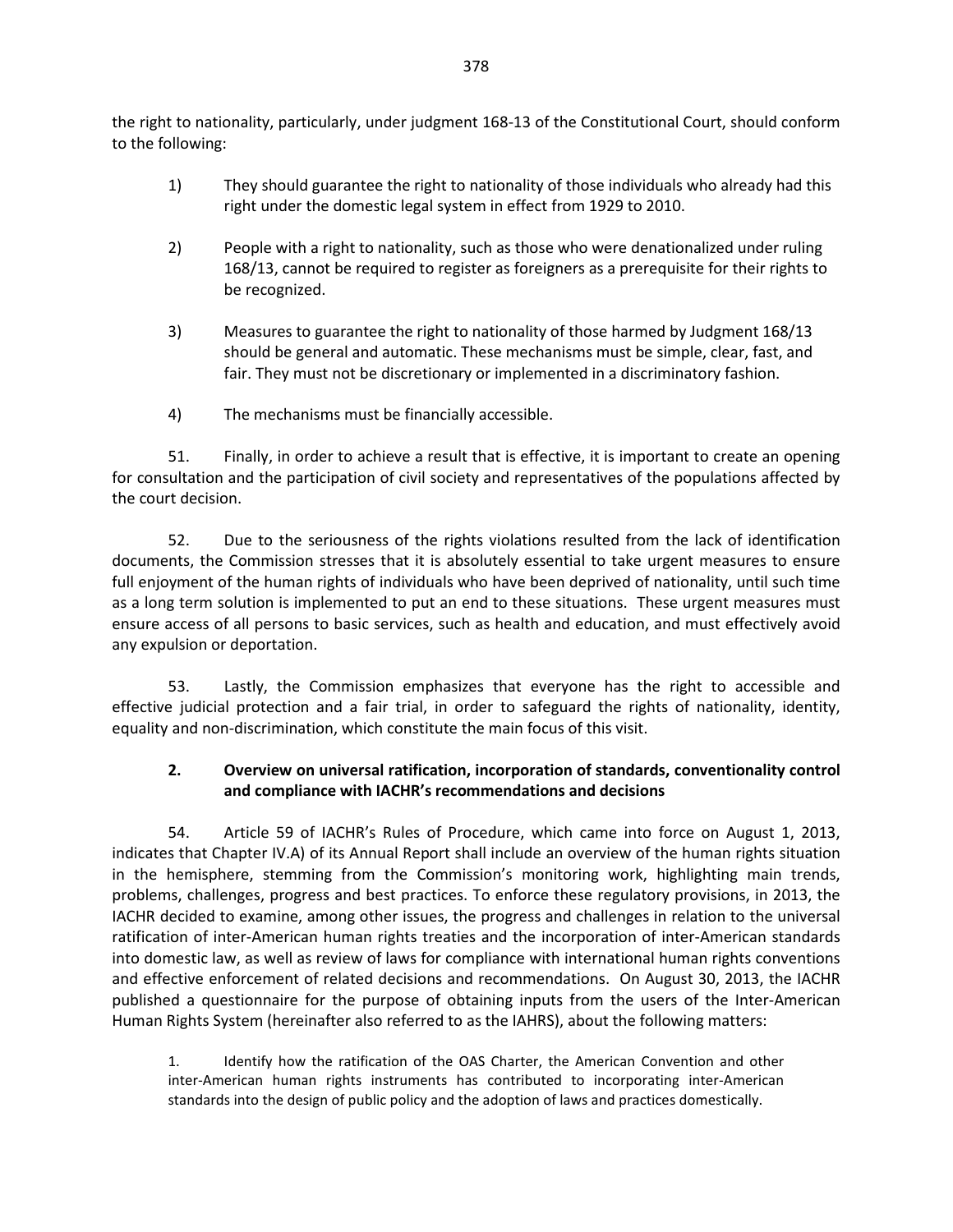2. Indicate the priority challenges pending in terms of incorporating human rights standards into the domestic legal system.

3. Provide examples of decrees or resolutions of the different public authorities that incorporate the standards of the inter-American human rights system.

4. Indicate whether guidelines have been developed by the judiciary to incorporate the standards of the inter-American system into its rulings.

5. Indicate whether in your country the concept of judicial control of compliance with the norms of the System is applied, requiring judges to review the compliance of State measures with a State's international human rights commitments and, if so, share examples of judicial decisions that reflect this.

6. Indicate what mechanisms have been established domestically to effectively implement the Commission's decisions and recommendations.

55. Nine Member States submitted their observations<sup>[16](#page-20-0)</sup> and a total of 38 reports were presented by nongovernmental organizations, representatives of offices of human rights ombudsmen or other state entities whose mandates include the defense of human rights, scholars, and individuals. In light of the inputs received during this consultation, which was published on August 30, 2013, and this year's monitoring activities, the IACHR drew conclusions about the trends, challenges, progress and best practices regarding universal ratification of human rights treaties, the incorporation of standards, and the review of laws for compliance with international human rights conventions throughout the region.

#### **Universal ratification of human rights treaties**

56. The promotion of the signing, ratification or adherence to the American Convention and other inter-American instruments has been on IACHR's agenda over the past decades. For several years, the speeches delivered by the Chairs of the IACHR at the Summits of the Americas, the General Assemblies of the OAS, and the opening sessions of the IACHR periods of sessions have addressed the need for all States of the region to ratify and implement inter-American human rights treaties. In each one of these forums, the IACHR has repeated the need for Member States to overcome the impediments preventing each and every citizen of the Americas from enjoying the same level of human rights protection, which shall only be achieved when all inter-American instruments in this area are ratified.

57. The IACHR has issued a series of press releases celebrating the ratification of international human rights instruments.<sup>[17](#page-20-1)</sup> The IACHR has made working visits to English-speaking Caribbean countries, Canada and the United States, and its representatives have held meetings with state authorities for the purpose of motivating ratification and adherence to inter-American treaties,

<span id="page-20-1"></span><span id="page-20-0"></span><sup>&</sup>lt;sup>16</sup> These countries are Guatemala, Uruguay, Honduras, Jamaica, Colombia, Argentina, Mexico, Costa Rica, and Suriname. The IACHR notes that several countries that had not submitted their observations within the stipulated time-limits had requested an extension of the deadline for responding to the consultation of August 30, 2013.

 $^{17}$  See, for example, press releases 25/05, 12/05, 47/06, 33/06, 1/06, 62/07, 40/08, 12/12 and 75/12.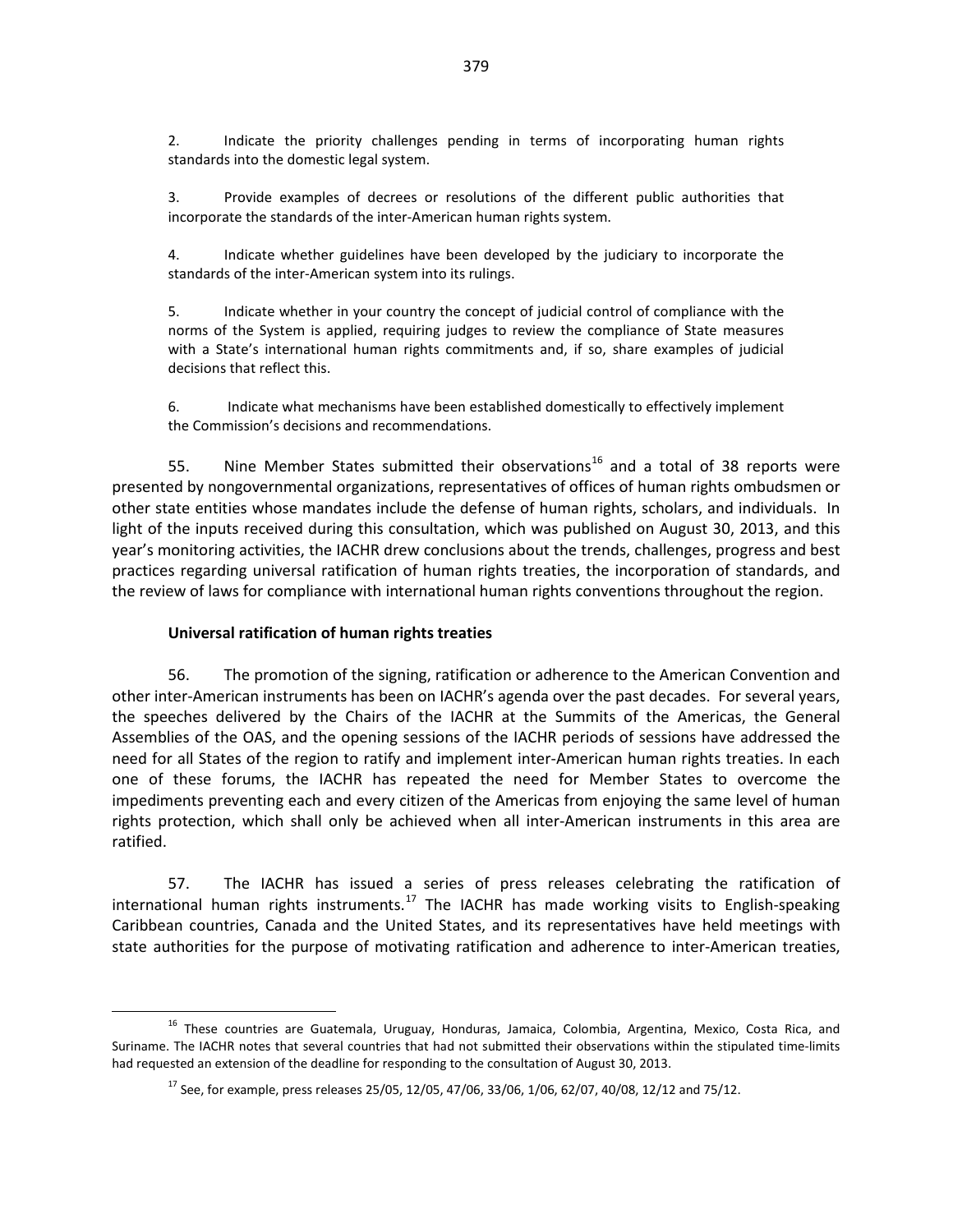especially the American Convention. Some of these visits have been made in collaboration with representatives of OAS political bodies.<sup>[18](#page-21-0)</sup>

58. When adopting its Strategic Plan for 2011-2015, the IACHR identified universal acceptance of human rights treaties as one of the principal challenges of the IAHRS. On that occasion, the Commission underscored that:

What the region now has is a system with three levels of acceptance: one level, of universal acceptance and the minimum for all the Member States ensures that people enjoy the protection of the rights recognized in the American Declaration and the OAS Charter, under the Inter-American Commission's supervision; a second level is for Member States that have ratified the American Convention, but have not accepted the jurisdiction of the Court; the third level is for those Member States that have ratified the Convention and have accepted the Court's jurisdiction. This arrangement leaves millions of people at a disadvantage in terms of the degree of international protection of their rights.<sup>[19](#page-21-1)</sup>

59. Therefore, the IACHR underscored that one of its priority goals for the 2011-2015 period is "promoting the observance of human rights, knowledge and understanding of the system, and universal acceptance of the regional human rights instruments."<sup>[20](#page-21-2)</sup>

60. During the review of its Rules of Procedures, institutional policies and practices, which took place between 2011 and this year, the IACHR received inputs pointing out that the full effectiveness of the Inter-American System requires Member States to ratify all inter-American human rights treaties. This requirement has been welcomed by the IAHRS, which undertook to include the promotion of universality as a priority issue on its agenda. $^{21}$  $^{21}$  $^{21}$ 

61. The IACHR wishes to underscore statements made by several Member States before the organization's political bodies, pointing out that the absence of universal ratification of the IAHRS' treaties tends to undermine it. At the third Summit of the Americas, held in Canada in April 2001, heads of State of several countries of the region stressed the importance of signing, ratifying or adhering to, as quickly as possible, all universal and inter-American human rights instruments. The Foreign Ministers of the Member States have also pledged, through various resolutions of the General Assembly of the OAS, to undertake the efforts needed to achieve the universalization of the IAHRS.

62. Although Member States recognizes that the IAHRS' effectiveness depends on universal ratification of human rights treaties, at the time of the present Annual Report's publication and more

- <sup>19</sup> IACHR, Strategic Plan 2011-2015, Part I, page 58.
- <sup>20</sup> IACHR, Strategic Plan 2011-2015, Part I, page 63.

<span id="page-21-0"></span><sup>&</sup>lt;sup>18</sup> For example, on April 21-22, 2008, a delegation comprised of the then chair of the Committee of Juridical and Political Affairs, Ambassador of the Permanent Mission of the Dominican Republic to the OAS, Roberto Álvarez, the then Commissioner Clare Roberts, and the Executive Secretary of the IACHR met with authorities of the State of Canada and civil society organizations, where they spoke about the importance of having Canada adhere to the American Convention. See Report to the Committee of Juridical and Political Affairs of the Permanent Council of the OAS regarding the visit to Canada on April 21-22, 2008, OEA/Ser. G, CP/CAJP-2646/08. May 21, 2008, available a[t www.oas.org/consejo/sp/cajp/ddhh.asp.](http://www.oas.org/consejo/sp/cajp/ddhh.asp)

<span id="page-21-3"></span><span id="page-21-2"></span><span id="page-21-1"></span><sup>&</sup>lt;sup>21</sup> See IACHR, Resolution 1/2013, March 19, 2013, page 16, section I, subparagraph A, which underscores that, when reviewing its Strategic Plan, the IACHR shall include as an institutional priority promotion of the universality of ratification of the American Convention and other inter-American human rights instruments and their optional clauses.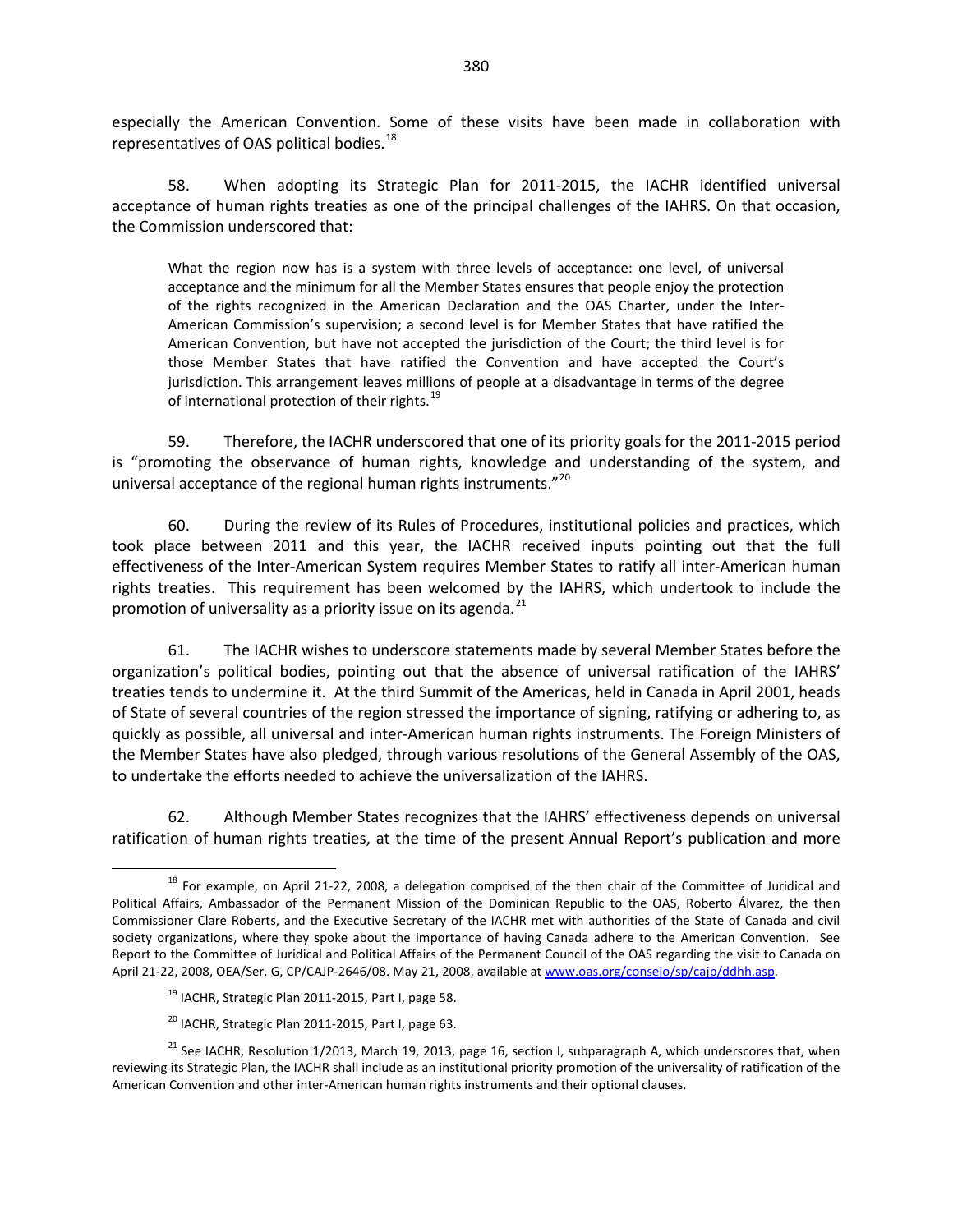than 44 years after the American Convention was adopted in November 1969, 12 of the 35 Member States of OAS have not ratified it and 15 have not accepted the contentious jurisdiction of the Inter-American Court of Human Rights (hereinafter referred to as the Inter-American Court).

63. As highlighted in the table below, the last instrument of ratification of the American Convention was deposited in June 1993 by Dominica. Since then, there have been no additional ratifications and two Member States denounced the above-mentioned instrument: Trinidad and Tobago in May 1999 and Venezuela in September 2013.<sup>[22](#page-22-0)</sup> Although the above-mentioned decision does not prevent IAHRS bodies from hearing complaints alleging failure to comply with the American Convention for events occurred before the denunciation came into force, $^{23}$  $^{23}$  $^{23}$  the citizens of Trinidad and Tobago and Venezuela have been deprived of greater protection of their fundamental rights. Human rights violations that have occurred in these countries after denunciation of the Convention cannot be heard by the Inter-American Court and shall be the subject of review by the IACHR only in the framework of the American Declaration on the Rights and Duties of Man, $^{24}$  $^{24}$  $^{24}$  the OAS Charter, and those inter-American instruments that continue to be in force for Trinidad Tobago and Venezuela.

64. The IACHR is aware that the ratification and adherence to an international treaty is a voluntary and sovereign act of States. Without detriment to this, the absence of ratification of the principal treaty of the Inter-American System, that is, the American Convention, as well as denunciation of this treaty, is contrary to one of the integration ideals of the peoples of the Americas. Article 3, subparagraph l), of the OAS Charter enshrines the fundamental rights of the human person as one of the Organization's basic principles. Likewise, in its preamble to the American Declaration of the Rights and Duties of Man, adopted at the same Ninth International Conference of American States, which led to the establishment of the Organization, the Member States unanimously agreed that: "The international protection of the rights of man should be the principal guide of an evolving American law."

65. For the IACHR, the difficulties in achieving universal ratification of the American Convention not only undermines the guiding principles of integration of the Americas as enshrined since the establishment of the OAS, but also consolidates a situation of disadvantage for those citizens under the jurisdiction of Member States that have not yet adhered to all the inter-American treaties. In this vein, the most pernicious consequence of the absence of universal ratification is depriving hundreds of millions of citizens of the America of full protection of their rights.<sup>[25](#page-22-3)</sup>

<span id="page-22-0"></span><sup>&</sup>lt;sup>22</sup> In view of Trinidad and Tobago and Venezuela's denounce of the American Convention, the IACHR expressed at that time its deep concern. See press releases Nos. 10/98 and 64/13, available at: [www.IACHR.org/Comunicados/Spanish/1998/Comunicados.10-14.htm](http://www.cidh.org/Comunicados/Spanish/1998/Comunicados.10-14.htm) and [www.oas.org/es/IACHR/prensa/comunicados/2013/064.asp.](http://www.oas.org/es/cidh/prensa/comunicados/2013/064.asp)

<span id="page-22-1"></span><sup>&</sup>lt;sup>23</sup> According to Article 78.2 of the American Convention, the denouncement of this treaty "shall not have the effect of releasing the State Party concerned from the obligations contained in this Convention with respect to any act that may constitute a violation of those obligations and that has been taken by that state prior to the effective date of denunciation."

<span id="page-22-3"></span><span id="page-22-2"></span><sup>&</sup>lt;sup>24</sup> Both the IACHR and the Inter-American Court have contended that although it was originally adopted as a declaration, this instrument is source of international obligations for the OAS Member States. See I/A Court of HR. *Interpreting the American Declaration of the Rights and Duties of Man in the Framework of Article 64 of the American Convention on Human Rights*. Advisory Opinion OC-10/89 of July 14, 1989. Series A No. 10, paragraphs 35 to 45.

<sup>25</sup> IACHR, *Annual Report*, OEA/Ser.L/V/II.147, Doc. 1, March 5, 2013, paragraph 19.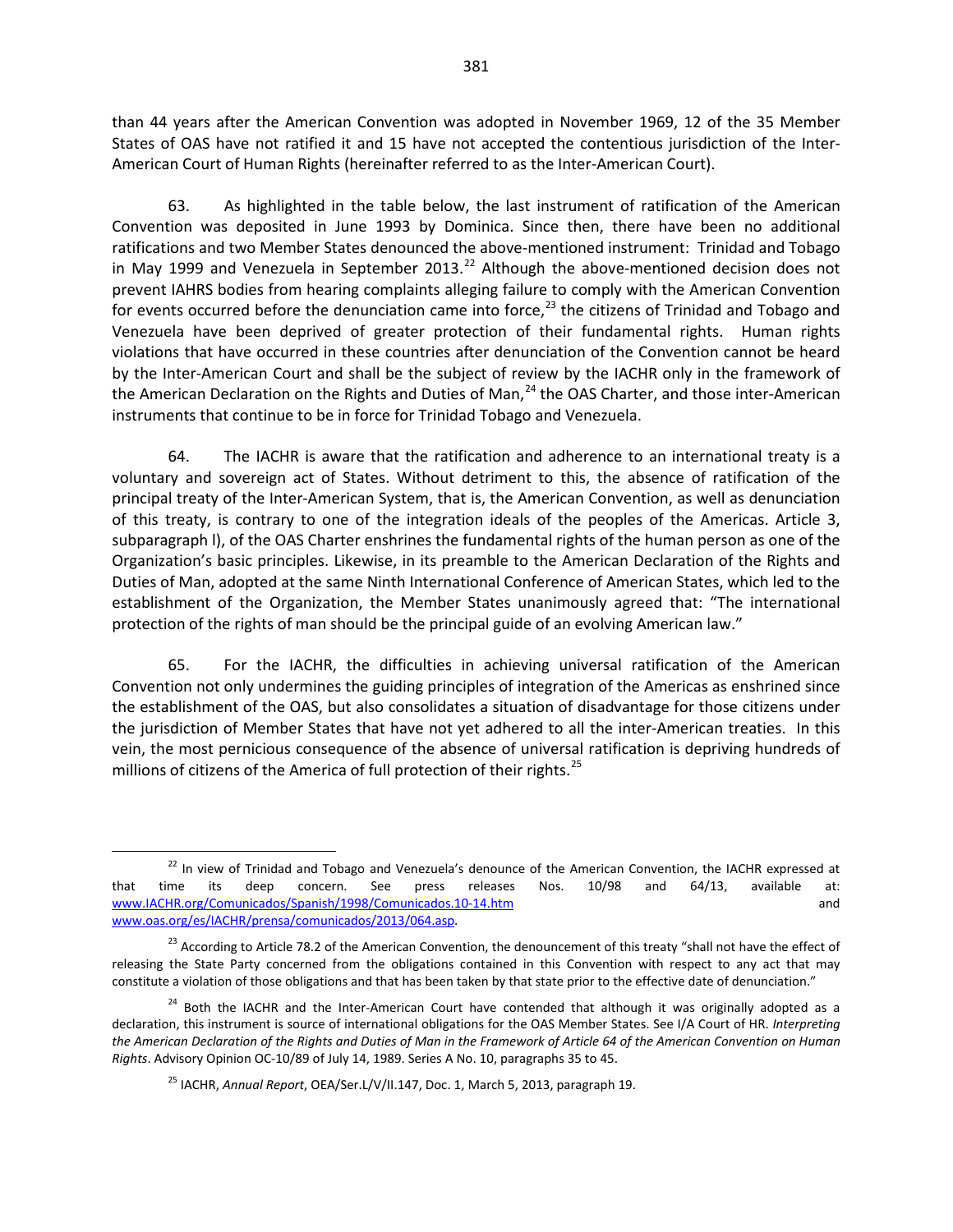| <b>SIGNATORY COUNTRIES</b>      | <b>DATE OF</b><br><b>SIGNING</b> | <b>DATE OF</b><br>RATIFICATION/ADHERENCE | <b>DATE OF</b><br><b>DEPOSIT</b> |  |
|---------------------------------|----------------------------------|------------------------------------------|----------------------------------|--|
| Antigua and Barbuda             |                                  |                                          |                                  |  |
| Argentina                       | 02-02-84                         | 08-14-84                                 | RA 09-05-84                      |  |
| <b>Bahamas</b>                  |                                  |                                          |                                  |  |
| <b>Barbados</b>                 | 06-20-78                         | 11-05-81                                 | RA 11-27-82                      |  |
| <b>Belize</b>                   |                                  |                                          |                                  |  |
| <b>Bolivia</b>                  |                                  | 06-20-79                                 | AD 07-19-79                      |  |
| <b>Brazil</b>                   |                                  | 07-09-92                                 | AD 09-25-92                      |  |
| Canada                          |                                  |                                          |                                  |  |
| Chile                           | 11-22-69                         | 08-10-90                                 | RA 08-21-90                      |  |
| Colombia                        | 11-22-69                         | 05-28-73                                 | RA 07-31-73                      |  |
| Costa Rica                      | 11-22-69                         | 03-02-70                                 | RA 04-08-70                      |  |
| Dominica                        |                                  | 06-03-93                                 | RA 06-11-93                      |  |
| Ecuador                         | 11-22-69                         | 12-08-77                                 | RA 12-28-77                      |  |
| El Salvador                     | 11/22/69                         | 06-20-78                                 | RA 06-23-78                      |  |
| <b>United States of America</b> | 06-01-77                         |                                          |                                  |  |
| Grenada                         | 07-14-78                         | 07-14-78                                 | RA 07-18-78                      |  |
| Guatemala                       | 11-22-69                         | 04-27-78                                 | RA 05-25-78                      |  |
| Guyana                          |                                  |                                          |                                  |  |
| Haiti                           |                                  | 09-14-77                                 | AD 09-27-77                      |  |
| Honduras                        | 11-22-69                         | 09-05-77                                 | RA 09-08-77                      |  |
| Jamaica                         | 09-16-77                         | 07-19-78                                 | RA 08-07-78                      |  |
| Mexico                          |                                  | 03-02-81                                 | AD 03-24-81                      |  |
| Nicaragua                       | 11-22-69                         | 09-25-79                                 | RA 09-25-79                      |  |
| Panama                          | 11-22-69                         | 05-08-78                                 | RA 06-22-78                      |  |
| Paraguay                        | 11-22-69                         | 08-18-89                                 | RA 08-24-89                      |  |
| Peru                            | 07-27-77                         | 07-12-78                                 | RA 07-28-78                      |  |
| Dominican Republic              | 09-07-77                         | $01 - 21 - 78$                           | RA 04-19-78                      |  |
| Saint Kitts and Nevis           |                                  |                                          |                                  |  |
| Saint Lucia                     |                                  |                                          |                                  |  |
| St. Vincent & the<br>Grenadines |                                  |                                          |                                  |  |
| Suriname                        |                                  | 11-12-87                                 | AD 11-12-87                      |  |
| Trinidad & Tobago               |                                  | 04-03-91                                 | AD 05-28-91*                     |  |
| Uruguay                         | 11-22-69                         | 03-26-85                                 | RA 04-19-85                      |  |
| Venezuela                       | 11-22-69                         | 06-23-77                                 | RA 08-09-77**                    |  |

#### **CURRENT STATUS OF RATIFICATION OF THE AMERICAN CONVENTION AND ACCEPTANCE OF THE COURT'S CONTENTIOUS JURISDICTION**

Source: Department of International Law of the General Secretariat of the OAS

\* Denounce submitted in May 1998

\*\* Denounce submitted in September 2012

RA = RATIFICATION AD = ADHERENCE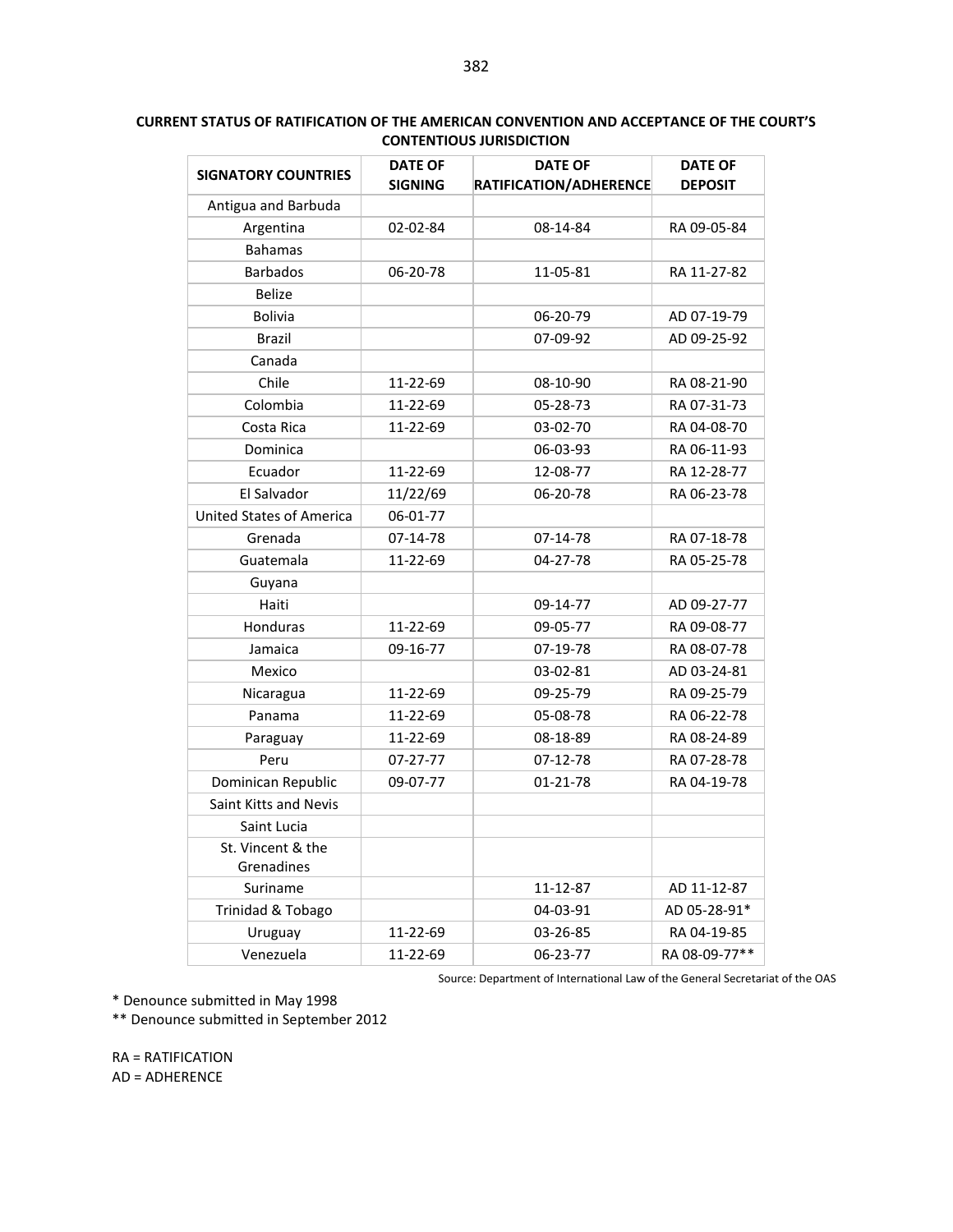66. Regarding the eight other treaties comprising the Inter-American System, the following Member States of OAS have ratified or adhered to them:

| CURRENT STATUS OF RATIFICATION OF THE ADDITIONAL PROTOCOLS TO THE AMERICAN CONVENTION AND |
|-------------------------------------------------------------------------------------------|
| OTHER INTER-AMERICAN HUMAN RIGHTS TREATIES                                                |
|                                                                                           |

| <b>States</b>      | APACESCR <sup>26</sup> | PACHRADP <sup>27</sup> | IACPPT <sup>28</sup> | IACFDP <sup>29</sup> | IACPPEVW <sup>30</sup> | IACEFDPD <sup>31</sup> | IACAFDI <sup>32</sup> | IACRRDRFI <sup>33</sup> |
|--------------------|------------------------|------------------------|----------------------|----------------------|------------------------|------------------------|-----------------------|-------------------------|
| Antigua            |                        |                        |                      |                      | A 19-11-98             |                        |                       | S 06-07-13              |
| and                |                        |                        |                      |                      |                        |                        |                       |                         |
| <b>Barbuda</b>     |                        |                        |                      |                      |                        |                        |                       |                         |
| Argentina          | R 23-10-03             | R 05-09-08             | R 31-03-89           | R 28-02-96           | R 05-07-96             | R 10-01-01             | S 06-07-13            | S 06-07-13              |
| <b>Bahamas</b>     |                        |                        |                      |                      | A 16-05-95             |                        |                       |                         |
| <b>Barbados</b>    |                        |                        |                      |                      | R 16-05-95             |                        |                       |                         |
| <b>Belize</b>      |                        |                        |                      |                      | A 25-11-96             |                        |                       |                         |
| <b>Bolivia</b>     | R 05-10-96             |                        | R 21-11-06           | R 05-05-09           | R 05-12-94             | R 30-05-03             |                       |                         |
| <b>Brazil</b>      | A 21-08-96             | R 13-08-96             | R 20-07-89           |                      | R 27-11-95             | R 15-08-01             | S 06-07-13            | S 06-07-13              |
| Canada             |                        |                        |                      |                      |                        |                        |                       |                         |
| Chile              |                        | R 16-10-08             | R 30-09-88           | R 26-01-10           | R 15-11-96             | R 26-02-02             |                       |                         |
| Colombia           | A 23-12-97             |                        | R 19-01-99           | R 12-04-05           | A 15-11-96             | R 11-02-04             |                       |                         |
| <b>Costa Rica</b>  | R 16-11-99             | R 26-05-98             | R 08-02-00           | R02-06-96            | R 12-07-95             | R 08-02-00             |                       | S 06-07-13              |
| Cuba               |                        |                        |                      |                      |                        |                        |                       |                         |
| Dominica           |                        |                        |                      |                      | R 06-06-95             |                        |                       |                         |
| Ecuador            | R 25-03-93             | R 15-04-98             | R 09-11-99           | R 27-07-06           | R 12-07-95             | R 08-02-00             | S 06-07-13            | S 06-07-13              |
| <b>El Salvador</b> | R 06-06-95             |                        | R 05-12-94           |                      | R 26-01-96             | R 08-03-02             |                       |                         |
| United             |                        |                        |                      |                      |                        |                        |                       |                         |
| <b>States</b>      |                        |                        |                      |                      |                        |                        |                       |                         |
| Grenada            |                        |                        |                      |                      | R 15-02-01             |                        |                       |                         |
| Guatemala          | R 05-10-00             |                        | R 29-01-87           | R 25-02-00           | R 04-04-95             | R 28-01-93             |                       |                         |
| Guyana             |                        |                        |                      |                      | R 28-02-96             |                        |                       |                         |
| Haiti              |                        |                        |                      |                      | A 02-06-97             | R 03-09-09             |                       |                         |
| Honduras           | A 10-11-11             | A 10-11-11             |                      | R 11-07-05           | R 12-07-95             | A 10-11-11             |                       |                         |
| Jamaica            |                        |                        |                      |                      | R 14-12-05             |                        |                       |                         |
| Mexico             | R 16-04-96             | R 28-06-07             | R 22-06-87           | R 09-04-02           | R 12-11-98             | R 25-01-01             |                       |                         |
| Nicaragua          | R 15-03-10             | R 09-11-99             | A 23-11-09           |                      | R 12-12-95             | R 25-11-02             |                       |                         |
| Panama             | R 18-02-93             | R 28-08-91             | R 28-08-91           | R 28-02-96           | R 12-07-95             | R 16-02-01             |                       |                         |
| Paraguay           | R 03-06-97             | R 07-12-00             | R 09-03-90           | R 26-11-96           | R 18-10-95             | R 22-10-02             |                       |                         |
| Peru               | R 04-06-95             |                        | R 28-03-91           | R 13-02-02           | R 04-06-96             | R 30-08-01             |                       |                         |

<span id="page-24-0"></span><sup>26</sup> Additional Protocol to the American Convention on Human Rights in the area of Economic, Social and Cultural Rights, adopted in San Salvador, El Salvador, November 17, 1988, 18th Regular Period of Sessions of the General Assembly.

<span id="page-24-1"></span><sup>27</sup> Protocol to the American Convention on Human Rights to Abolish the Death Penalty, adopted in Asunción, Paraguay, June 8, 1990, 20th Regular Period of Sessions of the General Assembly.

<span id="page-24-2"></span><sup>28</sup> Inter-American Convention to Prevent and Punish Torture, adopted in Cartagena de Indias, Barranquilla, Colombia, December 9, 1985, 15th Regular Period of Sessions of the General Assembly.

<span id="page-24-3"></span><sup>29</sup> Inter-American Convention on Forced Disappearance of Persons, adopted in Belém do Pará, Brazil, June 9, 1994, 24th Regular Period of Sessions of the General Assembly.

<span id="page-24-4"></span><sup>30</sup> Inter-American Convention to on the Prevention, Punishment and Eradication of Violence against Women, adopted in Belém do Pará, Brazil, June 9, 1994, 24th Regular Period of Sessions of the General Assembly.

<span id="page-24-5"></span><sup>31</sup> Inter-American Convention on the Elimination of All Forms of Discrimination against Persons with Disabilities, adopted in Guatemala City, Guatemala, June 7, 1999, 29<sup>the</sup> Regular Period of Sessions of the General Assembly.

<span id="page-24-6"></span><sup>32</sup> Inter-American Convention against All Forms of Discrimination and Intolerance, adopted in Guatemala City, June 5, 2013, 43rd Regular Period of Sessions of the General Assembly.

<span id="page-24-7"></span><sup>33</sup> Inter-American Convention against Racism, Racial Discrimination, and Related Forms of Intolerance, adopted in Guatemala City, June 5, 2013, 43rd Regular Period of Sessions of the General Assembly.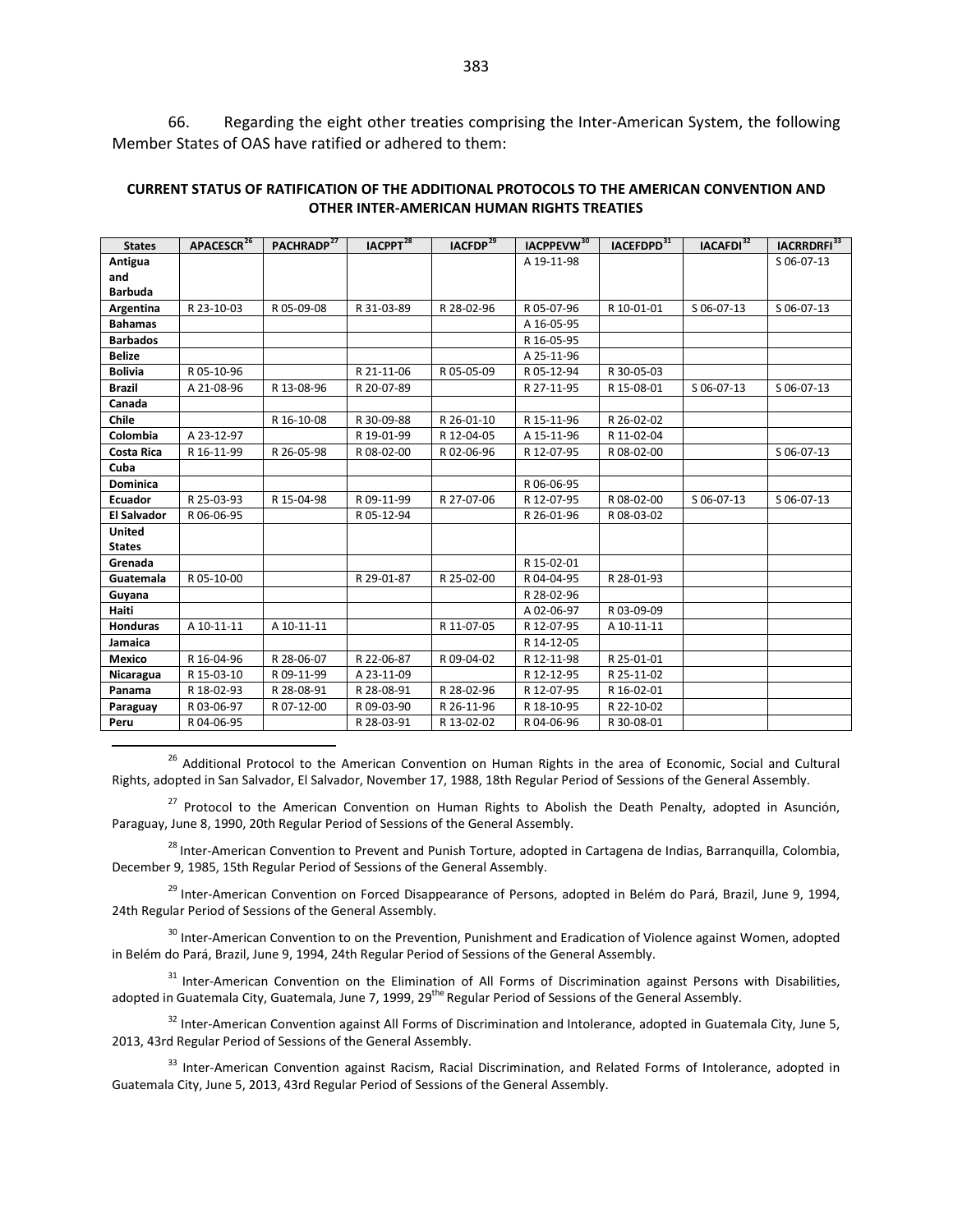| Dominican          |            | A 27-01-12 | R 29-01-87 |            | R07-03-96  | R 02-05-07 |            |            |
|--------------------|------------|------------|------------|------------|------------|------------|------------|------------|
| Republic           |            |            |            |            |            |            |            |            |
| <b>Saint Kitts</b> |            |            |            |            | R 12-06-95 |            |            |            |
| and Nevis          |            |            |            |            |            |            |            |            |
| <b>Saint Lucia</b> |            |            |            |            | R 04-04-95 |            |            |            |
| <b>St. Vincent</b> |            |            |            |            | R 31-05-96 |            |            |            |
| and the            |            |            |            |            |            |            |            |            |
| <b>Grenadines</b>  |            |            |            |            |            |            |            |            |
| <b>Suriname</b>    | A 10-07-90 |            | R 12-11-87 |            | R 08-03-02 |            |            |            |
| <b>Trinidad</b>    |            |            |            |            | R 08-05-96 |            |            |            |
| and Tobago         |            |            |            |            |            |            |            |            |
| Uruguay            | R 02-04-96 | R 04-04-94 | R 10-11-92 | R 02-04-96 | R 02-04-96 | R 20-07-91 | S 06-07-13 | S 06-07-13 |
| Venezuela          |            | R 06-10-93 | R 26-08-91 | R 19-01-99 | R 03-02-95 | R 28-09-06 |            |            |

Source: Department of International Law of the General Secretariat of the OAS  $R = RATIFICATION$   $S = SIGNING$ A = ADHERENCE

67. As indicated in the tables above, to date only seven Member States have ratified all inter-American human rights treaties: Argentina, Costa Rica, Ecuador, Mexico, Panama, Paraguay and Uruguay.<sup>[34](#page-25-0)</sup> The IACHR is convinced that the citizens of these countries have benefited from better and greater protection of their fundamental rights both domestically and internationally.

68. The IACHR stresses that most of the inputs obtained during the consultation that started on August 30, 2013 agree with respect to how ratification of the American Convention and other inter-American treaties have contributed to drafting public policies and adopting laws leading to the observance of international human rights standards.

69. Some civil society organizations underscored the indivisible character of human rights, highlighting the need for Member States to step up their efforts to draw up and implement treaties establishing the international adjudication of Economic, Social and Cultural Rights. On this specific matter, the IACHR stresses that only 16 countries have ratified the Additional Protocol to the American Convention on Human Rights in the area of Economic, Social, and Cultural Rights (ESCR), adopted in June 1994 in San Salvador. In other words, less than half of the Member States have adhered to the principal instrument of the IAHRS aimed at protecting and defending ESCR.

70. The inputs received from civil society organizations indicate that ratification of human rights treaties has enabled them to broaden the use of the monitoring and defense tools that IAHRS bodies have available. Furthermore, they stressed that the ratification of regional instruments has contributed to mainstreaming inter-American standards and has made it possible for them to call for implementation of the decisions by IAHRS bodies in their dialogues with national authorities.

71. Finally, on the basis of the information received during the consultation of August 30, 2013 and follow-up on this matter, the IACHR underscores the acknowledgment by IARHS stakeholders that ratification of the American Convention and other regional human rights treaties tends to contribute to mainstreaming inter-American standards into public policymaking and the adoption of

<span id="page-25-0"></span><sup>&</sup>lt;sup>34</sup> Regarding this, the Inter-American Convention against All Forms of Discrimination and Intolerance and the Inter-American Convention against Racism, Racial Discrimination and Related Forms of Intolerance were not taken into consideration as they were recently adopted, in June 2013.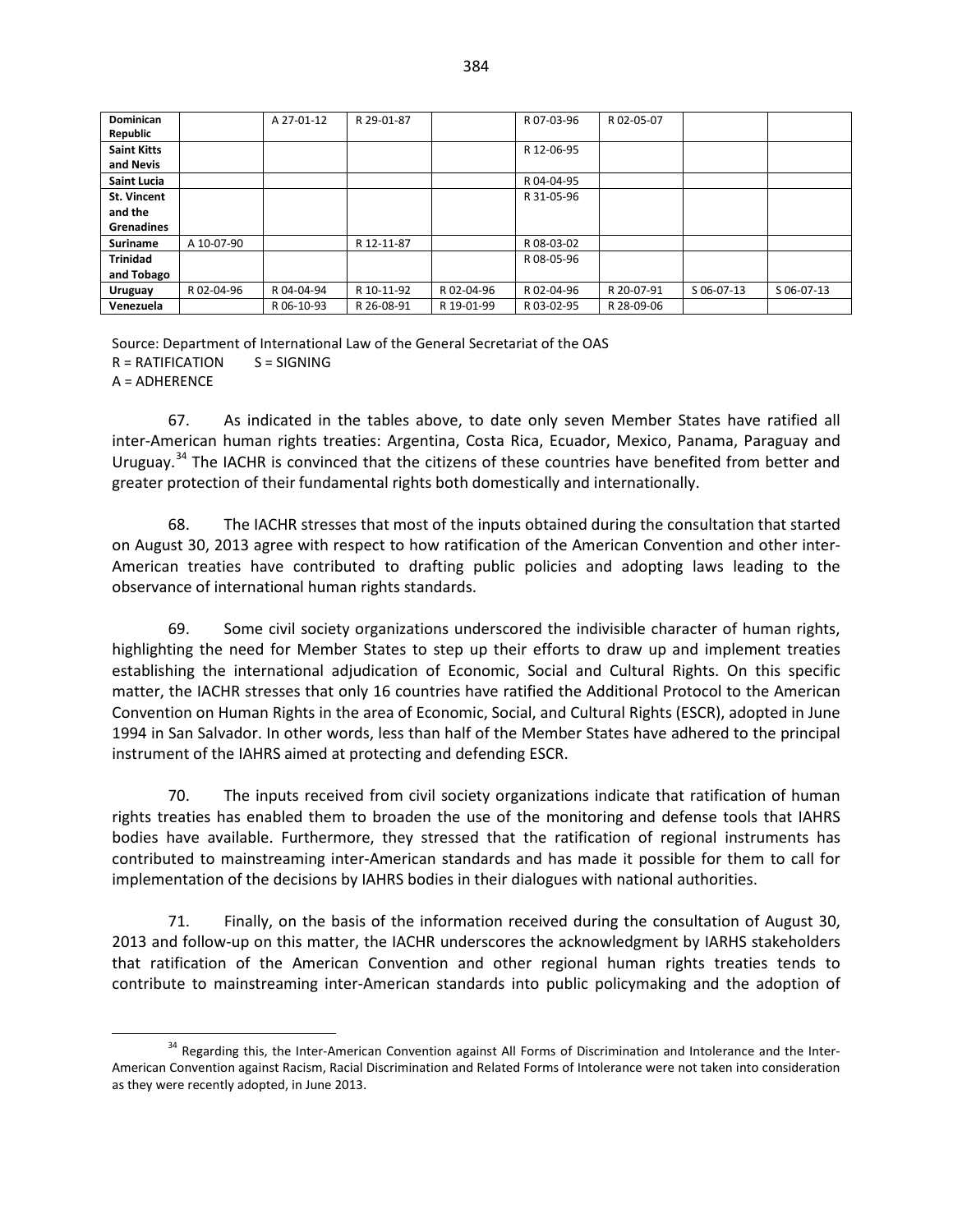domestic laws and practices. Finally, the IACHR calls upon Member States to ratify all inter-American human rights treaties and to dismantle any obstacles there might be to reaching this goal.

#### **Incorporation of inter-American standards and conventionality control**

72. The efficacy of the IAHRS requires not only that victims of human rights violations have full access to the human rights defense and protection mechanisms afforded by the IACHR and the Inter-American Court of Human Rights, but also that domestic authorities properly incorporate and enforce inter-American standards. The obligation to incorporate those standards follows, *inter alia,* from the preamble to the American Declaration,  $35$  Article 2 of the American Convention  $36$ , Articles 26 and 27 of the Vienna Convention on the Law of Treaties<sup>[37](#page-26-2)</sup> and the fundamental principles of the OAS Charter.

73. As expressed in the preamble to the American Convention, the IAHRS is based on the principle of complementarity<sup>[38](#page-26-3)</sup> whereby the member States are the principal parties responsible for preventing human rights violations and ensuring their effective enjoyment by all persons subject to their jurisdiction.

74. When they accede to the instruments that govern the Inter-American Human Rights System, member States pledge that their domestic organs and authorities shall ensure that the inter-American standards take precedence in the event of conflict with domestic law. This maxim depicts what the Inter-American Court has called "conventionality control." Although the expression was first used in the IAHRS in the judgment delivered in the *Case of Almonacid Arellano et al. v. Chile*,<sup>[39](#page-26-4)</sup> the gist of this principle was already present in previous pronouncements by the Inter-American Court and the Inter-American Commission, whereby they asserted that domestic provisions clashing with the American Convention have no legal effects. In early 1990s, the Inter-American Commission had already held, for instance, that amnesty laws enacted in Argentina<sup>[40](#page-26-5)</sup>, Uruguay<sup>41</sup>, Guatemala<sup>42</sup> and El Salvador<sup>[43](#page-26-8)</sup> were incompatible with the obligations to investigate and punish serious human rights violations.

<span id="page-26-0"></span><sup>&</sup>lt;sup>35</sup> The preamble of the American Declaration states that "[t]he affirmation of essential human rights by the American States together with the guarantees given by the internal regimes of the states establish the initial system of protection considered by the American States as being suited to the present social and juridical conditions …"

<span id="page-26-7"></span><span id="page-26-1"></span> $36$  While Article 1(1) of the American Convention establishes the States' obligation to ensure to all persons subject to their jurisdiction the free and full exercise of the rights and freedoms recognized therein, Article 2 provides that "[w]here the exercise of any of the rights or freedoms referred to in Article 1 is not already ensured by legislative or other provisions, the States Parties undertake to adopt, in accordance with their constitutional processes and the provisions of this Convention, such legislative or other measures as may be necessary to give effect to those rights or freedoms ..."

<span id="page-26-8"></span><span id="page-26-2"></span> $37$  Article 26 of the Vienna Convention on the Law of Treaties enshrines the general principle of International Law – *pacta sunt servanda*, as it provides that "every treaty in force is binding upon the parties to it and must be performed by them in good faith." On the other hand, Article 27 states that "[a] party [to the Vienna Convention] may not invoke the provisions of its internal law as justification for its failure to perform a treaty."

<span id="page-26-3"></span> $38$  In the preamble to the American Convention, international protection of the essential rights of the person is "in the form of a convention reinforcing or complementing the protection provided by the domestic law of the American states."

<span id="page-26-4"></span><sup>&</sup>lt;sup>39</sup> I/A Court H.R. *Case of Almonacid Arellano et al. v. Chile.* Judgment of September 26, 2006. Series C No. 154, paragraph 124.

<sup>40</sup> IACHR, *Cases 10.147, 10.181, 10.240, 10.262, 10.309 and 10.311 v. Argentina*, Report No. 28/92 of October 2, 1992.

<span id="page-26-6"></span><span id="page-26-5"></span><sup>41</sup> IACHR, *Cases 10.029, 10.036, 10.145, 10.305, 10.372, 10.373, 10.374 and 10.375 v. Uruguay*, Report No.29/92 of October 2, 1992.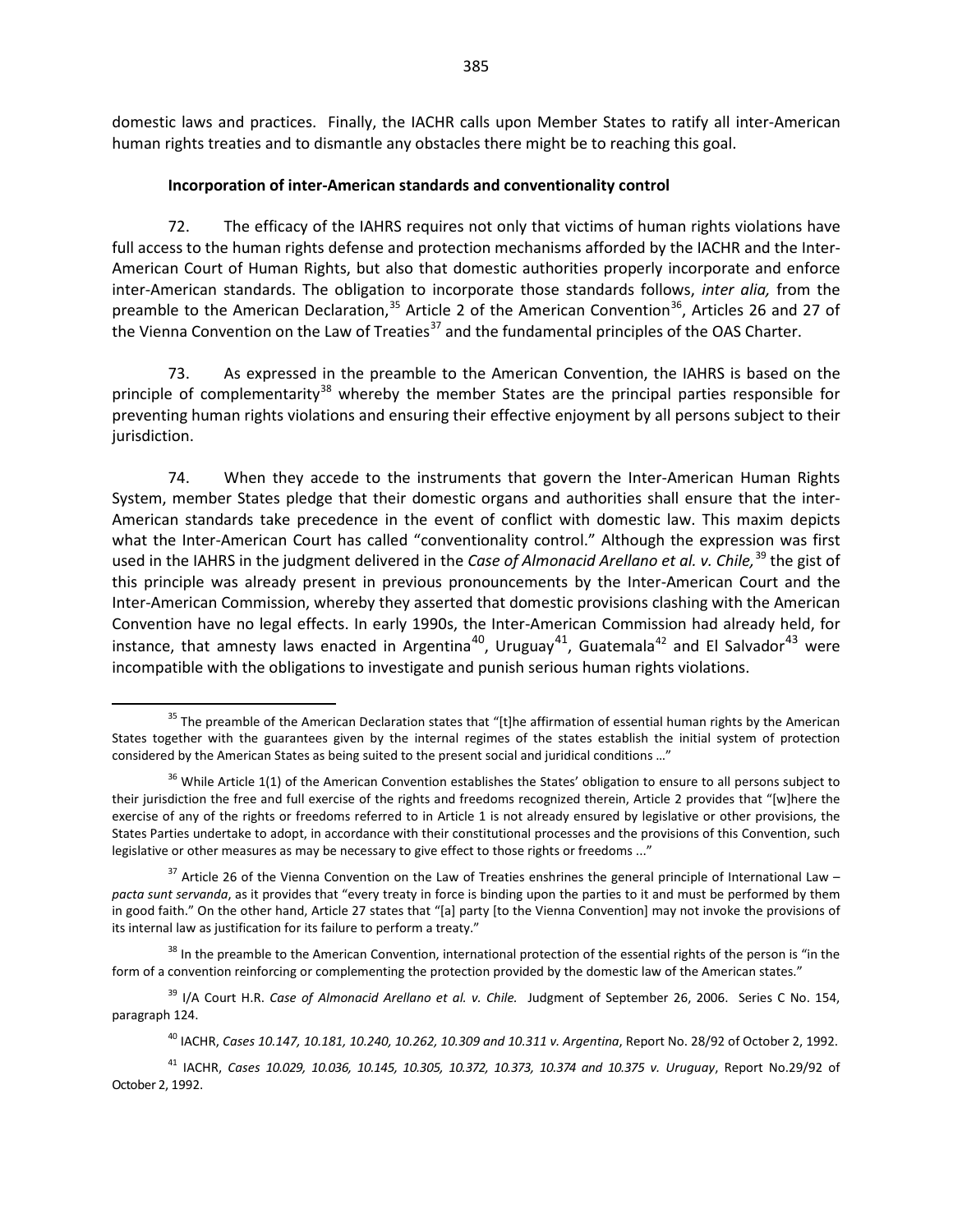75. In judgments recently handed down by the Inter-American Court, it has defined the scope of the obligation to exercise *ex officio* conventionality control as follows:

When a State has ratified an international treaty such as the American Convention, the judges are also subject to it; this obliges them to ensure that the *effet util* of the Convention is not reduced or annulled by the application of laws contrary to its provisions, object and purpose. In other words, the organs of the Judiciary should exercise not only a control of constitutionality, but also of "conventionality" *ex officio* between domestic norms and the American Convention; evidently in the context of their respective spheres of competence and the corresponding procedural regulations<sup>[44](#page-27-0)</sup>.

The Judiciary, at all levels, must exercise *ex officio* a form of "conventionality control" between domestic legal provisions and the American Convention, obviously within the framework of their respective competences and the corresponding procedural regulations. In this task, the Judiciary must take into account not only the treaty itself, but also the interpretation thereof by the Inter-American Court, which is the ultimate interpreter of the American Convention<sup>[45](#page-27-1)</sup>.

76. The information the IACHR has in its possession indicates that Constitutional provisions and prevailing judicial precedents of the English-speaking Caribbean countries, the United States and Canada place international human rights treaties on a par with domestic statutory law. On the other hand, in Roman-Germanic tradition countries, international human rights treaties usually take precedence over statutory law and, in some cases, over the Constitution. In the processes of adoption of new national Constitutions or amendment faced by several Latin-American countries, the trend appears to be giving the rights and guarantees recognized in international treaties the same rank as constitutional norms.[46](#page-27-2)

77. In addition to the process of Constitutional enactment and amending, the interpretations delivered by several constitutional and supreme courts have been instrumental in accommodating domestic legislation to the State's international obligations in the area of human rights. The highest courts of some States have held that the standards established in inter-American law are

 $\overline{a}$ 

<sup>…</sup>continuation <sup>42</sup> IACHR, Annual Report of 1996, Chapter V, Human Rights Development in the Region, section on Guatemala.

<sup>43</sup> IACHR, *Massacre of Las Hojas v. El Salvador*, Report No. 26/92, September 24, 1992.

<span id="page-27-0"></span><sup>44</sup> I/A Court H.R. *Case of the Dismissed Congressional Employees (Aguado Alfaro et al.) v. Peru.* Judgment of November 24, 2006**.** Series C No. 158, paragraph 128, citing the *Case of Almonacid Arellano et al. v. Chile*. Judgment of September 26, 2006. Series C No. 154, paragraph 124.

<span id="page-27-1"></span><sup>45</sup> I/A Court H.R. *Case of Cabrera García and Montiel Flores v. Mexico.* Preliminary Objection, Merits, Reparations and Costs. Judgment of November 26, 2010. Series C No. 220, paragraph 225, which cites the case of *Rosendo Cantú et al. v. Mexico.* Preliminary Objection, Merits, Reparations and Costs. Judgment of August 31, 2010. Series C No. 219, and the case of *Ibsen Cárdenas and Ibsen Peña v. Bolivia.* Merits, Reparations and Costs. Judgment of September 1, 2010. Series C No. 217, paragraph 202.

<span id="page-27-2"></span><sup>&</sup>lt;sup>46</sup> See, for example, Article 46 of the 1993 Constitution of Guatemala; Article 75, paragraph 22, of the Constitution of the Argentine Republic, as amended in 1994; Article 23 of the 1999 Constitution of the Bolivarian Republic of Venezuela; Article 424 of the 2008 Constitution of Ecuador; articles 13, section IV, and 410, section II, of the 2009 Constitution of the Plurinational State of Bolivia; Article 74, paragraph 3, of the 2010 Constitution of the Dominican Republic, and Article 1 of the Constitution of the United Mexican States, as amended in 2011.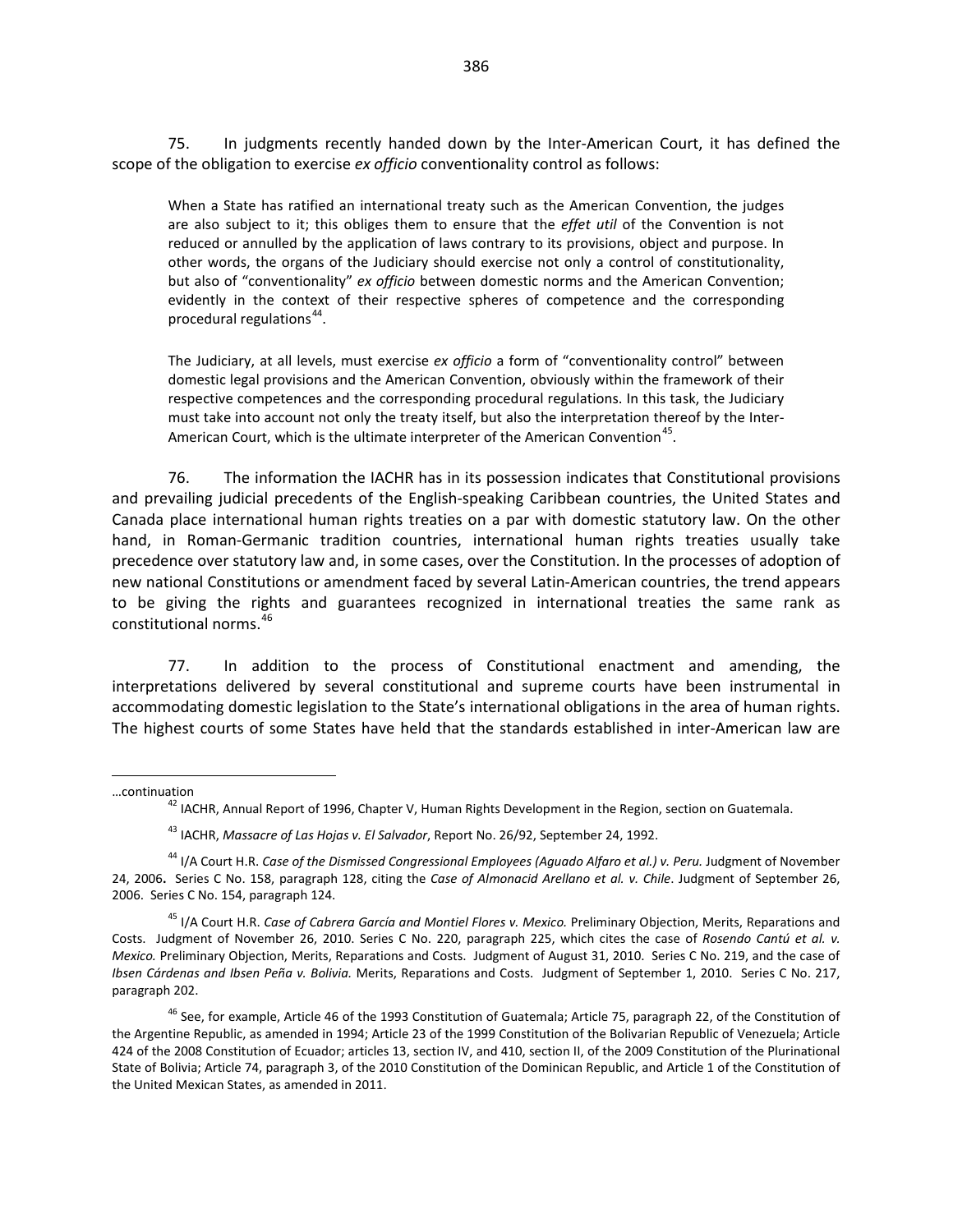binding upon the judicial organs and other organs of State power. In this exercise, the rulings of the IAHRS' organs have been cited to support and reinforce the scope and content of domestic case law.<sup>[47](#page-28-0)</sup>

78. Over the course of this year, the IACHR has observed a number of setbacks with respect to conventionality control of the legal effects of provisions that obstruct the investigation of serious human rights violations in some countries of the region. Although significant progress has been made in Brazil with respect to the obligation to expose the truth about the crimes committed during the military dictatorship, no such progress has been made with respect to the State's obligation to ensure justice. The information received indicates that the position of the Federal Supreme Court, set forth in a majority decision of April 2012 upholding Law 6683/79 [Amnesty Law] still prevails in the criminal court system. The Federal Supreme Court's current position is an impediment to efforts by the Public Prosecution and other sectors of the Brazilian State to solve and punish crimes against humanity committed by agents of repression between 1964 and 1979.

79. The IACHR is deeply concerned over the passage of a law in Suriname in April 2012 which expanded the scope of the previous 1992 Amnesty Law, which obstructs prosecution of human rights violations committed under the military dictatorship that ruled that country between 1982 and 1992. While the 1992 Amnesty Law contained an exception to allow investigation of crimes against humanity and war crimes, the exception was lifted under the April 2012 law, thereby preventing investigation of the most serious human rights violations committed by the forces of law and order in that decade of Suriname's recent history, spent under a dictatorial regime.

80. The IACHR observes setbacks in Uruguay as well, in the form of the judgments delivered by its Supreme Court on February 22 and March 12, 2013, which declared the trials conducted against former members of the Armed Forces under Law 18,831 of 2011 to be unconstitutional. That law had reinstated the authority of the Public Prosecution Office to seek prosecution and punishment of crimes of State terrorism committed as of March 1, 1985, which were classified as crimes against humanity. When it issued its ruling on Law 18,831, the Supreme Court ordered that the State's punitive authority with respect to those crimes was time barred, and in so doing ignored the jurisprudence of the organs of the IAHRS to the effect that legal measures like the statute of limitations or other measures whose effect is to exempt perpetrators of criminal liability do not apply in the case of serious human rights violations and, most especially, crimes against humanity.

81. In press releases issued in October 2013, the IACHR urged Guatemalan<sup>[48](#page-28-1)</sup> and Salvadoran<sup>[49](#page-28-1)</sup> authorities to ensure that their respective amnesty laws – Guatemala's Decree 8-86 and El

<span id="page-28-0"></span> $47$  On the matter of the recognition of the State's obligation to enforce inter-American standards at the domestic level, as upheld in domestic rulings by the supreme courts and constitutional tribunals, see, for example, the Constitutional Chamber of the Supreme Court of Costa Rica, Judgment of May 9, 1995, constitutionality challenge, vote 2313-95 (Case 0421-5- 90), *consideranda* VII; Constitutional Court of Colombia, Judgment of January 19, 2000, C-010/00, paragraph 6; Supreme Court of the Dominican Republic, Judgment No. 1920-2003, judgment of November 13, 2003; Constitutional Tribunal of Peru, Judgment of July 21, 2006, Case No. 2730-2006-PA/TC, argument 12; Supreme Court of the Argentine Nation, Judgment of July 13, 2007, Mazzeo, Julio Lilo *et al.,* petition of cassation and constitutionality challenge, M. 2333. XLII and others, paragraph 20; Constitutional Chamber of the Supreme Court of Justice of Nicaragua, case file No. 574-2009, judgment of March 10, 2010; Constitutional Tribunal of Bolivia, Judgment of May 10, 2010 (Case No. 2006-13381-27-RAC), section III.3 and National Supreme Cort of Justice of Mexico, cse file various 912/2010, Case Rosendo Radilla Pacheco, judgment of July 12, 2011.

<span id="page-28-1"></span><sup>&</sup>lt;sup>48</sup> See IACHR, Press Release No. 80/13 of October 25, 2013, available at: http://www.oas.org/en/iachr/media\_center/PReleases/2013/080.asp.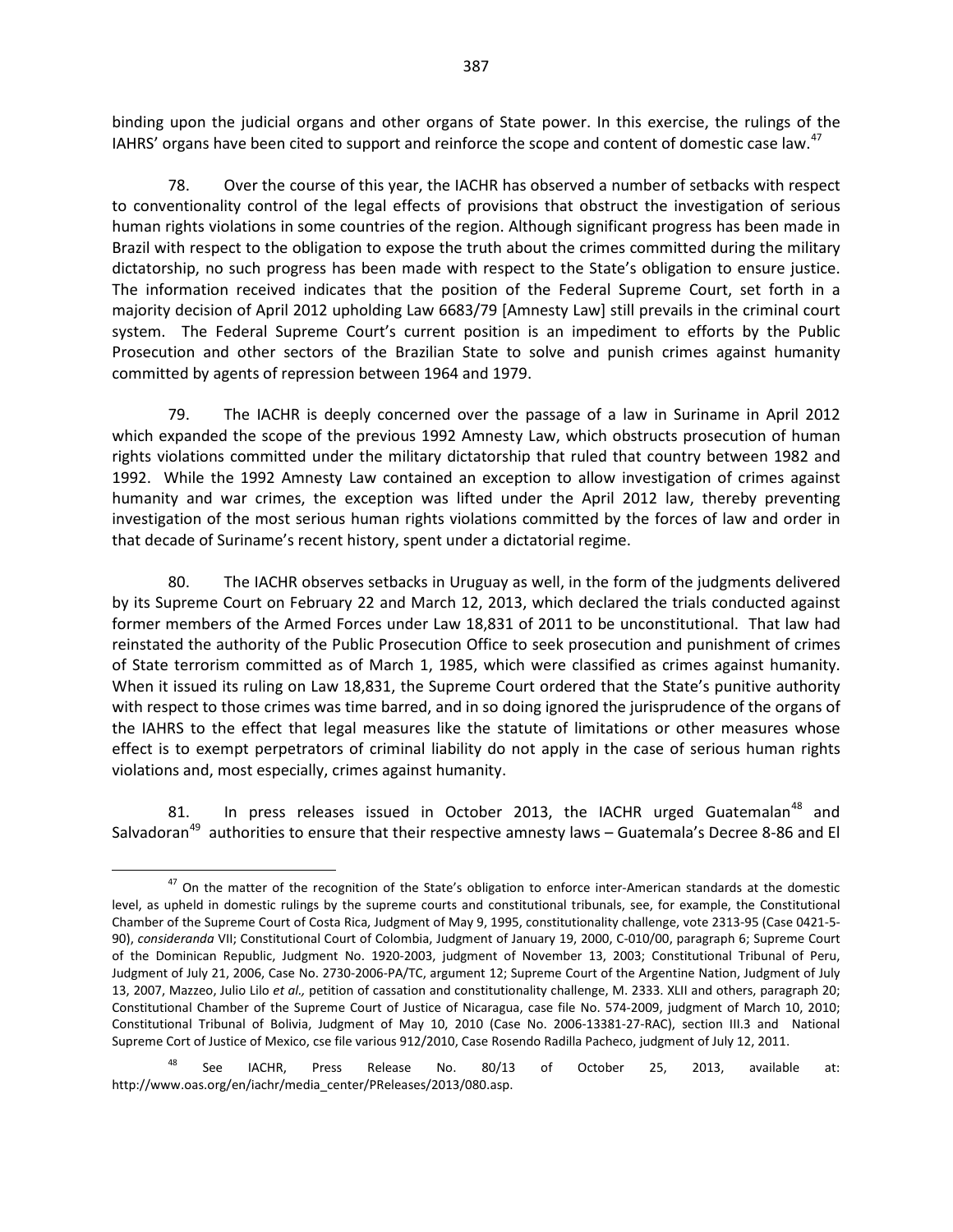Salvador's 1992 General Amnesty Law for the Consolidation of the Peace- do not obstruct the investigation of the serious violations of human rights that took place during the armed conflicts in both countries.

82. Given the concerns described above, the Commission calls upon the member States to take the necessary legislative or judicial measures so that their authorities do not allow such serious human rights violations to go unpunished, and instead practice proper conventionality control of any domestic laws that pose obstacles to the observance of the States' international obligations in that regard.

83. In the consultation initiated by the IACHR in August 30, 2013, the States and civil society organizations described the laws, public policies and administrative measures adopted that, in their judgment, are in line with inter-American human rights standards. According to the information received, several of these measures are the result of compliance with recommendations made by the IACHR within the framework of the petition and case system and in the course of performing its function of monitoring the human rights situation in the region. Prominent among the topics mentioned in the information the IACHR received were the adoption of laws or court rulings in various member States concerning the following:

- Correcting the long-standing history of discriminatory practices and violence against women;
- Promoting access to information in the public domain;
- Limiting the use of criminal law to punish opinions that concern matters of public interest;
- Preventing the military criminal justice system from asserting jurisdiction in the case of crimes involving serious human rights violations;
- Guaranteeing the enjoyment of civil, economic and social rights to members of the LGTBI community, on an equal footing with the rest of the population;
- Regulating the use of force by security agents;

j

- Protecting the ancestral lands of indigenous and tribal peoples and guaranteeing prior consultation procedures;
- Adapting the definitions of crimes under domestic law to conform to the definitions contained in regional conventions like the Inter-American Convention to Prevent and Punish Torture and the Inter-American Convention on Forced Disappearance of Persons.

84. A number of civil society organizations emphasized the fact that one of the main challenges with respect to the introduction of inter-American standards in their respective countries is the absence of an efficient institutional structure or organs specialized in certain subjects. By way of example, respondents mentioned the fact that in many countries neither the judicial branch of government nor the Public Prosecution Service has offices or sections specialized in investigating and prosecuting crimes classified as gender violence or other serious human rights violations. There were also reports that even where such specialized offices do exist, they lack the resources or institutional support needed to effectively perform their mandate.

85. The responses to the IACHR's questionnaire also identified another obstacle that stands in the way of incorporating inter-American standards, which is that training activities for State officials

<sup>…</sup>continuation <sup>49</sup> See IACHR, Press Release No. 72/13 of October 2, 2013, available at: [http://www.oas.org/en/iachr/media\\_center/PReleases/2013/072.asp.](http://www.oas.org/en/iachr/media_center/PReleases/2013/072.asp)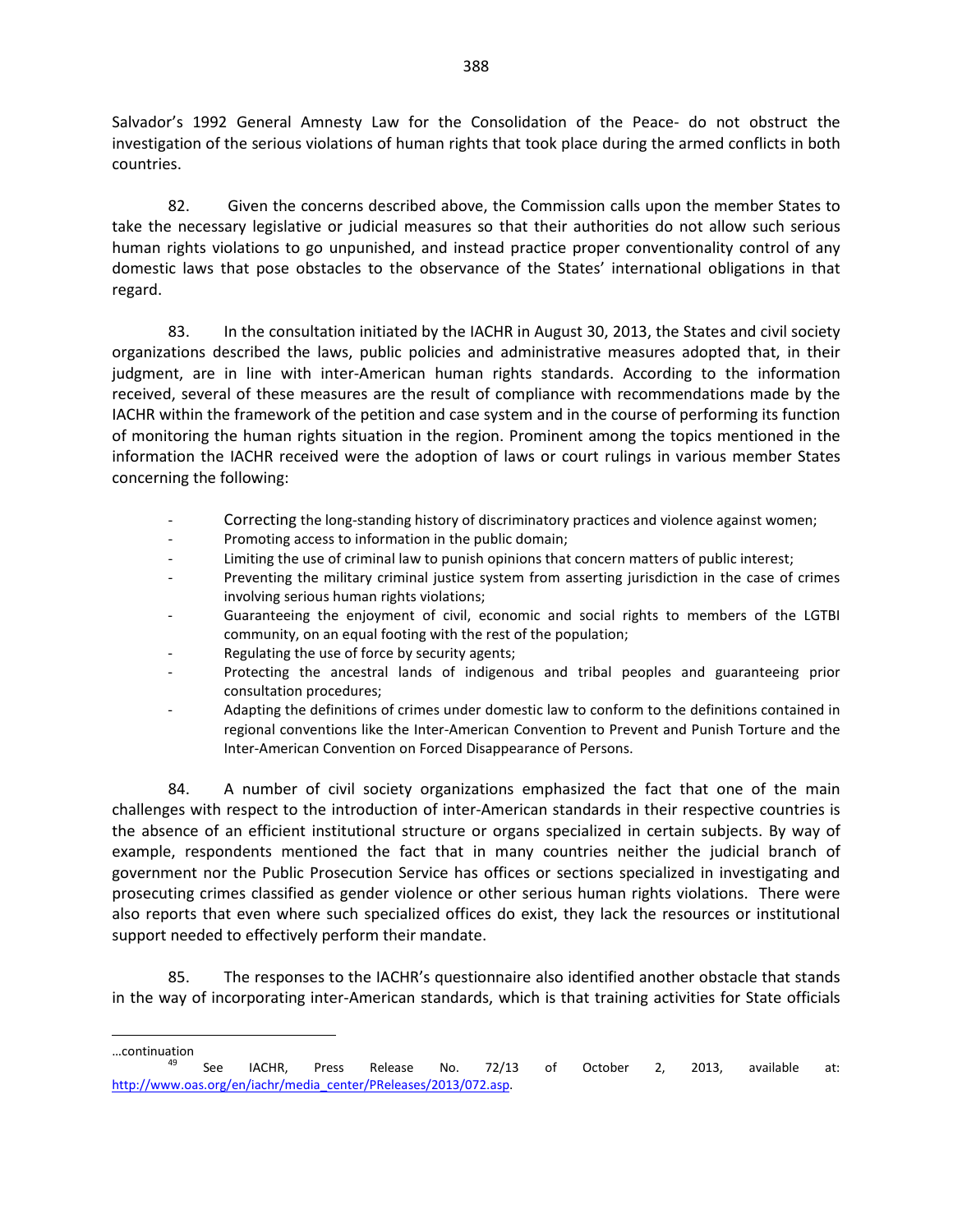or other civil servants are either altogether lacking or inadequate. To this regard, the IACHR has signed agreements with high courts in the region in order to establish close relationships, conduct forums and training seminars for justice operators and State agents dedicated to the defense of human rights.<sup>[50](#page-30-0)</sup> Salient among the activities conducted by the IACHR in this area is the cooperation agreement signed with the Supreme Court of Mexico, which has enabled the IACHR to participate in seminars that trained over 1200 federal judges and magistrates in conventionality control and other themes related to the incorporation of inter-American standards.<sup>[51](#page-30-1)</sup>

86. Although the information the IACHR received indicates that in a minority of the countries of the region specific guidelines have been issued by the Judicial Branch for incorporation of inter-American standards, both the States and civil society organizations described countless decisions, delivered for the most part by lesser courts, in which they performed *ex officio* a kind of conventionality control of the provisions of domestic laws. Despite the increase in the number of justice operators who regularly invoke inter-American standards in their rulings, it has occasionally happened that the disciplinary organs within the justice systems of some countries have instituted administrative proceedings against judges who fail to cite judicial precedents or cite legal provisions that are patently contrary to inter-American standards. For the IACHR, such examples demonstrate that the process of making conventionality control standard practice in the daily activities of magistrates requires not only their training and initiative, but also that specific guidelines be adopted to ensure the possibility of harmonizing a country's domestic legal system with its international human rights obligations.

### **Compliance with the Commission's decisions and recommendations**

87. The power to supervise compliance with IACHR recommendations is based on Article 41 of the American Convention, Article 18 of the IACHR Statute, and Article 48 of its Rules of Procedure. That power is exercised through reporting on progress made in complying with its decisions, in Chapter II of the Annual Report, as well as in the context of hearings and working meetings. The IACHR also regularly examines and processes communications submitted by the States and petitioners indicating the extent of compliance with recommendations issued in final reports on the merits and in commitments made in friendly settlement agreements.

88. With respect to precautionary measures, the IACHR permanently monitors information submitted by petitioners and the States and carry out periodic meetings in order to determine whether the measures granted should remain in effect or be amended. In doing this monitoring, the IACHR, in accordance with Article 25(9) and (10) of its Rules of Procedure, examines the information received during the processing of the petition, requests information from the parties, convenes hearings or working meetings, and conducts monitoring and review visits.

89. Several of the activities the IACHR carries out to promote and monitor the human rights situation have specific follow-up mechanisms. Pursuant to Article 59(2)(f) of its Rules of Procedure, in Chapter V of its Annual Report, the Commission publishes a report on progress and difficulties encountered in complying with the recommendations issued in country reports adopted in earlier years.

<span id="page-30-0"></span><sup>&</sup>lt;sup>50</sup> These memoranda of understanding are summarized at the following IACHR web address: [http://www.oas.org/en/iachr/mandate/mou.asp.](http://www.oas.org/en/iachr/mandate/mou.asp)

<span id="page-30-1"></span> $51$  See Press Release No. 112/11 of October 24, 2011, available at: [http://www.oas.org/en/iachr/media\\_center/PReleases/2011/112.asp.](http://www.oas.org/en/iachr/media_center/PReleases/2011/112.asp)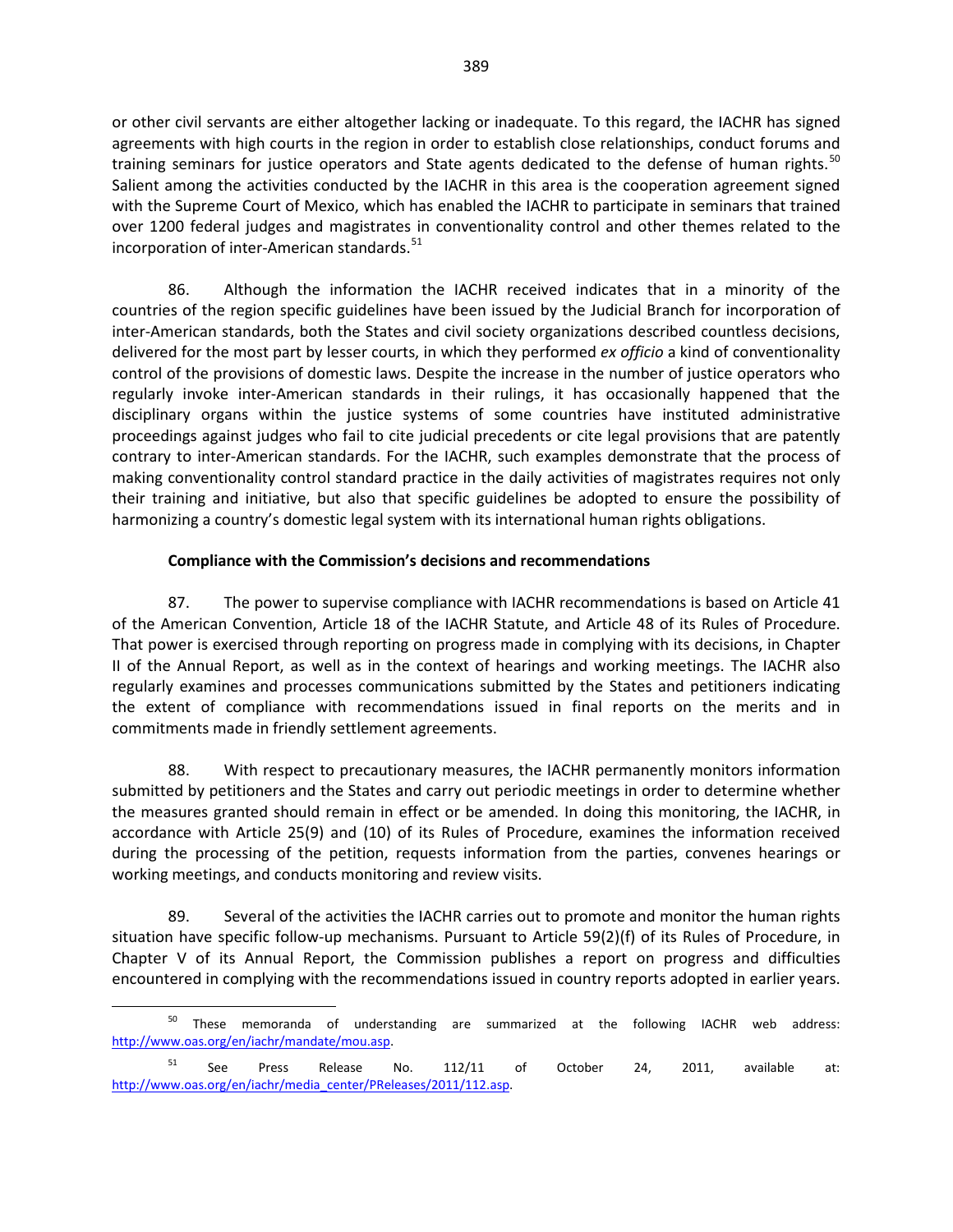As for thematic reports, the IACHR has maintained the practice of convening public hearings and supporting channels for dialogue with members of the inter-American human rights community so they can express their views on progress made in the implementation of the recommendations indicated therein.

90. In its 2011-2015 Strategic Plan, the IACHR emphasized that one of the principal challenges to the effectiveness of the IAHRS is that the Member States must comply with the decisions of the Commission and the Court and, to that end,

must […] adopt the legislative measures necessary to establish a juridical mechanism that ensures enforcement of the decisions of the Court and the Commission. While important progress has been made with implementation of the Commission's recommendations and compliance with the Court's judgments, the level of compliance needed to ensure the effectiveness of the System's decisions has not yet been achieved.

The States have introduced legislative reforms to comply with the decisions of the Commission. Both in terms of content and name, these reforms conform to the standards set by the Commission through its individual case system.<sup>[52](#page-31-0)</sup>

91. Along these same lines, for the period 2011-2015, the IACHR established the priority strategic objective of "promoting full compliance with its decisions and recommendations."<sup>[53](#page-31-1)</sup>

92. On various occasions, the OAS General Assembly has urged the Member States to fully comply with IACHR recommendations and decisions.<sup>[54](#page-31-2)</sup> When reviewing its Rules of Procedure, policies, and institutional practices, the IACHR was able to observe the concern shared by those participating in the IAHRS given limited compliance with the decisions of its constituent bodies. On that occasion, the Member States expressed difficulties in complying with certain recommendations issued in final reports on the merits and requested more counsel from the Commission in order to resolve that situation. In response to that request, the IACHR undertook to seek the resources needed to prepare a study on the status of compliance with its decisions, highlighting trends and good practices in the countries of the region, as well as a comparative analysis of legislation governing domestic compliance with decisions issued by the bodies of the IAHRS.<sup>[55](#page-31-3)</sup>

93. When amending its Rules of Procedure on March 19 of this year, the IACHR established in Article 46(2) the ability to grant longer extensions for suspending the time limit for referring cases to the jurisdiction of the Inter-American Court inasmuch as the state expressly waive the submission of preliminary objections regarding the deadline for the submission of the case before the Inter-American Court, provided by Article 51(1) of the American Convention. According to that provision, this possibility is contingent, *inter alia*, on proper documentation by the State that is requesting the extension of

<sup>52</sup> IACHR, 2011-2015 Strategic Plan, Part I, page 83.

<sup>53</sup> IACHR, 2011-2015 Strategic Plan, Part I, page 87.

<span id="page-31-2"></span><span id="page-31-1"></span><span id="page-31-0"></span><sup>&</sup>lt;sup>54</sup> A more detailed reference on the General Assembly resolutions addressing the need for Member States to comply with the decisions of the IAHR bodies can be found in the introduction to Chapter II of this Annual Report.

<span id="page-31-3"></span><sup>55</sup> IACHR, *Response to the Permanent Council of the OAS regarding the recommendations of the Special Working*  Group to Reflect on the Workings of the IACHR with a View to Strengthening the IAHRS, October 23, 2013, p. 47, para. 182, available at [https://www.oas.org/es/cidh/fortalecimiento/docs/RespCP.pdf.](https://www.oas.org/es/cidh/fortalecimiento/docs/RespCP.pdf)